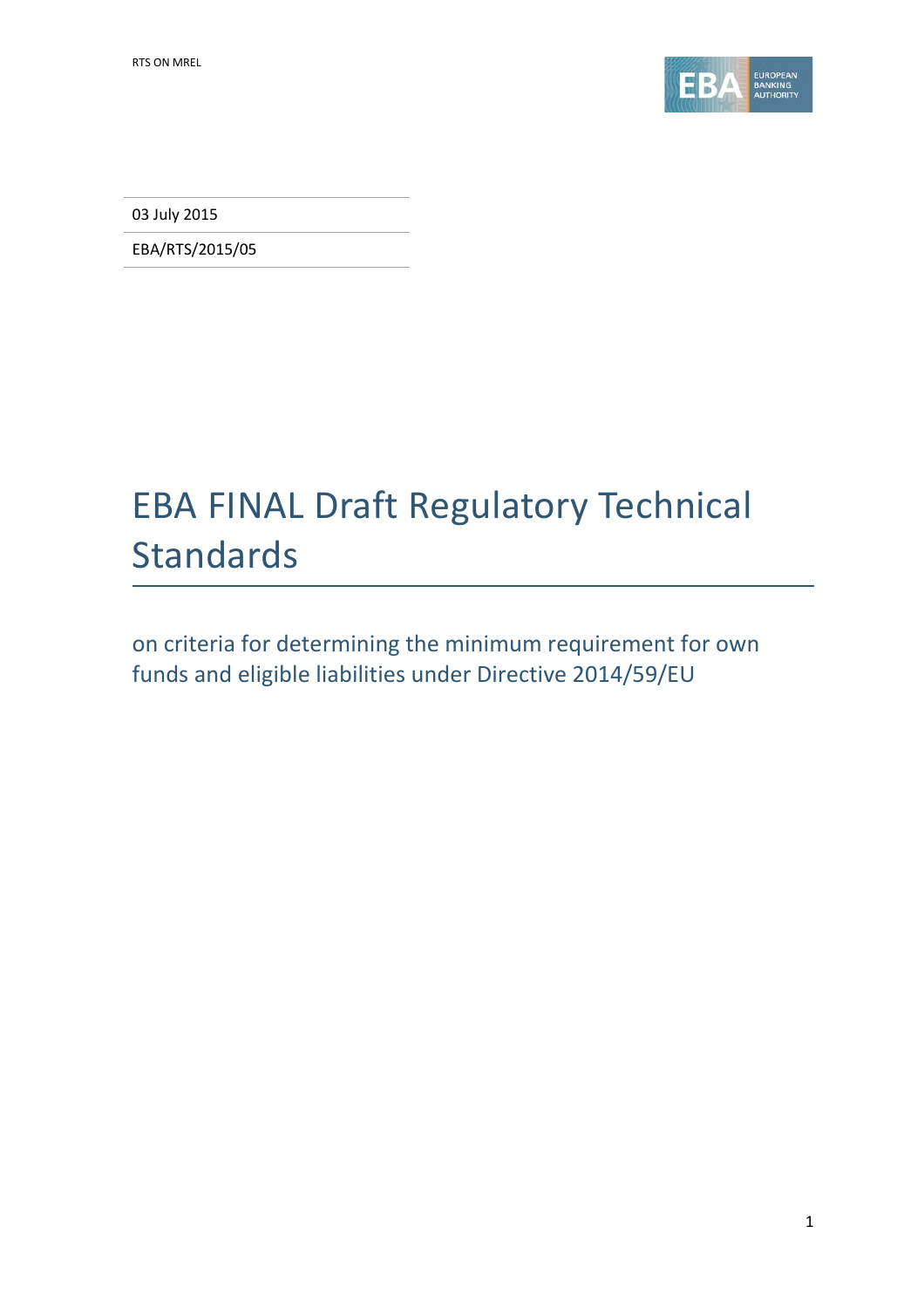

# **Contents**

|     | 1. Executive summary                                                                                                                  | 3  |
|-----|---------------------------------------------------------------------------------------------------------------------------------------|----|
|     | 2. Background and rationale                                                                                                           | 5. |
|     | 3. Draft regulatory technical standards on criteria for determining the minimum requirement for<br>own funds and eligible liabilities | 14 |
|     | 4. Accompanying documents                                                                                                             | 27 |
| 4.1 | Cost-benefit analysis/impact assessment                                                                                               | 27 |
| 4.2 | Views of the Banking Stakeholder Group (BSG)                                                                                          | 36 |
| 4.3 | Feedback on the public consultation                                                                                                   | 36 |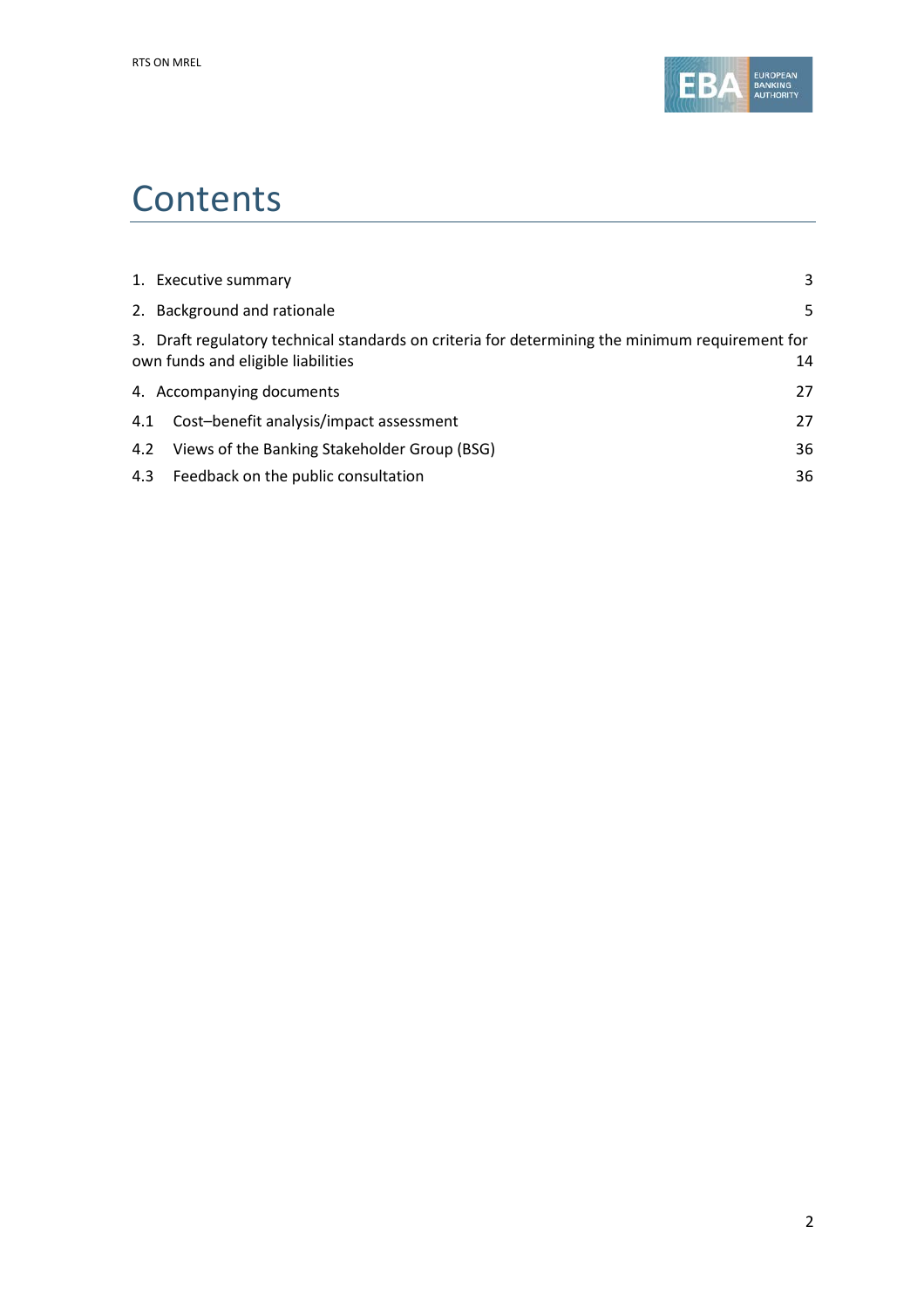

# 1. Executive summary

Directive 2014/59/EU establishing a framework for the recovery and resolution of credit institutions and investment firms (the Bank Recovery and Resolution Directive, BRRD) provides a common resolution regime in the Union that allows authorities to deal with failing institutions as well as ensuring cooperation between home and host authorities. In the future, shareholders and creditors will have to internalise the burden of bank failure, minimising moral hazard and risks to taxpayers.

To avoid institutions structuring their liabilities in a way that impedes the effectiveness of the bailin or other resolution tools, and to avoid the risk of contagion or a bank run, the Directive requires that institutions meet at all times a robust minimum requirement for own funds and eligible liabilities (MREL). This is to be set on a case-by-case basis by resolution authorities, based on at least six common criteria set out in the BRRD.

These technical standards further specify these minimum criteria in order to achieve an appropriate degree of convergence in how they are applied and interpreted across Member States, and ensure that similar levels of MREL are set for institutions with similar risk profiles, resolvability, and other characteristics regardless of their domicile. Differences in the application of the criteria would result in similar banks facing different requirements and thus different costs of financing their activities.

Setting a level of MREL based on the minimum criteria also requires resolution authorities to assess matters which are also considered either in the calibration of prudential regulatory requirements or in the case-by-case judgements made by supervisory authorities, such as the degree of losses which institutions or groups should be able to absorb, or their risk profile, business model and systemic importance. These technical standards therefore also seek to describe how these two sets of judgements should be related to each other.

The draft RTS first seek to clarify how the resolution authority's assessment of the amount of MREL needed to absorb losses and, where necessary, recapitalise a firm after resolution, should be linked to the institution's going concern capital requirements. They provide that resolution authorities should, as a default, seek to rely on supervisory assessments of the degree of loss that a bank needs to be able to absorb and the capital it needs to operate.

In addition, resolution authorities should consider any additional MREL needed to successfully implement the resolution plan. In particular, where the resolution plan identifies that some liabilities would be unlikely to contribute to loss absorption or recapitalisation in resolution, resolution authorities may need to increase the MREL or take alternative measures. If the resolution authority considers that in resolution, a contribution to the costs of resolution from the Deposit Guarantee Scheme would be possible, after considering the strict limits on such contributions, it may also take this into account in setting the MREL.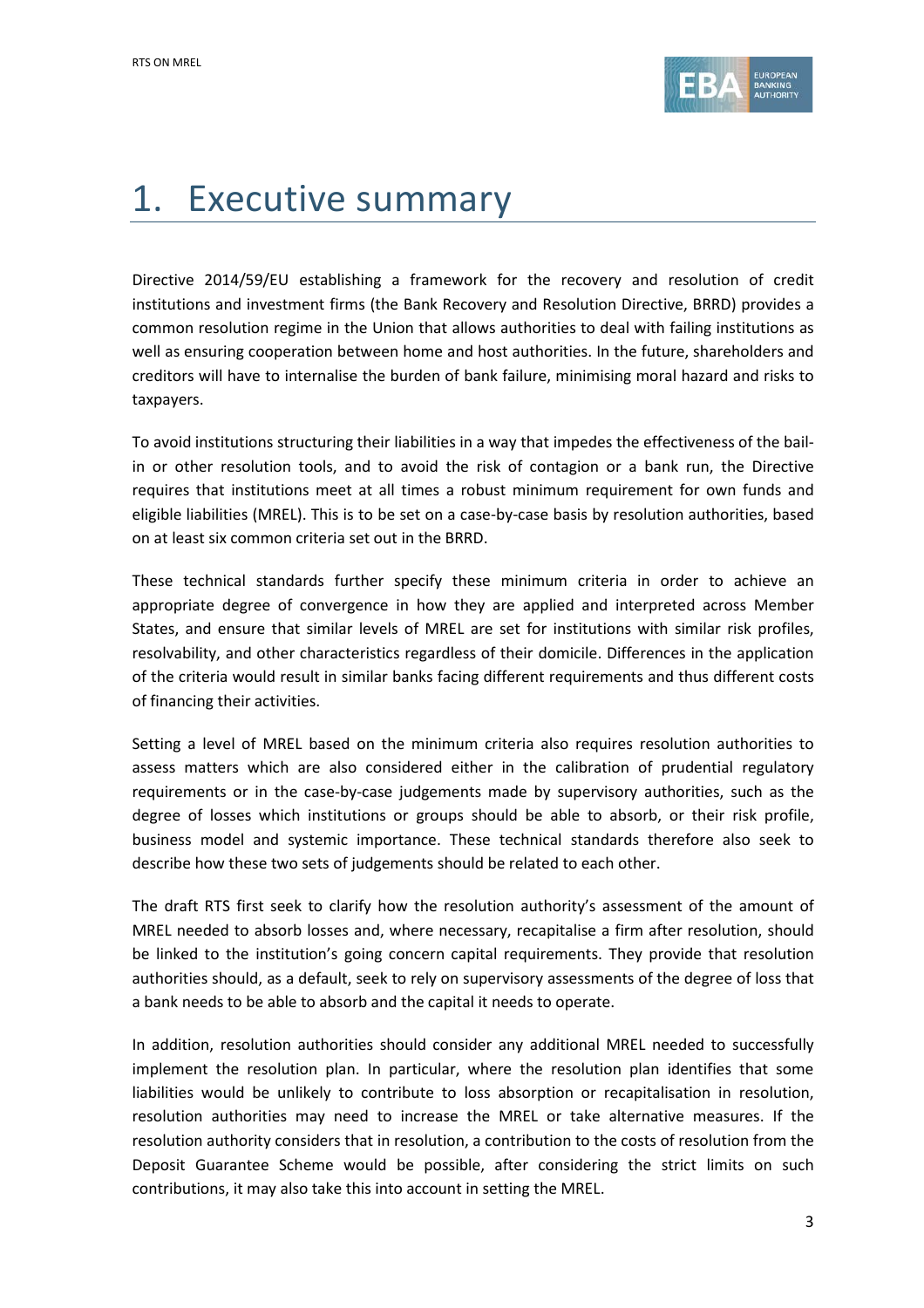

Lastly, the draft RTS propose that for the assessment of systemic risk, resolution authorities should identify as systemic at least those institutions which are identified as globally systemically important Institutions (G-SIIs) or other systemically important institutions (O-SIIs) for the purposes of the CRR/CRD IV. For systemic institutions, resolution authorities should consider the potential need to be able to access the resolution financing arrangement, in the event that it is not possible to implement a resolution plan relying solely on the institution's own resources, and to assess whether the MREL would be sufficient to enable the preconditions in the BRRD for access to these arrangements to be met.The EBA expects these RTS to be broadly compatible with the proposed Financial Stability Board (FSB) term sheet for Total Loss Absorbing Capacity (TLAC) for Globally Systemically Important Banks (G-SIBs). Where there are differences resulting from the nature of the EBA's mandate under the BRRD, as well as the fact that the BRRD MREL requirement applies to banks which are not G-SIBs, the standards should not present additional obstacles to resolution authorities implementing the MREL for G-SIBs consistently with the international framework.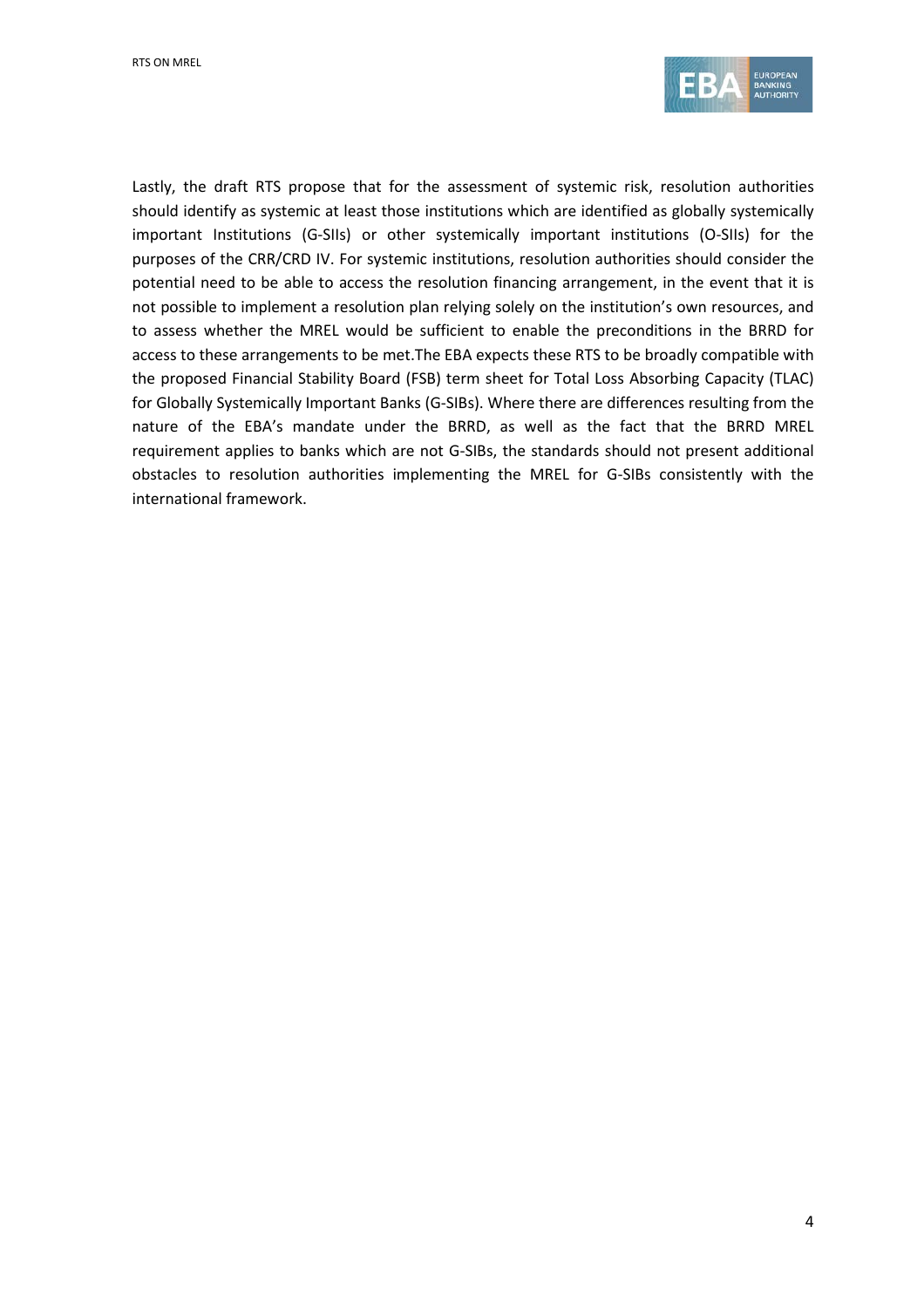

# 2. Background and rationale

#### **Section 1: The MREL provisions of the Bank Recovery and Resolution Directive**

The recent financial crisis forced governments around the world to rescue banks. The subsequent impact on public finances as well as the undesirable incentive effects of socialising the costs of bank failure have underscored the fact that a different approach is needed.

Significant steps have been taken to address the potential spill overs between banks and sovereigns, and thereby reduce the systemic risks of failing banks. Directive 2014/59/EU establishing a framework for the recovery and resolution of credit institutions and investment firms (the BRRD) provides a common resolution regime in the Union that allows authorities to deal with failing institutions as well as ensuring cooperation between home and host authorities. In the future, shareholders and creditors will have to bear the burden of bank failure, minimising moral hazard and risks to taxpayers. Removing the implicit subsidy of large banks by governments will avoid the build-up of excessive risk and leverage within banks and the banking system as a whole.

To avoid institutions structuring their liabilities in a way that impedes the effectiveness of the bailin or other resolution tools, and to avoid the risk of contagion or a bank run, the Directive requires that institutions meet at all times a robust MREL expressed as a percentage of the total liabilities and own funds of the institutions<sup>[1](#page-4-0)</sup>. Hence, the MREL should ensure that shareholders and creditors primarily bear losses in situations regardless of which resolution tool (e.g. the bail-in or bridge bank tools) is applied. In this way the MREL ensures sufficient loss absorbing capacity that should enable an orderly resolution, ensuring continuity of critical functions without recourse to public funds.

According to Article 45(2), the EBA is mandated to develop draft regulatory technical standards to specify further the six criteria which resolution authorities are expected to apply when setting the MREL. The EBA's work interacts considerably with the work of the FSB to develop a related global standard on TLAC for G-SIBs. The EBA aims to implement the MREL as required by the BRRD, and in a way that is consistent with the developing international framework, while ensuring proportionality in its application to institutions other than G-SIBs.

 $\overline{a}$ 

<span id="page-4-0"></span> $1$  See recital 80 and Article 45 of Directive 2014/59/EU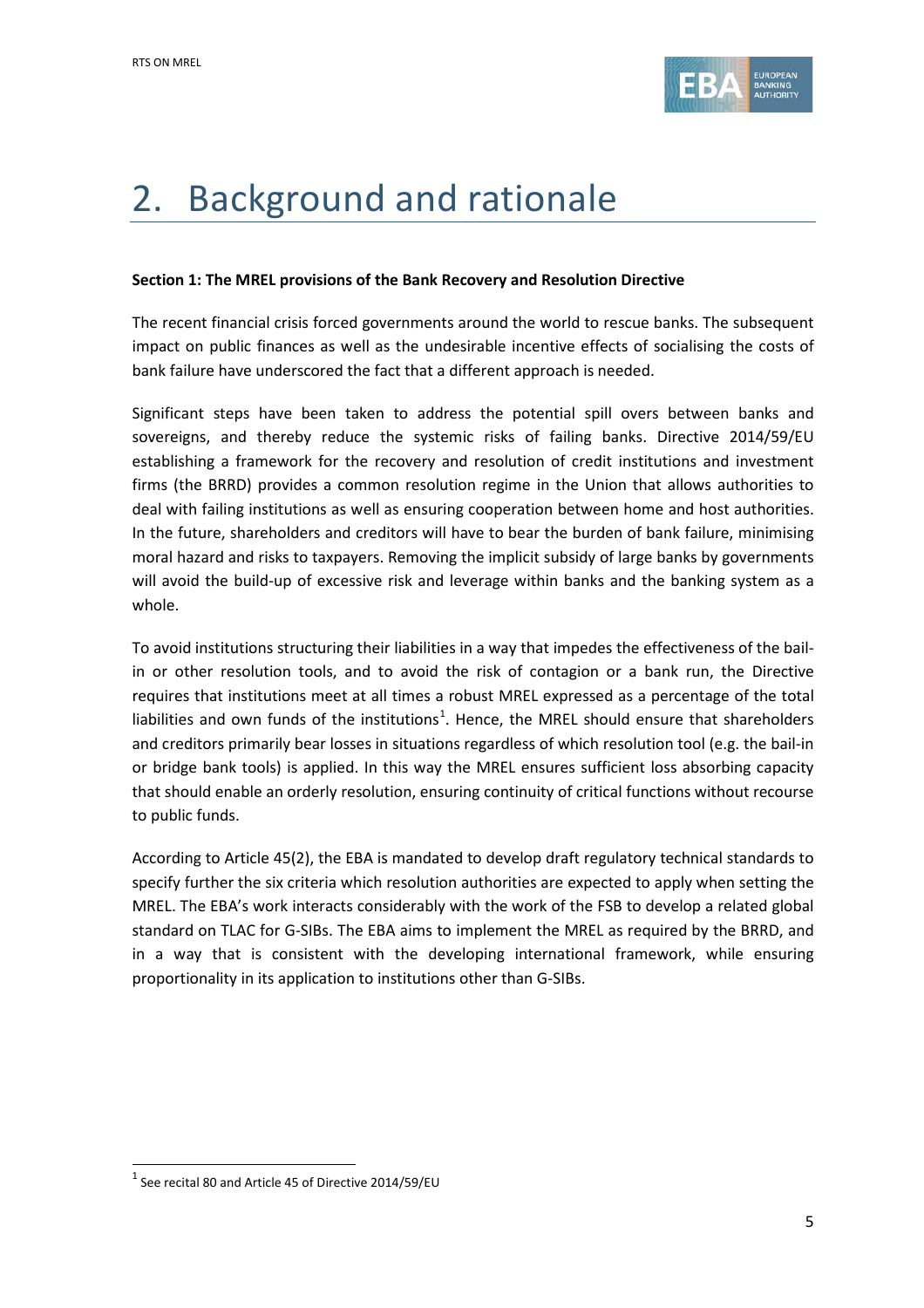

#### **Section 2: General approach**

Article 45 of the BRRD provides for a case-by-case assessment of the MREL for each institution or group, against a minimum set of criteria described in Article 45, paragraph 6. The BRRD does not establish a common MREL; while the impact assessment for the BRRD estimated the impact of the requirement on the assumption of a reference level of MREL of 10% of total liabilities, the actual level should be adapted to reflect the resolvability, risk profile, systemic importance and other characteristics of each institution.

These technical standards aim to further specify these minimum criteria in order to achieve an appropriate degree of convergence in how they are applied and interpreted across Member States, and ensure that similar levels of MREL can be set for institutions with similar risk profiles, resolvability and other characteristics regardless of their domicile. Differences in the application of the criteria would result in similar banks facing different requirements and thus potentially different costs of financing their activities.

Setting a level of MREL based on the minimum criteria also requires resolution authorities to assess matters which are also considered either in the calibration of prudential regulatory requirements or in the case-by-case judgements made by supervisory authorities, such as the degree of losses which institutions or groups should be able to absorb, or their risk profile, business model and systemic importance. These technical standards therefore also seek to describe how these two sets of judgements should be related to each other.

Resolution authorities also need to consider, when setting an appropriate MREL, the interaction with other conditions set by the BRRD, in particular for resolution planning and the requirements for use of the resolution fund to indirectly absorb losses.

Both CRR regulatory capital requirements and the BRRD preconditions for use of the resolution fund (in Article 44(5) and (8) of the BRRD) do establish common minimum requirements, whereas the BRRD does not establish a common minimum for the MREL.

The EBA is additionally required to submit a report to the Commission by 31 October 2016 reviewing the implementation of an MREL at national level and several aspects of the framework for an MREL set out in the BRRD.

#### **Section 3: Specific criteria**

This section explains how the RTS specify further the assessment criteria of Article 45(6).

#### *3.1 Resolvability and capital adequacy*

The criteria in Article 45(6)(a) and (b) cater to the need to meet the resolution objectives when an institution is resolved using the resolution tools, including bail-in. The main means by which the MREL contributes to ensuring that firms can be resolved in a way which meets resolution objectives is to ensure that there are enough own funds and eligible liabilities available to absorb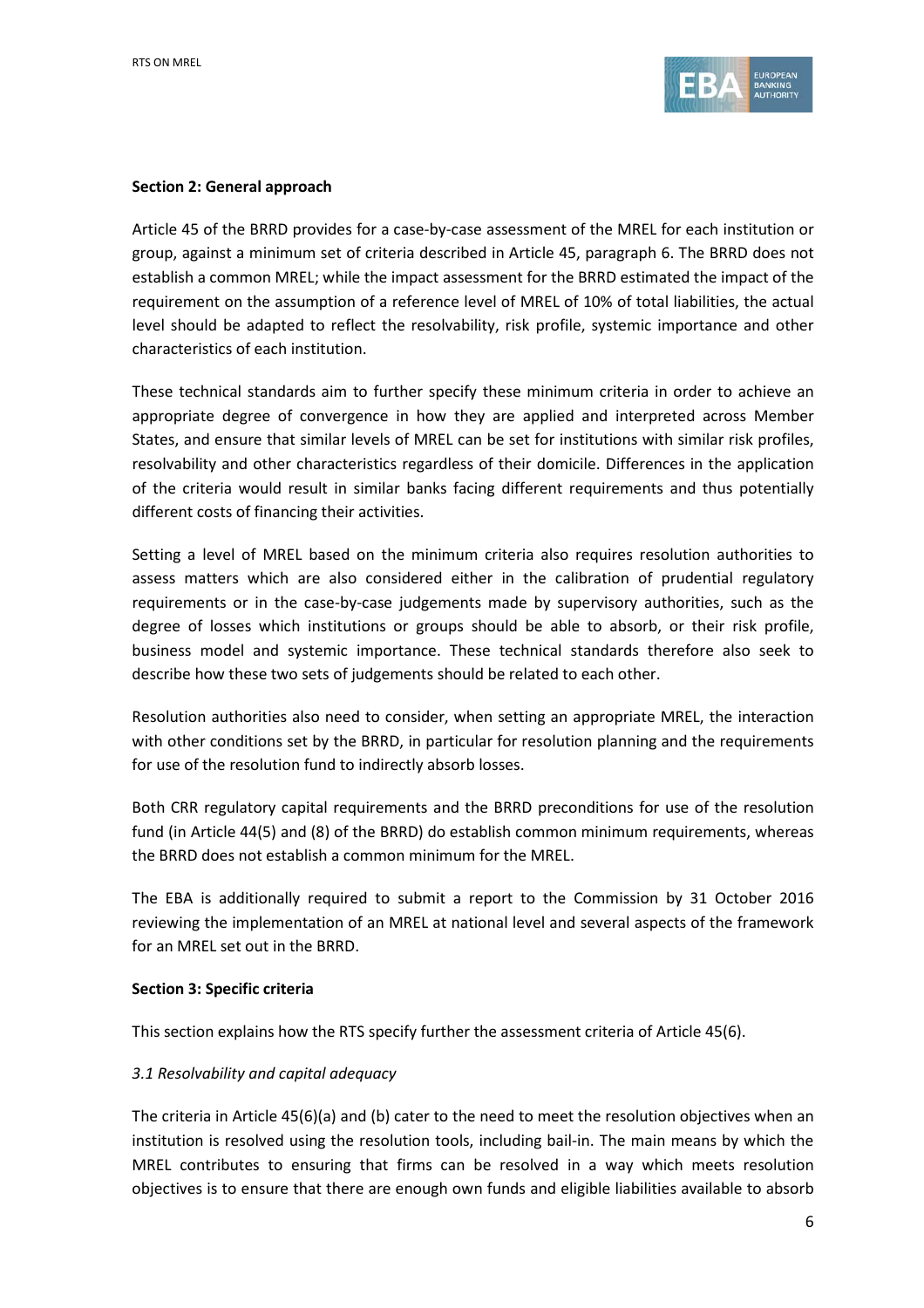

losses and contribute to recapitalisation. This in turn will mean that extraordinary public financial support is not needed to absorb losses or contribute to recapitalisation, and the use of resolution funds is only required in extraordinary circumstances and when other preconditions in the BRRD are met. As such, the standards further specify the criterion in Article 45(6)(a) in the same way as that in Article 45(6)(b) criterion (relating to capital adequacy following bail-in), but noting that it applies to all resolution tools.

The capital adequacy criterion has two elements: loss absorption and recapitalisation. The RTS propose how resolution authorities should assess the amount necessary for each.

The first is the need to ensure that losses are absorbed. The regulatory capital requirements (both pillars 1 and 2) and buffers already reflect the judgement of the supervisor and legislators about the level of unexpected losses an institution should be able to absorb. Therefore as a baseline the resolution authority should seek to ensure that losses equal to capital requirements (including buffers) can be absorbed. The draft standards provide that resolution authorities, in consultation with competent authorities, may conclude that some components of capital requirements are not suitable for inclusion in this assessment of required loss absorbency..

Differences in judgement between the competent and resolution authority may be appropriate, but should be clearly reasoned. The draft RTS aim to avoid requiring the resolution authority to maintain the capacity to act as a 'shadow' supervisor. For this purpose, the resolution authority shall request from the competent authority a summary of the institution's capital requirements. Subsequently, the resolution authority may, if it wishes, assess whether the information provided by the competent authority justifies an adjustment of the loss absorption amount. It should do so in consultation with the competent authority and based on a reasoned explanation, referring as far as is feasible (given the information available to the resolution authority) to CRR/CRD IV and the guidelines adopted by the EBA pursuant to Article 107(3) of Directive 2013/36/EU for the supervisory review and evaluation of risks.

The resolution authority may additionally assess that a higher loss absorption amount is required if the resolvability assessment process concludes that this is necessary to reduce or remove an impediment to resolvability.

The second element of the capital adequacy criterion is for the resolution authority to determine the amount of recapitalisation which would be required to implement the preferred resolution strategy identified in the resolution planning process. This recapitalisation amount is only necessary for those institutions for which liquidation under normal insolvency processes is assessed not to be feasible and credible. Hence, for those banks that can be liquidated, the recapitalisation amount may be zero.

The recapitalisation criterion consists of two parts. The first creates a link between the MREL and the capital ratio necessary to comply with conditions for authorisation for the institution after resolution. According to the CRR and CRD framework, the competent authority may withdraw the authorisation if an institution no longer meets the prudential requirements that it needs to satisfy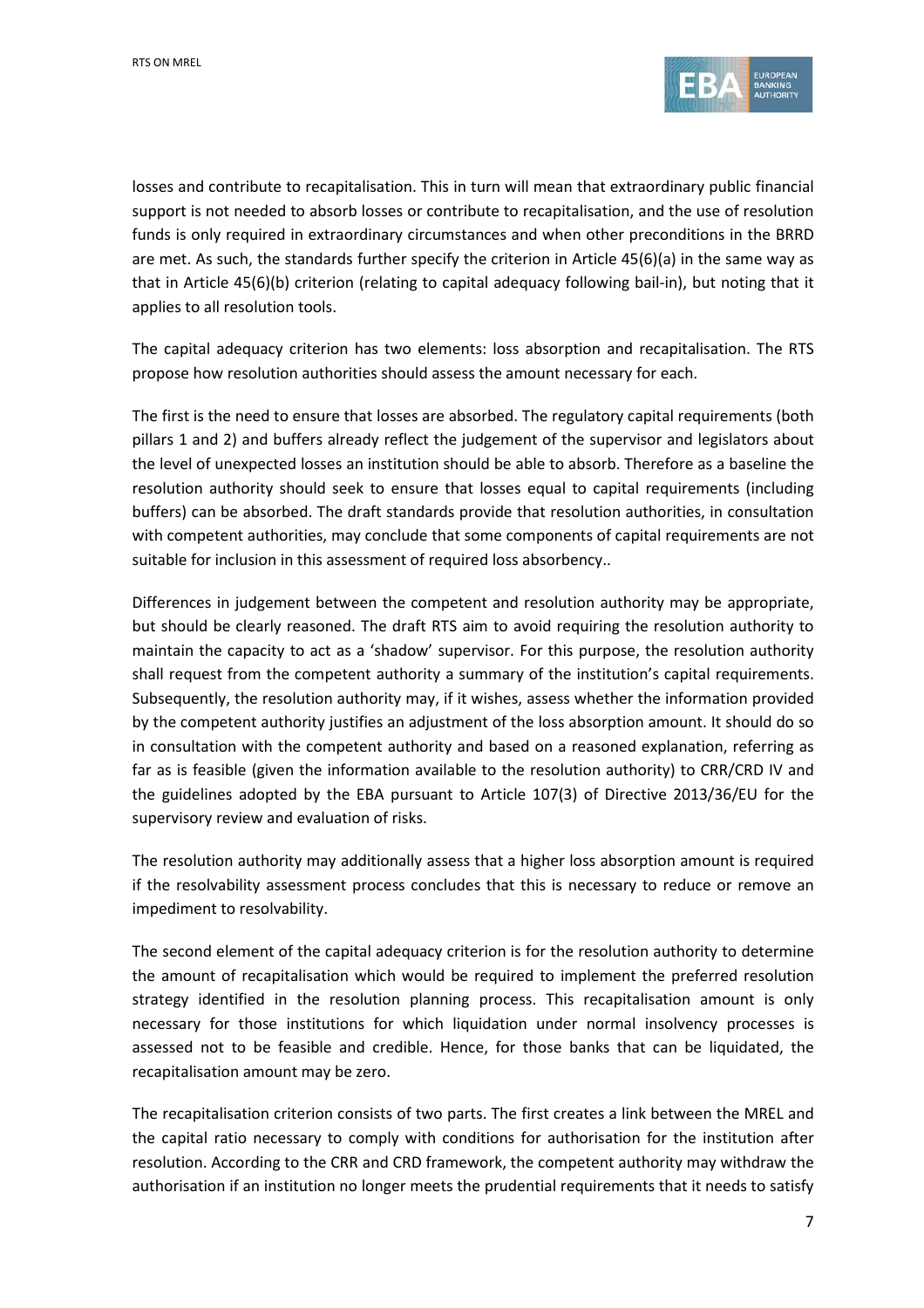

at all times. This means that an institution, immediately after resolution, would have to comply, at a minimum, with the 8% total capital ratio requirement and any pillar 2 capital requirement that the authorities have set (and potentially any leverage ratio requirement which is applicable). Capital requirements are likely to need to be met through Common Equity Tier 1 (CET1) capital instruments only, at least in the immediate post-resolution period.

When estimating capital needs after implementation of the preferred resolution strategy, the resolution authority should as a starting point use as denominators for capital ratios the most recent reported values (for risk-weighted exposure amounts, and, if relevant, leverage exposure measures). Authorities may adjust these denominators if the resolution plan identifies, explains and quantifies a change in these measures. This change should be assessed in the resolvability assessment process to be both feasible and credible, without extraordinary financial support or adversely affecting the provision of critical functions by the institution.

The second part of the recapitalisation amount is to ensure sufficient market confidence in the institution. The draft RTS provides that this should be assessed by considering how much is needed to restore the capital buffers established by CRD IV, and that the resolution authority should review whether the resulting capital level is appropriate when compared to capital levels in the firm's peer group. Sustaining market confidence is likely to require that the institution is not operating under a capital conservation plan and so capital buffers would need to be restored. The draft standards provide that resolution authorities, in consultation with competent authorities, may conclude that some components of capital requirements would not be applicable in the aftermath of resolution. The peer group approach takes the lesson learned during the crisis that market confidence is likely to depend on capital levels relative to peers. In addition, the proposed capital levels are also needed to avoid reliance on extraordinary public financial support, which resolution plans cannot assume.

The draft RTS also allows resolution authorities to take account when setting the loss absorption and recapitalisation amounts of the specific features of subsidiaries of groups and of financial market infrastructure firms which are subject to the MREL requirement.

#### **Box 1: Stylised examples of application of the capital and resolvability criteria**

This box provides three examples of how resolution authorities might apply these criteria to simple hypothetical banks with different resolution plans. Note that these examples assume that the resolution authority relies wholly on the institutions' capital requirements to determine the required degree of loss absorbency and does not make any additional adjustments envisaged by the draft RTS on the basis of the resolvability assessment or other considerations.

Bank A is a small bank, assumed to have a minimum total capital requirement of 8% of riskweighted assets (RWAs) and a combined buffer requirement of 2.5% (i.e. no pillar 2 or discretionary buffer requirements) and total RWAs equal to 35% of total liabilities and own funds.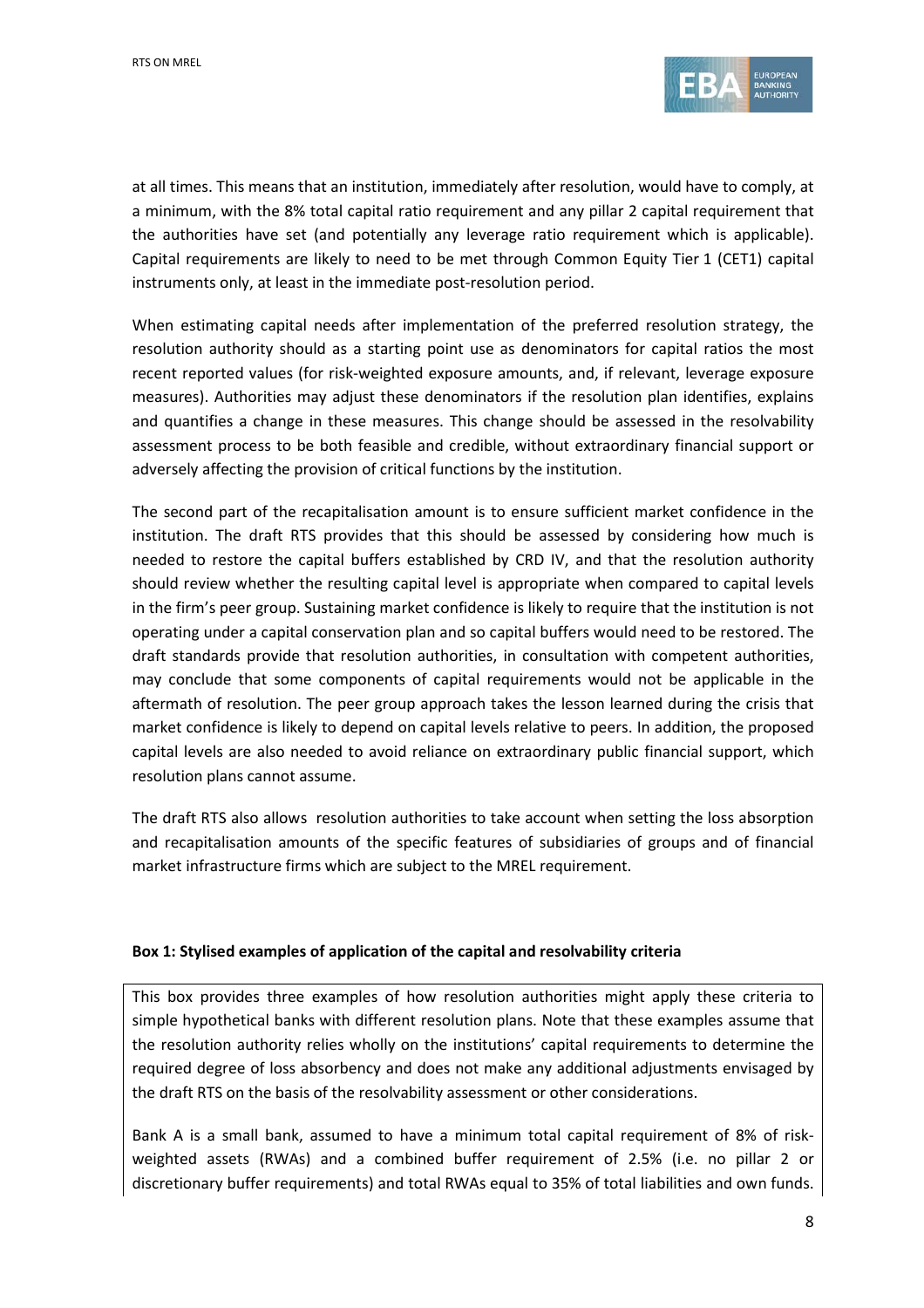

The resolvability assessment process concludes that it is both feasible and credible to liquidate the bank. The resolution authority therefore determines a loss absorption amount by translating the overall capital requirement of 10.5% of RWAs into the equivalent percentage of total liabilities and own funds – in this case, 3.7%. The recapitalisation amount is zero, as the bank would be liquidated.

Bank B is a medium-sized bank, again with an overall capital requirement of 10.5% and RWAs equal to 35% of total liabilities and own funds. The loss absorption amount determined by the resolution authority is therefore also 3.7% of total liabilities and own funds. However, the resolution authority assesses that liquidation is not credible because the bank carries out some critical functions that need to be preserved. The resolution plan adopted is to transfer assets and liabilities associated with the critical functions to a bridge bank and liquidate the remaining assets and liabilities. The planned bridge bank accounts for half of the RWAs of Bank B, so the resolution authority sets a recapitalisation amount of 1.8% of total liabilities and own funds. This gives a total MREL of 5.5%. If a leverage ratio requirement had been applied, this would also need to be considered and could lead to a higher level of MREL.

Bank C is a large, systemically important bank with a capital conservation buffer requirement of 2.5%, a G-SII buffer requirement of 2.5%, and a pillar 2 capital requirement of 2% of RWAs, giving an overall capital requirement of 15% of RWAs. Again RWAs are 35% of total liabilities and own funds. If the pillar 2 and G-SII buffers are included in the resolution authority's assessment of the required loss absorption amount, it would be 5.4% of total liabilities and own funds. The resolution authority determines that the only feasible and credible resolution strategy is a bail-in, and so resolution will not result in any immediate reduction in RWAs. The resolution authority therefore sets a recapitalisation amount also equal to 5.4% of total liabilities, and a total MREL of 10.8%. If a leverage ratio requirement had been applied, this would also need to be considered and could lead to a higher level of MREL.



*3.2 Exclusions and deposit guarantee scheme contributions*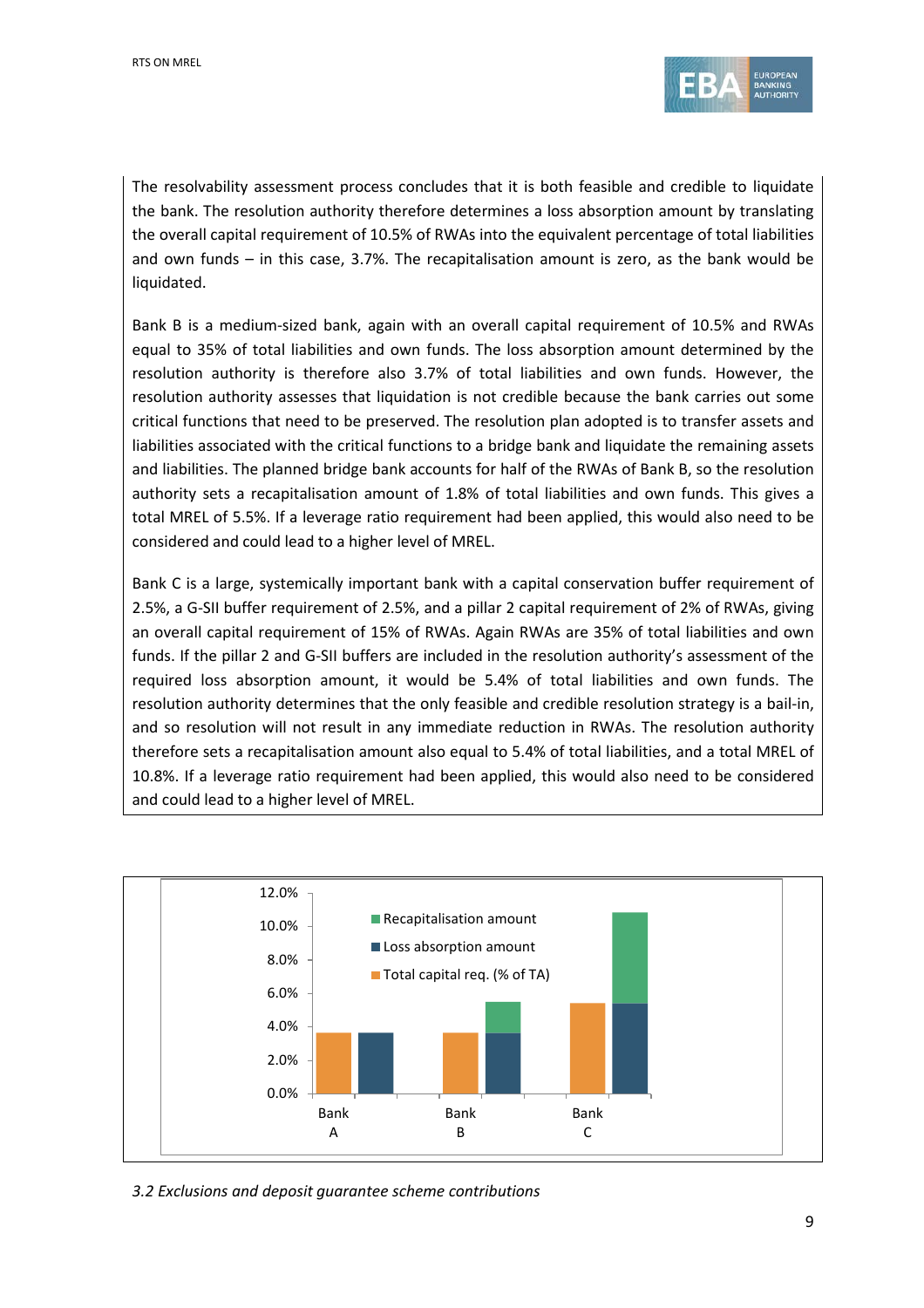

The third criterion is the need to ensure that the MREL is sufficient even if the resolution plan envisages that certain classes of liabilities are excluded from contributing to loss absorption or recapitalisation by the resolution authority in order to ensure a successful resolution. There are three ways in which such exclusions from loss might occur: in a bail-in, some liabilities are not eligible under Article 44(2) of the BRRD, or resolution authorities may make use of their power under Article 44(3) of the BRRD to exclude some classes of liabilities on an ad-hoc basis, or they may be transferred in full under a partial transfer.

Bail-in-able liabilities (i.e. those which meet the conditions for inclusion in the amount of own funds or eligible liabilities) may be excluded from loss in this way and so are not able to contribute to the absorption of losses or recapitalisation. If this contingency is envisaged in the resolution plan, the MREL needs to be increased to account for their exclusion.

Additionally, exclusion of liabilities from loss increases the amount of loss or recapitalisation which must be borne by other liabilities. If a sufficiently large amount of excluded liabilities rank equal to or junior to in terms of insolvency any liabilities which are bailed in, this could result in holders of bailed-in liabilities receiving worse treatment than in insolvency, and so being eligible for compensation. The draft RTS propose the principle that the MREL should be set to avoid such a risk of compensation arising, but it leaves the resolution authority to determine whether this is best done by increasing the MREL, requiring part of the MREL to be met through contractual bailin instruments, as permitted under Article 45(13) of the BRRD, or through alternative measures to remove impediments to resolvability.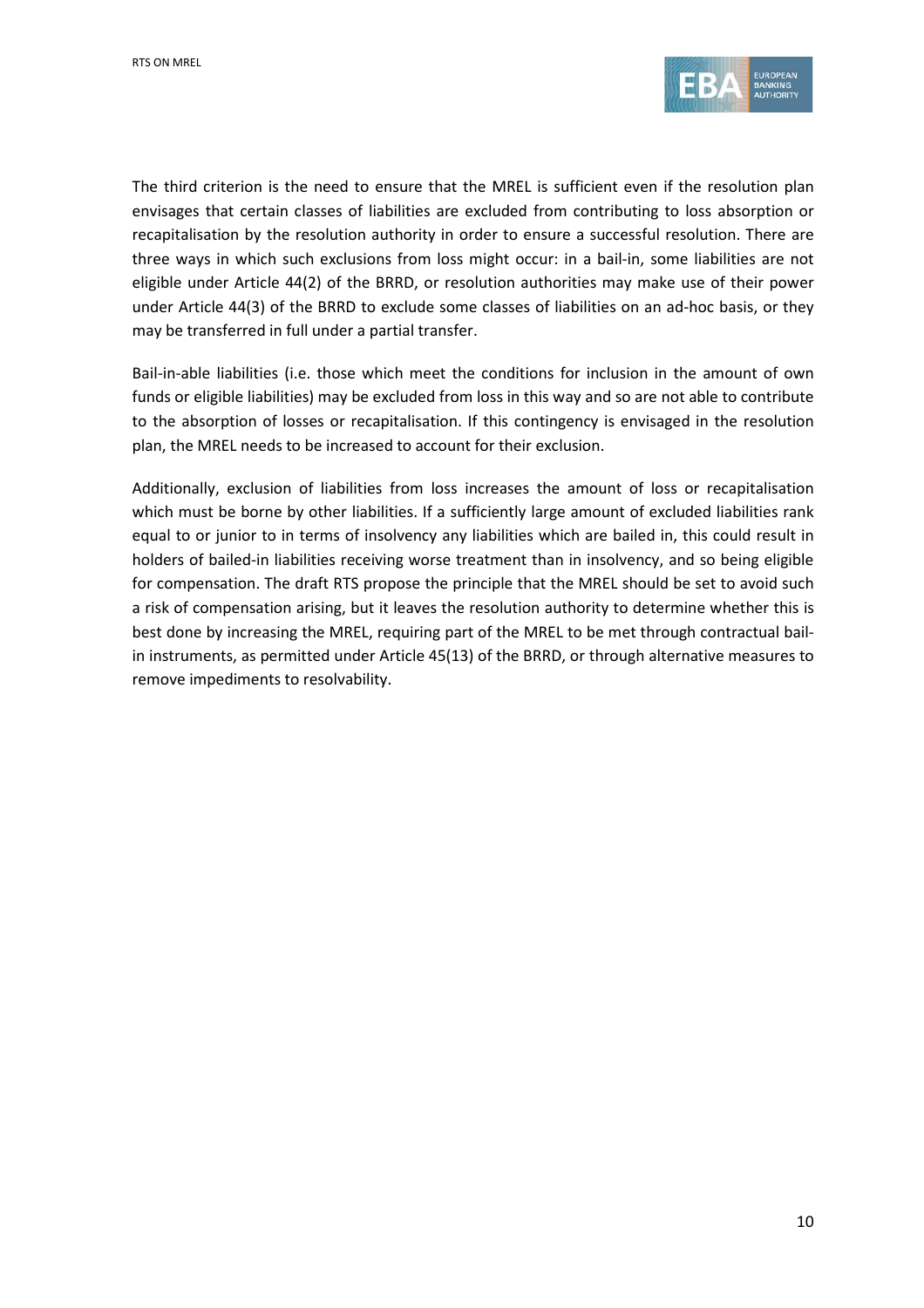

#### **Box 2: Stylised example of the impact of exclusions**

A failing bank has assets of 1 000 (RWA of 500); equity of 50 (CET1 10%); senior debt of 50; large corporate transaction deposits of 50, which rank *pari passu* with senior debt; and 850 in preferred retail deposits. The resolution authority concludes that bailing in corporate transaction accounts would interrupt the operation of a critical function, and so they should be excluded from bail-in under the resolution plan.



#### **Before resolution**

#### **After resolution**

A loss of 50 would require writedown of all of the old equity. Conversion of 100% of the senior debt would, assuming the average risk weight of assets does not change, restore the CET1 capital ratio to 10.5%. If the economic value of the equity after resolution is 80% of book value, the economic loss to the former senior creditors would be 10.

Under insolvency, half of this loss would have been borne by the corporate transaction deposits. If the ex post insolvency valuation concludes that total losses in insolvency would have been 70 or less, then senior debt holders would be worse off than in insolvency. To reduce this, the MREL requirement could be raised (provided this is met through liabilities which can be feasibly and credibly bailed in), or part of the MREL requirement could be met through subordinated bail-in-able liabilities, in both cases increasing the proportion of losses in insolvency that are borne by MREL holders.

The fourth criterion requires the resolution authority to take account of the extent to which the Deposit Guarantee Scheme could contribute to the financing of resolution in accordance with Article 109 of the BRRD. Article 109 permits the use of deposit guarantee funds in resolution, but limits their contribution to the lesser of a) the amount of losses covered depositors would have borne in insolvency, or b) 50% (or a higher percentage set by the Member State) of the target level of the deposit guarantee fund. The RTS provides that resolution authorities should be required to set an MREL to ensure that these limits would be respected if losses equal to the amount determined for purposes of the first criteria were incurred,.

Subject to these constraints, the RTS propose that resolution authorities have the option to reduce the MREL to take account of the estimated contribution from the deposit guarantee scheme (DGS).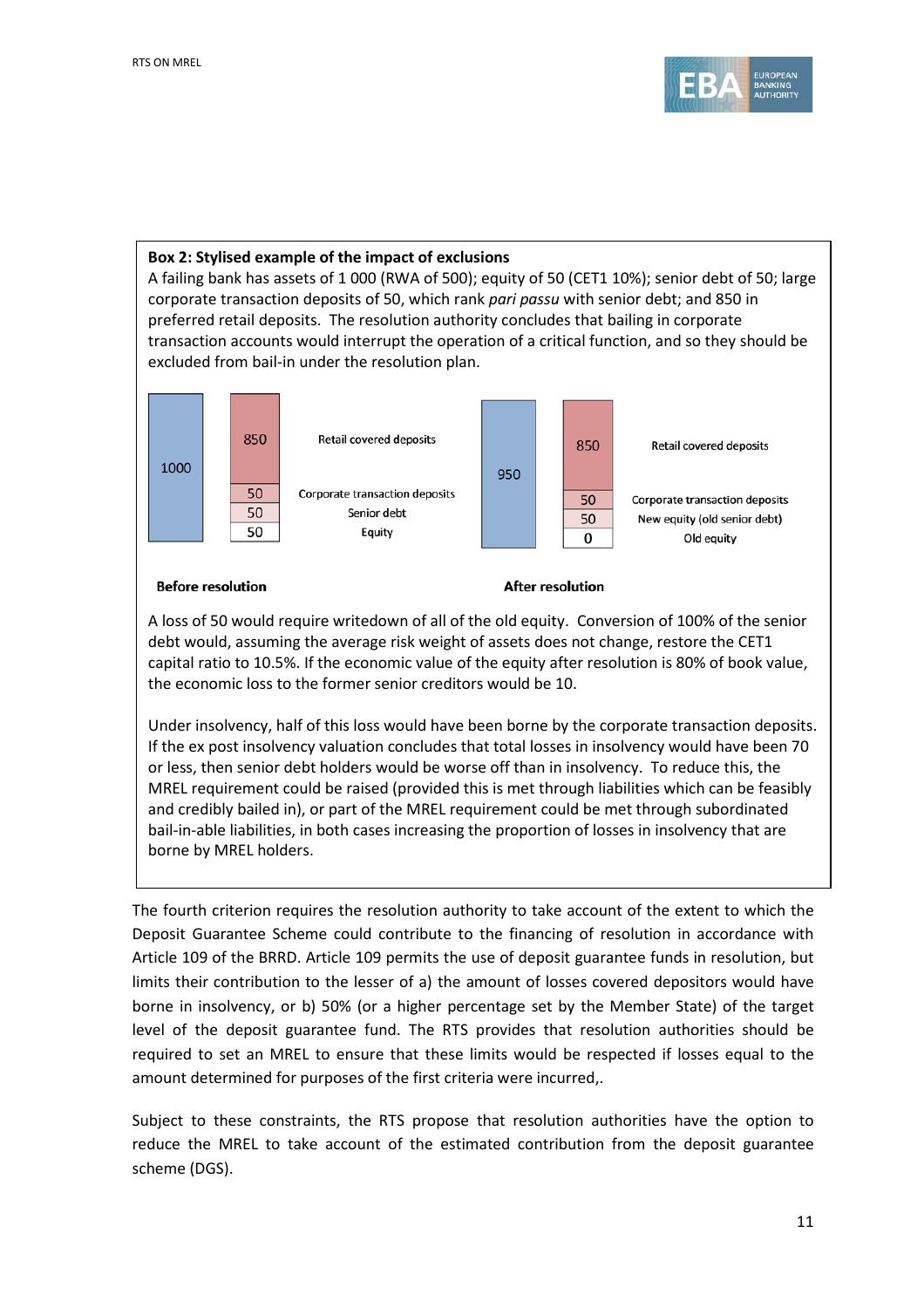

#### *3.3 Risks and systemic risks*

The fifth criterion requires resolution authorities to take account of the size, business model, funding model and risk profile of the institution. As noted above, these factors also affect the setting of prudential requirements for the institution, and in particular the Supervisory Review and Evaluation Process (SREP). In order to ensure that any differences of judgement between the supervisory and resolution authorities are clearly articulated and discussed, and to avoid unnecessary duplication of resources between authorities, resolution authorities are required to request a summary of these factors from the competent supervisory authority, and how risks arising from them are mitigated by capital requirements or other supervisory risk mitigants. Subsequently, the resolution authority may assess whether these factors are adequately addressed by these mitigants, or by measures adopted to remove or reduce impediments to resolvability. If it assesses that this is not the case, the resolution authority may adjust the MREL. It should do so in consultation with the competent authority and based on a reasoned explanation, referring as far as possible to the CRR/CRD IV and any guidelines adopted by the EBA pursuant to Article 107(3) of Directive 2013/36/EU adopted by the competent authority for the supervisory review and evaluation of risks.

The sixth and final criterion requires resolution authorities to take account of the potential adverse effects on financial stability of the failure of the institution. The draft RTS propose that the resolution authority should identify institutions whose failure is reasonably likely to pose systemic risk, including at least any G-SIIs or O-SIIs identified pursuant to the CRD. For these institutions an MREL should continue be set to ensure that the first five criteria are adequately addressed.

But in addition, given the high potential social costs of their failure, it is important to ensure that additional funding from the resolution financing arrangements established pursuant to the BRRD is also available if needed. Resolution authorities are therefore required to assess whether the level of MREL is sufficient to ensure that the conditions for use of the resolution fund described in Article 44 of the BRRD could be met. That article requires that a contribution to loss absorption and recapitalisation of not less than 8% of the total liabilities including own funds of the institution (or, under certain conditions, 20% of RWAs) has been made by the holders of relevant capital instruments and other eligible liabilities.

Lastly, the RTS propose that the resolution authority should, in assessing an institution or group against these criteria, consider the appropriate timetable for the institution to meet the MREL and provide the institution with a planned MREL for each 12-month period during this transitional period. This planned level may, however, be revised subsequently.

#### **Section 4: Comparison with FSB proposals**

The EBA expects these RTS to be broadly compatible with the proposed FSB term sheet for TLAC for G-SIBs. While there are differences resulting from the nature of the EBA's mandate under the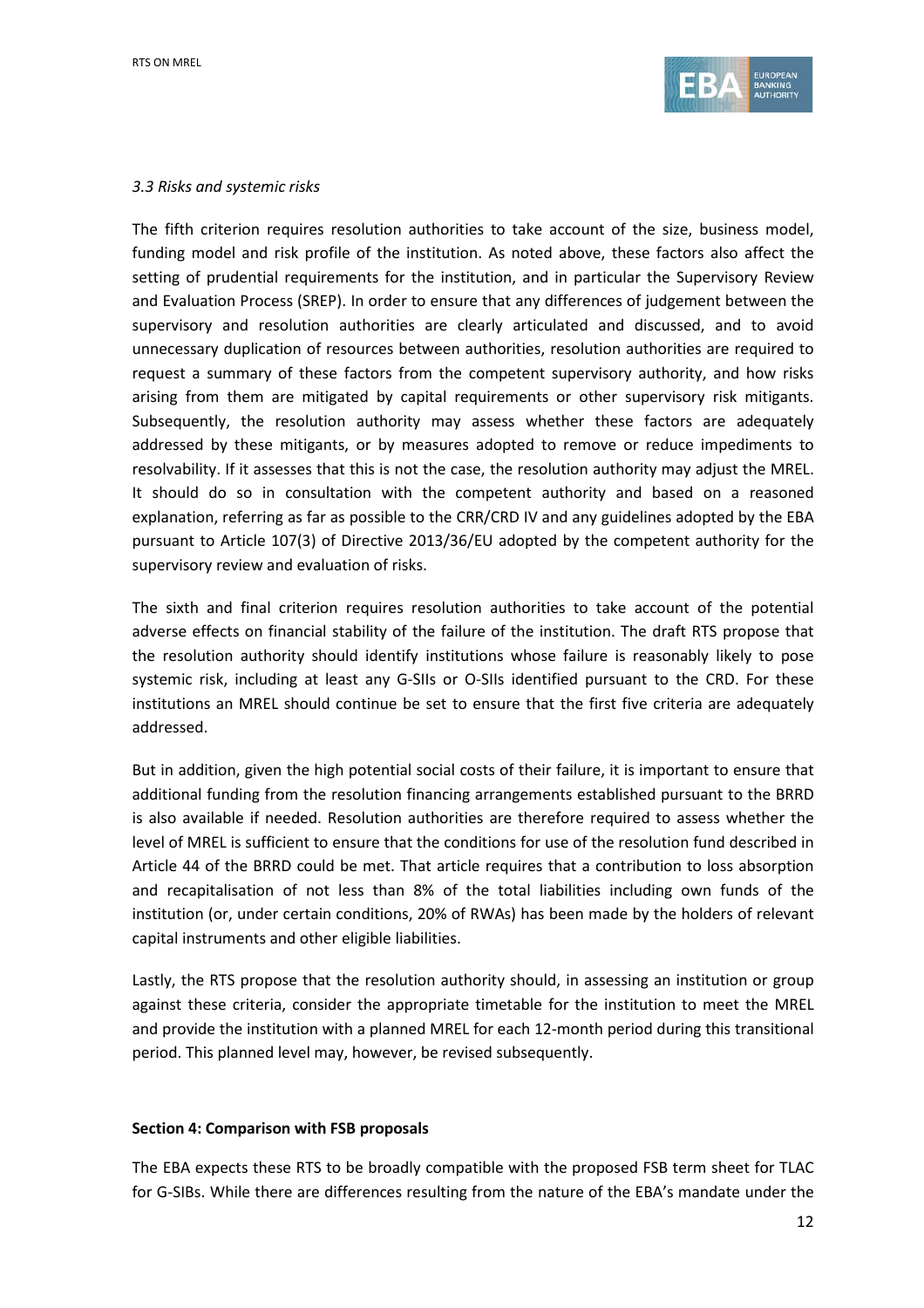

BRRD, as well as the fact that the BRRD MREL requirement applies to banks which are not G-SIBs, these differences do not prevent resolution authorities from implementing the MREL for G-SIBs consistently with the international framework. Below is a summary of some of the differences between the BRRD MREL framework and the FSB proposals:

- 1. **Pillar 1, pillar 2 and capital buffers.** The FSB term sheet proposes a predetermined pillar 1 minimum TLAC requirement of between 16% and 20% of (RWAs), and an additional, discretionary, pillar 2 TLAC requirement set on a bank-by-bank basis. Basel III capital buffers must be met on top of the TLAC requirements. The BRRD requires the MREL to be set on a case-by-case basis does not include a common minimum requirement, and does not apply the proposed TLAC treatment of capital buffers. Accordingly, if resolution authorities choose to aim to meet the FSB standards, this should be consistent with setting a single MREL requirement which covers both the pillar 1 and pillar 2 components of the proposed TLAC term sheet.
- 2. **Eligibility of instruments.** The FSB term sheet sets a number of requirements for instruments to be eligible for TLAC (e.g. subordination), some of which differ from the criteria to be counted towards MREL in the BRRD. Eligibility of instruments is set by the BRRD and is outside the scope of these RTS. However, the BRRD and the draft RTS do require resolution authorities to take into account the risk of exclusions from bail-in and the need for the institution to be feasibly and credibly resolvable.
- 3. **Implementation date.** The FSB proposes a lag before implementation of TLAC (not before 1 January 2019), whereas the requirement to set an MREL applies from the date of national implementation of Article 45 of the BRRD (i.e. 1 January 2016 at the latest). However, the approach adopted in the draft RTS would not prevent resolution authorities from setting an MREL requirement which increases over time to reflect the need for an adequate transition period.
- 4. **Denominator.** The FSB pillar 1 requirement is set as a percentage of RWAs (or, if the leverage ratio backstop binds, of the leverage ratio exposure measure). The BRRD requires the MREL to be set as a percentage of own funds and total liabilities (after full recognition of counterparty netting rights). The draft RTS enable resolution authorities to consider RWA-based capital requirements or leverage ratio requirements when setting the MREL, but the final requirement must be set as a percentage of own funds and total liabilities.
- 5. **Other differences in scope.** The TLAC proposal of the FSB also addresses a number of other issues which are outside the scope of these RTS, including the prudential treatment of holdings of TLAC instruments and a requirement for a minimum percentage of TLAC to consist of non-capital instruments.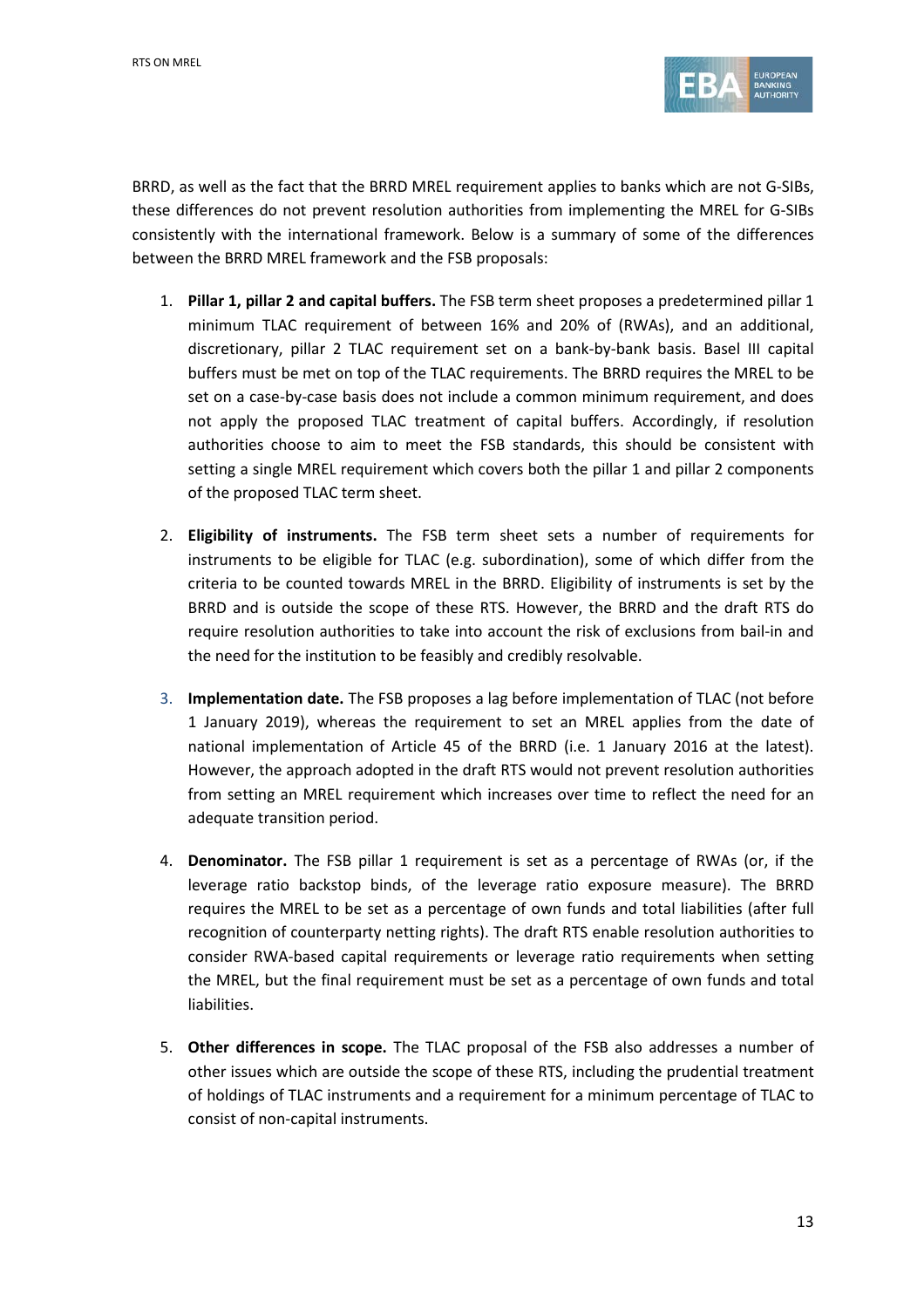

# 3. Draft regulatory technical standards on criteria for determining the minimum requirement for own funds and eligible liabilities

# **COMMISSION DELEGATED REGULATION (EU) No …/..**

# **of XXX**

**supplementing Directive 2014/59/EU of the European Parliament and of the Council establishing a framework for the recovery and resolution of credit institutions and investment firms with regard to regulatory technical standards specifying the criteria relating to the methodology for setting the minimum requirement for own funds and eligible liabilities**

(Text with EEA relevance)

# THE EUROPEAN COMMISSION,

Having regard to the Treaty on the Functioning of the European Union, Having regard to Directive 2014/59/EU of the European Parliament and of the Council of 15 May 2014 establishing a framework for the recovery and resolution of credit institutions and investment firms<sup>[2](#page-13-0)</sup>, and in particular Article 45(2) thereof, Whereas:

- (1) Effective resolution can only be feasible and credible if adequate internal financial resources are available to an institution to absorb losses and for recapitalisation purposes without affecting certain liabilities, in particular those excluded from bailin. Directive 2014/59/EU provides that institutions should meet a minimum requirement for own funds and eligible liabilities ('MREL') to avoid that institutions excessively rely on forms of funding that are excluded from bail-in, since failure to meet MREL would impact negatively institutions' loss absorption and recapitalisation capacity and, ultimately, the overall effectiveness of resolution.
- (2) When determining MREL in accordance with Article 45(6)(a) and (b) of Directive 2014/59/EU, the resolution authority should consider the need, in case of

 $\overline{a}$ 

<span id="page-13-0"></span><sup>2</sup> OJ L 173, 12.6.2014, p. 190.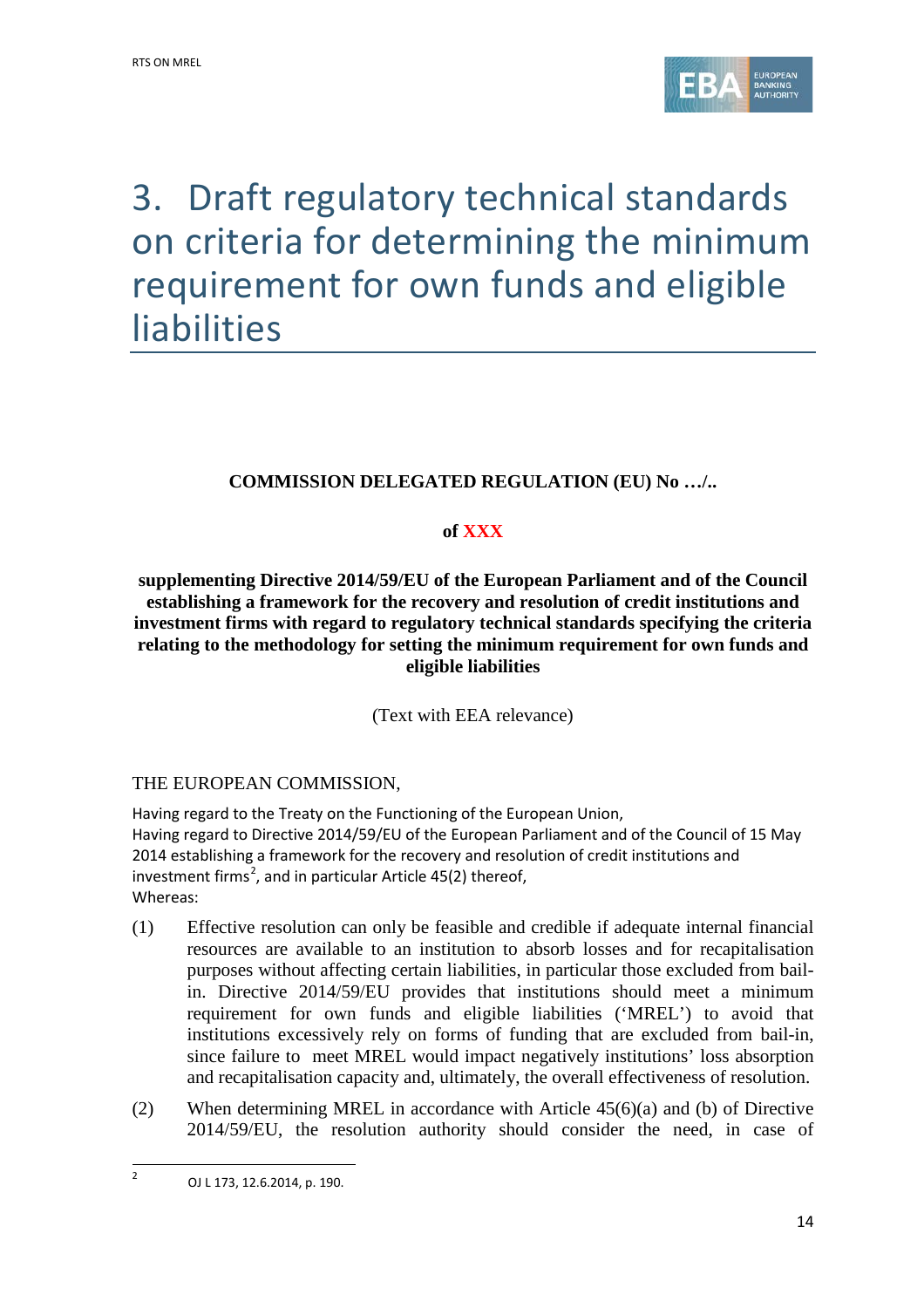

application of the bail-in tool, to ensure that the institution is capable of absorbing an adequate amount of losses and being recapitalised by an amount sufficient to restore its Common Equity Tier 1 ratio to a level sufficent to maintain the capital requirements for authorisation and at the same time to sustain sufficient market confidence. This close relationship with supervisory decisions requires that such assessments are made by the resolution authority in close consultation with the competent authority, and that the resolution authority should take account of the assessments made by the competent authority on the business model, funding model, and risk profile of the institution for the purposes of setting prudential requirements.

- (3) In particular, in accordance with Article 45(6)(a) and (b) of Directive 2014/59/EU, the assessment of the necessary capacity to absorb losses should be closely linked to the institution's current capital requirements, and the assessment of the necessary capacity to restore capital should be closely linked to likely capital requirements after application of the resolution strategy, unless there are clear reasons why losses in resolution should be assessed differently than in going concern A similar assessement is necessary to ensure the MREL is sufficient to ensure resolvability of an insitution when resolution tools other than bail-in are to be applied.
- (4) Article 45(6)(c) of Directive 2014/59/EU also requires that resolution authorities consider the possibility that certain classes of liabilities, identified in resolution plans and in the resolvability assessment, might be excluded from bail-in*.* Liabilties of that kind should not be relied on for purposes of meeting the MREL. Resolution authorities should also ensure that when significant amounts of any insolvency class of liabilities are excluded from bail-in, on either a mandatory or discretionary basis, this exclusion would not result in liabilities of the same or a more senior class bearing greater losses than they would in insolvency, as this would be an impediment to resolvability.
- (5) Resolution authorities may require part of the MRELreferred to in Article 45(1) of Directive 2014/59/EU to be met by subordinated contractual bail-in instruments , or by setting a higher minimum requirement, or by alternative measures to address impediments to resolution. If the risk of a breach of the 'no creditor worse off' safeguard is sufficiently low, no adjustment to the MREL is necessary.
- (6) In order to ensure consistency with prudential supervision, the resolution authority's assessment of the size, business model, funding model, and risk profile of the institution should be closely linked to that carried out by the competent authority unless there are clear reasons why losses in resolution should be assessed differently than in going concern. Certain institutions subject to Directive 2014/59/EU, in particular financial market infrastructures which are also authorised as credit institutions, have highly specialised business models and are subject to additional regulations, which should be taken into account when setting MREL.
- (7) Article 16 of Regulation (EU) No 1093/2010 of the European Parliament and of the Council empowers the European Banking Authority (EBA) to issue guidelines to ensure the common, uniform and consistent application of Union law and requires that competent authorities and financial institutions to which such guidelines are addressed make every effort to comply with such guidelines. Since Directive 2013/36/EU mandates the EBA to issue guidelines in accordance with Article 16 of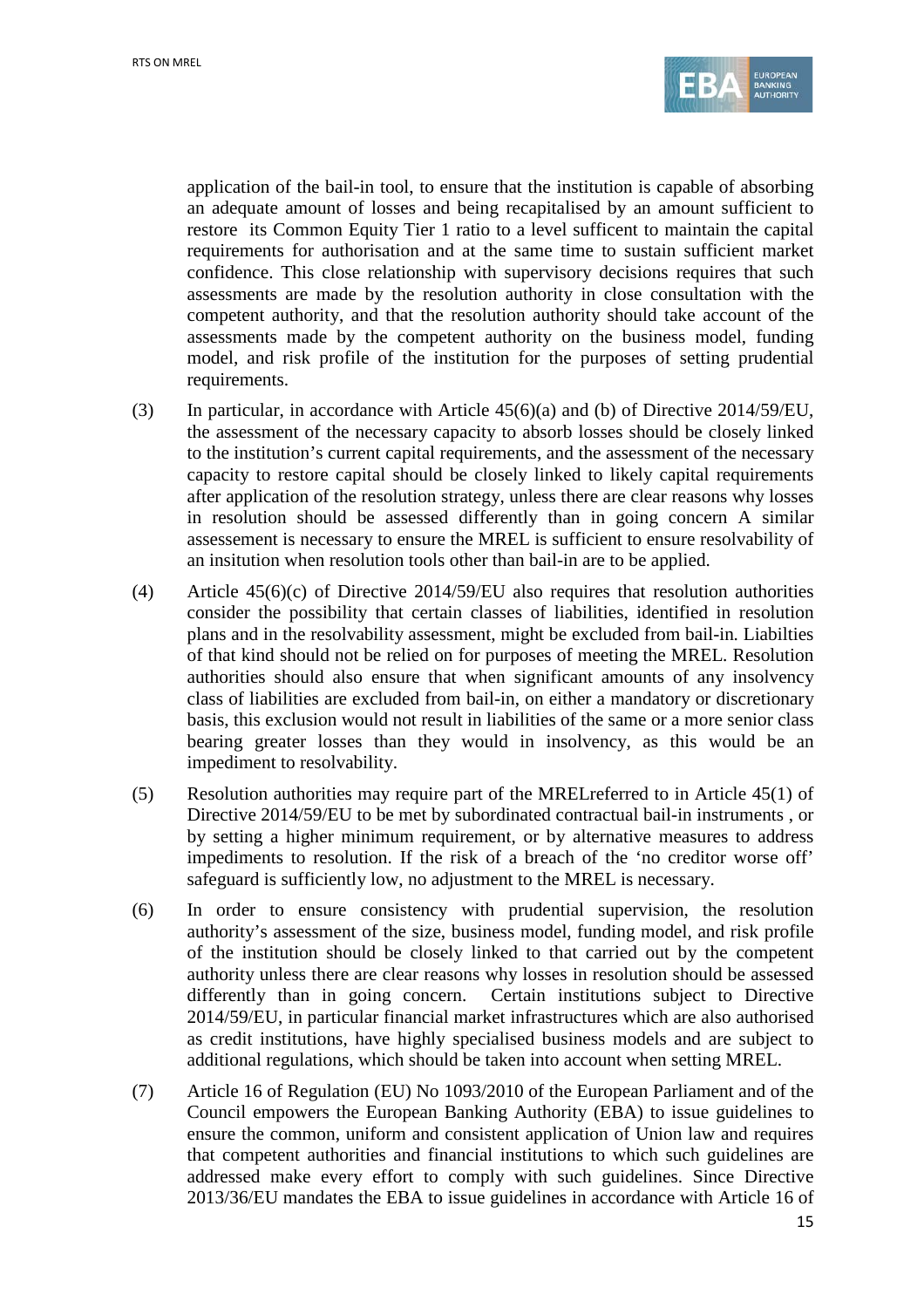

Regulation (EU) No 1093/2010, to further specify the common procedures and methodology for the supervisory review and evaluation process, competent authorities should take into account in accordance with that Article, the guidelines on common procedures and methodologies for the supervisory review and evaluation processs issued by the EBA by making every effort to comply with those guidelines in line with Article 16(3) of Regulation (EU) No 1093/2010.

- (8) Resolution plans may provide for arrangements for loss absorption and recapitalisation within group structures, including through capital instruments or eligible liabilities issued by institutions to other institutions or entities within the same group. Resolution authorities should set MREL consistently with those arrangements where they are integral to the institution or group's preferred resolution strategy.
- (9) To ensure that resolvability does not depend on the provision of public financial support and that the European system of resolution financing arrangments fulfils its purpose of contributing to ensuring financial stability, resolution authorities, when setting MREL, should take account of the conditions provided in Article 101(2) of Directive 2014/59/EU for use of resolution financing arrangements in ways which indirectly result in part of the losses of an institution or entity being passed on to the resolution financing arrangment.
- (10) Resolution authorities should also consider the potential adverse impact of an institution's failure on financial stability. Resolution authorities should pay particular attention to ensuring that effective resolution of a systemically important institution without the provision of extraordinary public financial support is not prevented by the exhaustion of its effective loss absorbing capacity prior to the meeting of the conditions set forth in Article 44(5) and (8) of Directive 2014/59/EU relating to the extraordinary use of resolution financing arrangements when liabilities are excluded from bail-in. This would require in particular that the holders of the institution's capital instruments and other eligible liabilities, at the time of resolution and after absorbing any losses before that time, should be capable of contributing to loss absorption and recapitalisation with an amount at least equal to 8% of the total liabilities including own funds (or 20% of riskweighted assets, if certain conditions set out in Directive 2014/59/EU are met). This should not however result in any reduction or replacement of the need to ensure sufficient loss absorption and recapitalisation capacity through write down and conversion of eligible liabilities, or imply that the resolution financing arrangement should be used for these purposes other than in accordance with the principles governing the use of the resolution financing arrangement set out in Article 44 of Directive 2014/59/EU and in any case exclusively to the extent strictly necessary
- (11) Resolution authorities should assess the potential size of contributions to the cost of resolution from the deposit guarantee scheme by estimating the amount the deposit guarantee scheme could feasibily and credibly contribute. If this assessment concludes that such a contribution is likely, resolution authorities may choose to set a lower MREL. Any such assumed contribution should respect the limits on such contributions set out in Directive 2014/59/EU and are therefore likely to be most relevant for institutions funded primarily by covered deposits.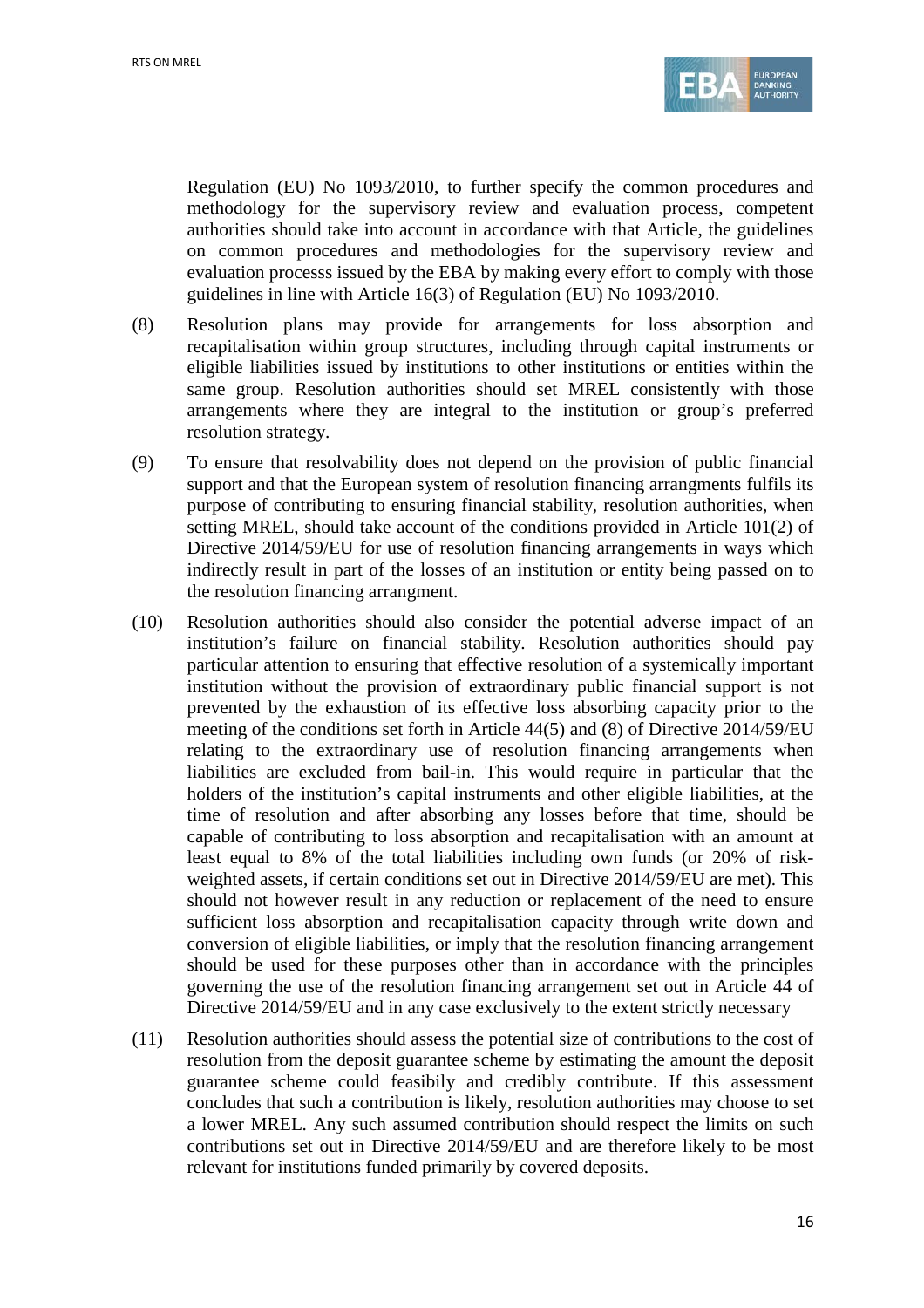$\overline{a}$ 



- (12) This Regulation is based on the draft regulatory technical standards submitted by the European Banking Authority to the Commission.
- (13) The European Banking Authority has conducted open public consultations on the draft regulatory technical standards on which this Regulation is based, analysed the potential related costs and benefits and requested the opinion of the Banking Stakeholder Group established in accordance with Article 37 of Regulation (EU) No 109[3](#page-16-0)/2010 of the European Parliament and of the Council<sup>3</sup>,

HAS ADOPTED THIS REGULATION:

## *Article 1*

### *Determining the amount necessary to ensure loss absorption*

- 1. Resolution authorities shall determine the loss absorption amount which the institution or group should be capable of absorbing.
- 2. For the purpose of determining the loss absorption amount in accordance with this Article and of any contribution of the deposit guarantee scheme to the resolution costs pursuant to Article 6, the resolution authority shall, consistently with Article 45(6) of Directive 2014/59/EU, request from the competent authority a summary of the capital requirements currently applicable to an institution or group, and in particular the following:
	- (a) own funds requirements pursuant to Articles 92 and 458 of Regulation (EU) No 575/2013, which include:
		- (i) CET1 capital ratio of 4.5% of the total risk exposure amount;
		- (ii) a Tier 1 capital ratio of 6% of the total risk exposure amount;
		- (iii) a total capital ratio of 8% of the total risk exposure amount;
	- (b) any requirement to hold additional own funds in excess of these requirements, in particular pursuant to Article 104(1), letter (a), of Directive 2013/36/EU;
	- (c) combined buffer requirements as defined in point 6 of paragraph 1 of Article 128 of Directive 2013/36/EU;
	- (d) the Basel I floor according to Article 500 of Regulation (EU) No 575/2013;
	- (e) any applicable leverage ratio requirement.
- 3. For the purposes of this Regulation, capital requirements shall be interpreted in accordance with the competent authority's application of transitional provisions laid down in Chapters 1, 2 and 4 of Title I of Part Ten of Regulation (EU) No 575/2013 and in the provisions of national legislation exercising the options granted to the competent authorities by that Regulation.

<span id="page-16-0"></span><sup>3</sup> Regulation (EU) No 1093/2010 of the European Parliament and of the Council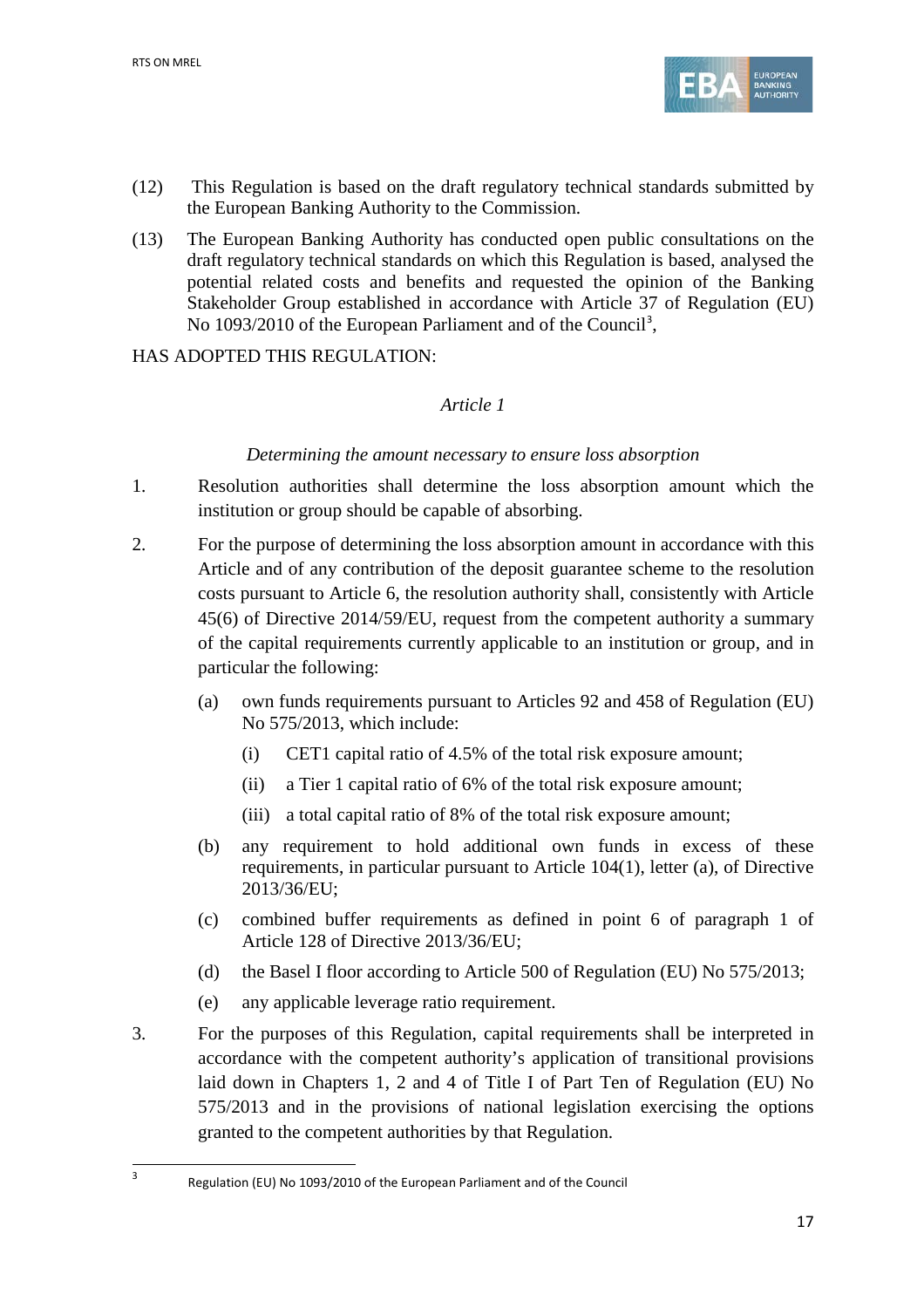

- 4. The loss absorption amount to be determined by the resolution authority shall be the sum of the requirements referred to in points (a) (b), and (c) of paragraph 2, or any higher amount necessary to comply with the requirements referred to in points (d) or (e) of paragraph 2.
- 5. The resolution authority may set a loss absorption amount using either of the following methods:
	- (a) a loss absorption amount equal to the loss absorption amount determined in accordance with paragraph (4); or
	- (b) a loss absorption amount, which may be:
		- (i) higher than the loss absorption amount determined pursuant to paragraph (4) where:
			- the need to absorb losses in resolution is not fully reflected in the default loss absorption amount, taking into account information requested from the competent authority relating to the institution's business model, funding model, and risk profile pursuant to Article 5; or
			- this is necessary to reduce or remove an impediment to resolvability or absorb losses on holdings of MREL instruments issued by other group entities;
		- (ii) lower than the loss absorption amount determined pursuant to paragraph (4) to the extent that, taking into account information received from the competent authority relating to the institution's business model, funding model, and risk profile pursuant to Article 4:
			- additional own funds requirements referred to in paragraph 2(b), which have been determined on the basis of the outcome of stress tests or to cover macroprudential risks, are assessed not to be relevant to the need to ensure losses can be absorbed in resolution;
			- part of the combined buffer requirement referred to in paragraph 2(c) is assessed not to be relevant to the need to ensure losses can be absorbed in resolution.
- 6. Where the option in paragraph 5(b) is applied, the resolution authority shall provide the competent authority with a reasoned explanation of the loss absorption amount that has been set.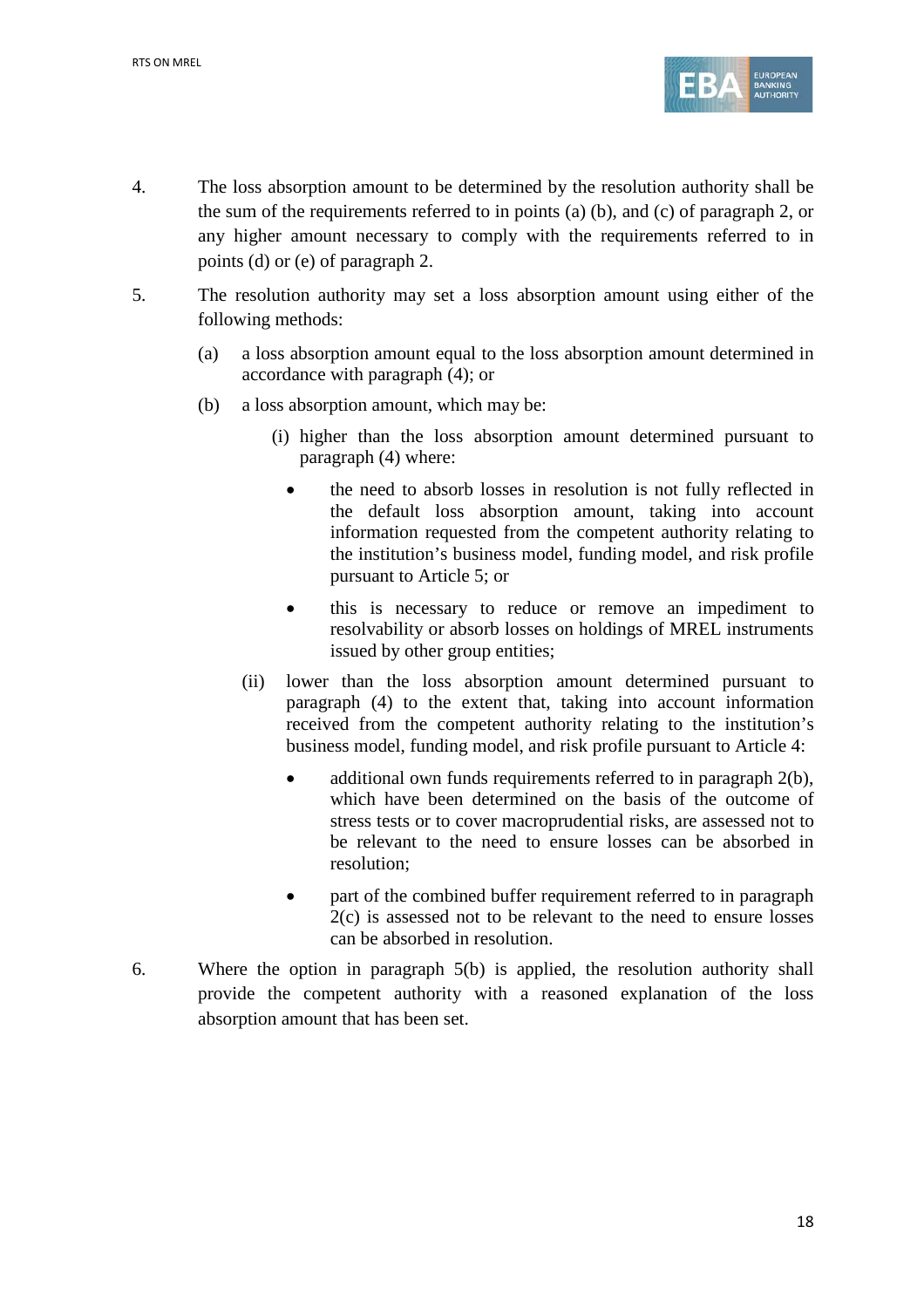

# *Article 2*

*Determination of the amount necessary to continue to comply with conditions for authorisation and to carry out activities and sustain market confidence in the institution*

- 1. Resolution authorities shall determine an amount of recapitalisation which would be necessary to implement the preferred resolution strategy, as defined in Article 3(3) of EBA RTS] 2014/15[4](#page-18-0) , identified in the resolution planning process.
- 2. Where the resolvability assessment concludes that liquidation of the institution under normal insolvency proceedings is feasible and credible, the recapitalisation amount shall be zero, unless the resolution authority determines that a positive amount is necessary on grounds that liquidation would not achieve the resolution objectives to the same extent as an alternative resolution strategy.
- 3. When estimating the institution's regulatory capital needs after implementation of the preferred resolution strategy, the resolution authority shall use the most recent reported values for the relevant total risk exposure amount or leverage ratio denominator,as applicable, unless all the following factors apply:
	- (a) the resolution plan identifies, explains, and quantifies any change in regulatory capital needs immediately as a result of resolution action;
	- (b) the change referred to in point (a) is considered in the resolvability assessment to be both feasible and credible without adversely affecting the provision of critical functions by the institution, and without recourse to extraordinary financial support other than contributions from resolution financing arrangements consistently with Article 101(2) of Directive 2014/59/EU and the principles governing their use set out in Article 44(5) and (8) of that Directive;
	- (c) for systemically important institutions identified pursuant to Article 5(1), that the conditions provided in Article 5(2) are met.
- 4. The resolution authority shall identify and quantify any such changes in regulatory capital needs, and consult with the competent authority before applying them. In particular Where the changes referred to in paragraph 3 are dependent on the actions of a purchaser of assets or business lines of the institution under resolution, or of third parties, the resolution authority shall prepare a reasoned explanation to the benefit of the competent authority as to the feasibility and credibility of that change.
- 5. The recapitalisation amount shall be at least equal to the amount necessary to satisfy applicable capital requirements necessary to comply with the conditions for authorisation after the implementation of the preferred resolution strategy.
- 6. The capital requirements referred to in paragraph 5 shall include the following:

 $\overline{a}$ 

<span id="page-18-0"></span> $4$  OJ L........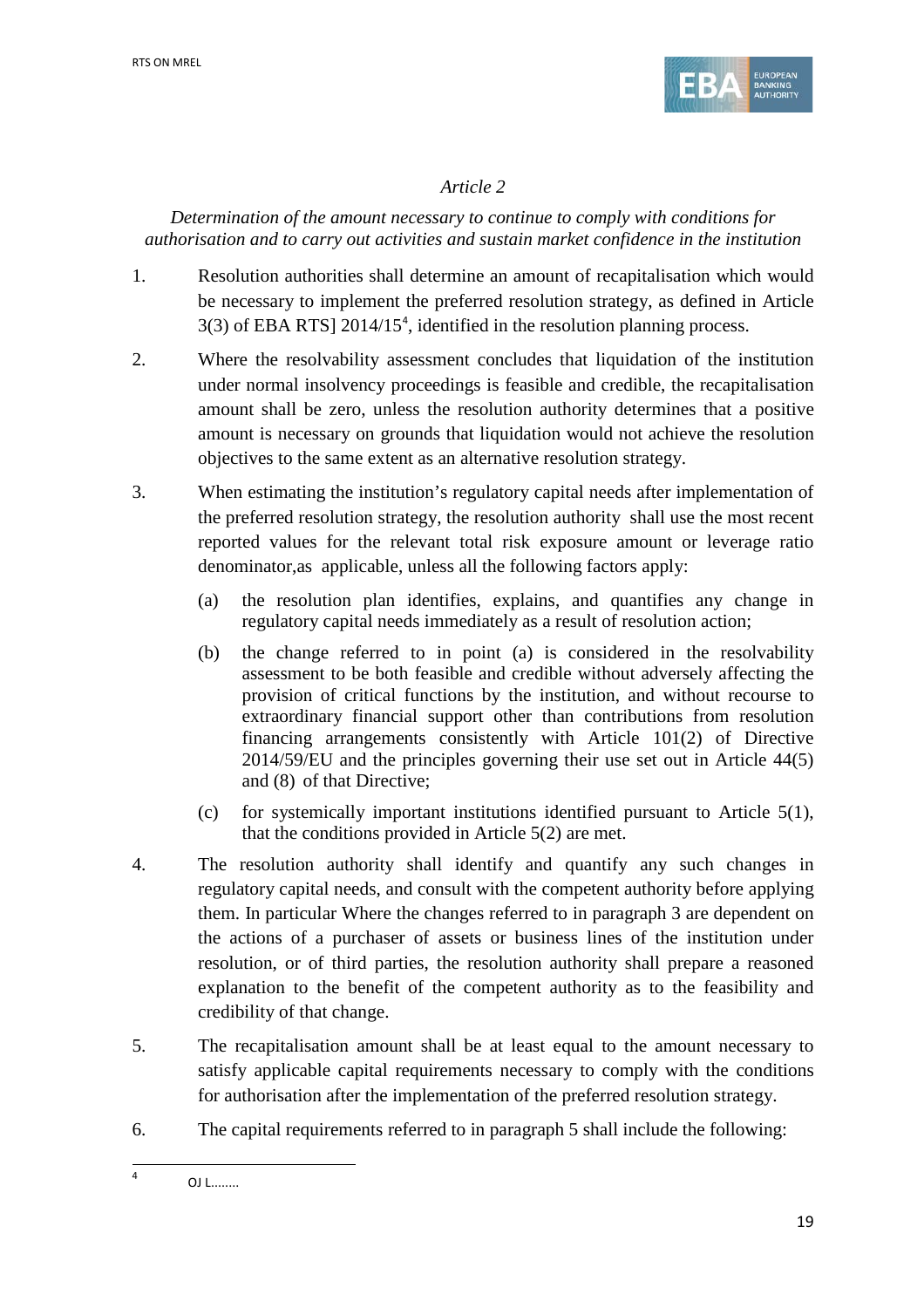

- (a) own funds requirements pursuant to Articles 92 and 458 of Regulation (EU) No 575/2013, which include:
	- (i) a CET1 capital ratio of 4.5% of the total risk exposure amount;
	- (ii) a Tier 1 capital ratio of 6% of the total risk exposure amount;
	- (iii) a total capital ratio of 8% of the total risk exposure amount;
- (b) any requirement to hold own funds in excess of these requirements, in particular pursuant to Article 104(1)(a) of Directive 2013/36/EU;
- (c) the Basel I floor according to Article 500 of Regulation 575/2013/EU;
- (d) any applicable leverage ratio requirement.
- 7. The recapitalisation amount shall also include any additional amount that the resolution authority considers necessary to maintain sufficient market confidence after resolution.
- 8. The default additional amount shall be equal to the combined buffer requirement as specified in Chapter 4, Section 1 of Directive 2013/36/EU which would apply to the institution after the application of resolution tools. The additional amount required by the resolution authority may be lower than this default amount, but not less than zero, if the resolution authority determines that a lower amount would be sufficient to sustain market confidence and ensure the continued provision of critical economic functions by the institution and access to funding, without recourse to extraordinary financial support other than contributions from resolution financing arrangements consistently with Article 101(2) and Article 44(5) and (8) of Directive 2014/59/EU. The assessment of the amount necessary to support market confidence shall take into account whether the capital position of the institution after the resolution would be appropriate in comparison with the current capital position of peer institutions. For G-SIIs, the relevant peer group should consist of all G-SIIs established in the Union.
- 10. The resolution authority may determine, in consultation with the competent authority and taking into account information received from the competent authority relating to the institution's business model, funding model, and risk profile pursuant to Article 4, that, notwithstanding the provisions of paragraph 3, it would be feasible and credible for all or part of any additional own funds requirement or buffer requirements currently applicable to the entity not to apply after implementation of the resolution strategy. In this case that part of the requirement may be disregarded for the purposes of determining the recapitalisation amount.
- 11. The assessment referred to in paragraph 7 shall take account of capital resources in other group entities which would credibly and feasibly be available to support market confidence in the entity following resolution, in the case of the following:
	- (e) Entities which are subsidiaries of a group subject to a consolidated MREL;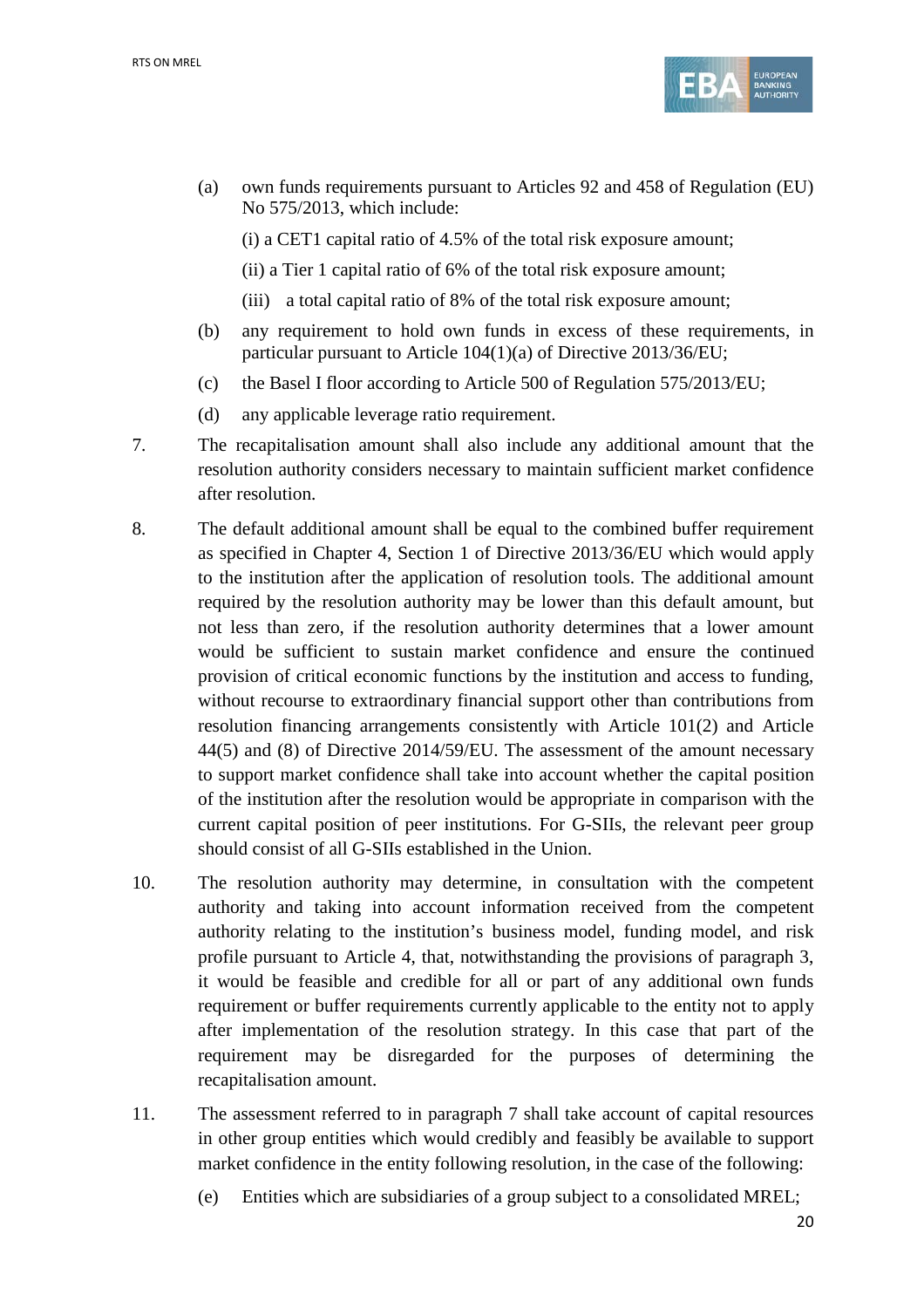

- (f) Entities which continue to fulfil point (a) following implementation of the preferred resolution strategy;
- (g) Entities which would not be expected to maintain market confidence and access to funding on an individual basis following implementation of the preferred resolution strategy.
- 12. Where the assets, liabilities or business lines of the institution are to be split between more than one entity following implementation of the preferred resolution strategy, references to risk exposure amounts and capital requirements in this Article should be understood as the aggregate amounts across these entities.

## *Article 3*

## *Exclusions from bail-in or partial transfer which are an impediment to resolvability*

- 1. The resolution authority shall identify any class of liability which is reasonably likely to be fully or partially excluded from bail-in under Article 44(2) or (3) of Directive 2014/59/EU, or transferred to a recipient in full using other resolution tools based on the resolution plan.
- 2. If any liability which qualifies for inclusion in MREL is identified as being potentially fully or partially excluded pursuant to paragraph 1, the resolution authority shall ensure that the MREL is sufficient for purposes of the loss absorption amount determined pursuant to Article 1 and for achieving the amount of recapitalisation determined pursuant to Article 2 without write down or conversion of those liabilities.
- 3. The resolution authority shall determine whether liabilities identified in accordance with paragraph 1, rank equally or junior in the insolvency creditor hierarchy to any class of liability which qualifies for inclusion in MREL and whether the amount of liabilities identified totals more than 10% of any one class of liabilities which ranks equally in insolvency.

Where the conditions of the subparagraph above are met, the resolution authority shall assess whether the need to absorb losses and to contribute to the recapitalisation which would be borne by the instruments referred to in the first subparagraph were they not excluded from bail-in, can be satisfied by instruments which qualify for inclusion in MREL, and are not excluded from loss absorption or recapitalisation without breaching the creditor safeguards provided in Article 73 of Directive 2014/59/EU.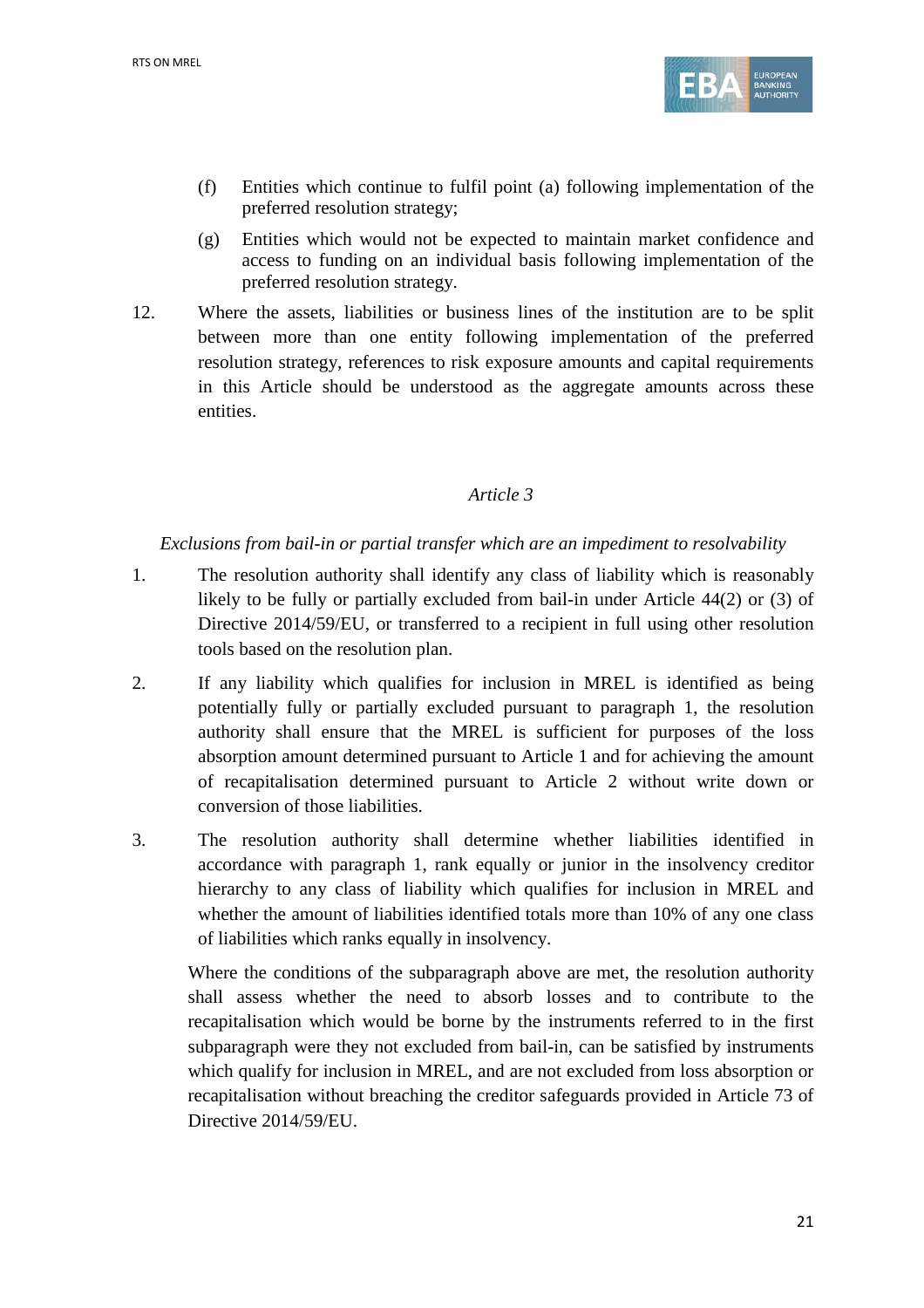

4. The resolution authority shall document any assumptions, valuations or other information used to determine that the MREL meets the conditions set out in paragraph 3.

## *Article 4*

## *Business model, funding model and risk profile*

- 1. For purposes of Article 45(6)(d) of Directive 2014/59/EU, the resolution authority shall take into account information received from the competent authority, as part of the consultation required by Article 45(6) of Directive 2014/59/EU, a summary and explanation of the outcomes of the supervisory review and evaluation process conducted pursuant to Article 97 of Directive 2013/36/EU and taking into account, in accordance with Article 16(3) of Regulation (EU) No 1093/2010, Guidelines for common procedures and methodologies for the supervisory review and evaluation process (SREP) (EBA/GL/2014/13 issued by the EBA pursuant to Article 107(3) of that Directive, and in particular:
	- (a) a summary of the assessment of each of the business model, funding model, and overall risk profile of the institution;
	- (b) a summary of the assessment of whether capital and liquidity held by an institution ensure sound coverage of the risks posed by the business model, funding model, and overall risk profile of the institution;
	- (c) information on how risks and vulnerabilities arising from the business model, funding model, and overall risk profile of the institution identified in the supervisory review and evaluation process are reflected, directly or indirectly, in the additional own fund requirements applied to an institution pursuant to Article 104(1), letter (a), of Directive 2013/36/EU based on the outcomes of the supervisory review and evaluation process;
	- (d) information on other prudential requirements applied to an institution to address risks and vulnerabilities arising from the business model, funding model and overall risk profile of the institution identified in the supervisory review and evaluation process.
- 2. The information referred to in paragraph 1 shall be taken into account by the resolution authority if making any adjustments to the default loss absorption and recapitalisation amounts, as described in Article 1(5) and Article 2(10), in order to ensure that the adjusted MREL, adequately reflects risks affecting resolvability arising from the institution's business model, funding profile and overall risk profile. Without prejudice to the possibility of adjusting the MREL, the resolution authority shall provide the competent authority with a reasoned explanation of how this information has been taken into account in any such adjustment.
- 3. In the case of an entity or group which is subject to capital and prudential requirements pursuant to Regulation (EU) No 648/2012 of the European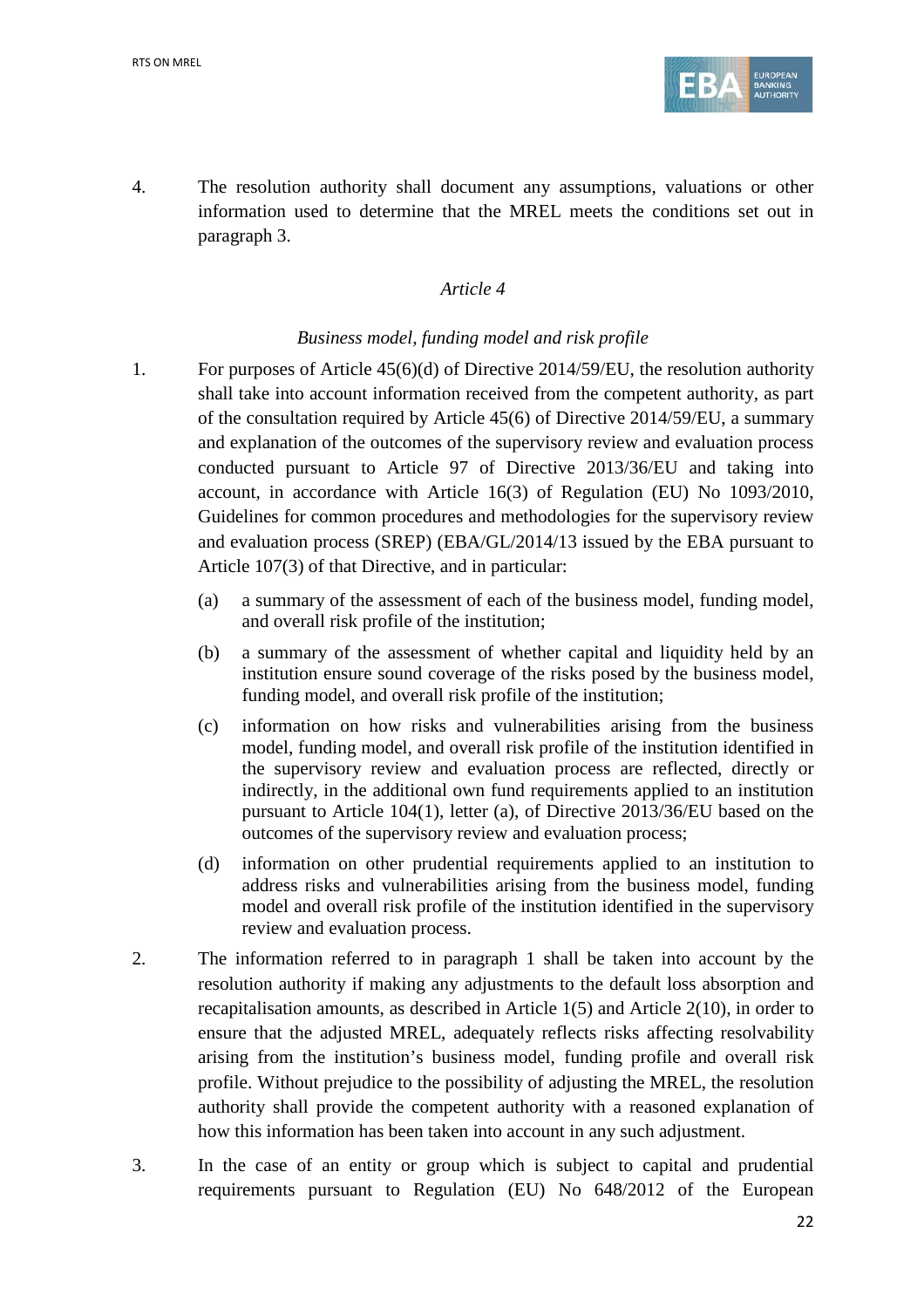$\overline{a}$ 



Parliament and of the Council<sup>[5](#page-22-0)</sup> or Regulation (EU) No 909/2014 of the European Parliament and of the Council<sup>[6](#page-22-1)</sup>, only capital requirements pursuant to Regulation (EU) No 575/2013 and Directive 2013/36/EU should be taken into account for assessing the default loss absorption and recapitalisation requirements pursuant to Article 1 and Article 2. The resolution authority may adjust the loss absorption amount to take account of feasible and credible contributions to loss absorption or recapitalisation envisaged by specific sources required by Regulation (EU) No 648/2012 or Regulation (EU) No 909/2014..

- 4. In the case of entities which are subsidiaries of a group subject to a consolidated MREL, the resolution authority may exclude from its assessment of the loss absorption amount and recapitalisation amount any buffer which is set only on a consolidated basis.
- 5. Where an authority other than the competent authority has been designated as the responsible authority for setting the countercyclical buffer rate, the resolution authority may request additional information from the designated authority.

### *Article 5*

# *Size and systemic risk*

1. For institutions and groups which have been designated as G-SIIs or O-SIIs by the relevant competent authorities, and for any other institution which the competent authority or the resolution authority considers reasonably likely to pose a systemic risk in case of failure, the resolution authority shall, where appropriate, assess whether the MREL is sufficient to permit the requirements set out in Article  $44(5)(a)$  and  $44(8)(a)$  of Directive 2014/59/EU relating to a contribution to loss absorption and recapitalisation by the resolution financing arrangement would be met.

For that purpose, consideration shall be given in particular to the requirement that in resolution a minimum contribution to loss absorption and recapitalisation of 8% of total liabilities and own funds, or of 20% of the total risk exposure amount if additional conditions under Article 44(8) of Directive 2014/59/EU are met, is made by shareholders and holders of capital instruments and eligible liabilities at the time of resolution.

2. Resolution authorities may opt not to apply the assessment referred to in paragraph 1 if the resolvability assessment concludes all of the following:

<span id="page-22-0"></span><sup>5</sup> Regulation (EU) No 648/2012 of the European Parliament and of the Council of 4 July 2012 on OTC derivatives, central counterparties and trade repositories, OJ L 201 27.7.2012, p. 1.

<span id="page-22-1"></span><sup>6</sup> Regulation (EU) No 909/2014 of the European Parliament and of the Council of 23 July 2014 on improving securities settlement in the European Union and on central securities depositories and amending Directives 98/26/EC and 2014/65/EU and Regulation (EU) No 236/2012, OJ L 257 28.8.2014, p. 1.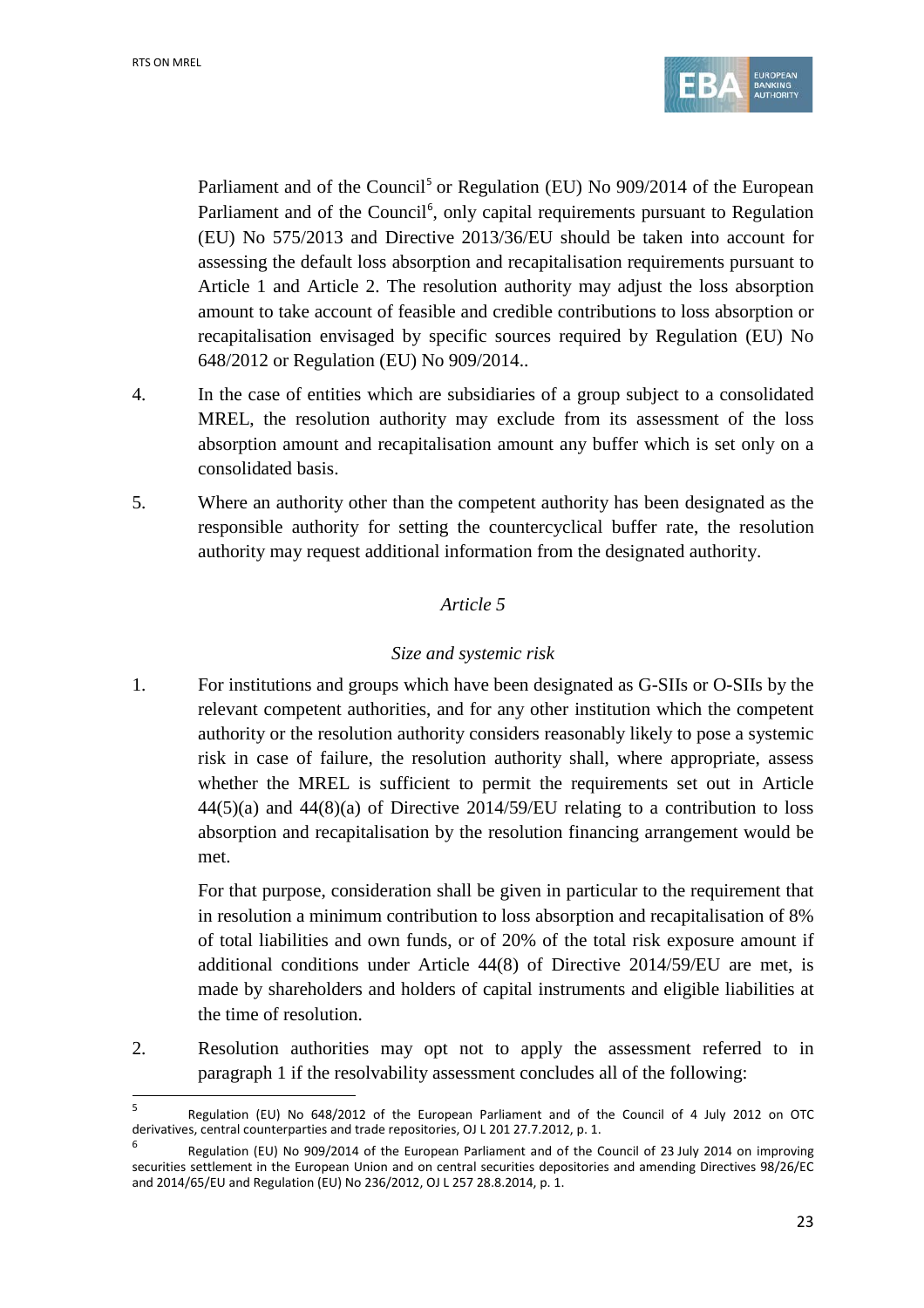

- (a) there are no impediments to a feasible and credible resolution without a contribution to loss absorption from the resolution financing arrangement;
- (b) except in accordance with the principles governing the use of the resolution financing arrangement set out in Article 44 of Directive 2014/59/EU, a contribution from the resolution financing arrangement would not be necessary to avoid a breach of the safeguards provided in Title IV, Chapter VII of Directive 2014/59/EU;
- (c) the preferred resolution strategy does not assume that an amount of own funds and liabilities exceeding the MREL requirement would be necessary to absorb losses*.*
- 3. Where a joint decision on MREL by the resolution college is required in accordance with Article 45 of Directive 2014/59/EU, for institutions which have been designated as G-SIIs or O-SIIs by the relevant competent authorities, and institutions within them, and for any other institution which the competent authority or the resolution authority considers reasonably likely to pose a systemic risk in case of failure, any downward adjustment to estimate capital requirements after resolution pursuant to Article 2(3) shall only be documented and explained in the information provided to the members of the resolution college.

### *Article 6*

### *Contributions by the deposit guarantee scheme to the financing of resolution*

- 1. The resolution authority may reduce the MREL to take account of the amount which a deposit guarantee scheme is expected to contribute to the financing of the preferred resolution strategy in accordance with Article 109 of Directive 2014/59/EU.
- 2. The size of any such reduction sahll be based on a credible assessment of the potential contribution from the deposit guarantee scheme, and shall at least:
	- (a) be less than a prudent estimate of the potential losses which the deposit guarantee scheme would have had to bear, had the institution been wound up under normal insolvency proceedings, taking into account the priority ranking of the deposit guarantee scheme pursuant to Article 108 of Directive 2014/59/EU;
	- (b) be less than the limit on deposit guarantee scheme contributions set out in the second subparagraph of Article 109(5) of Directive 2014/59/EU;
	- (c) take account of the overall risk of exhausting the available financial means of the deposit guarantee scheme due to contributing to multiple bank failures or resolutions;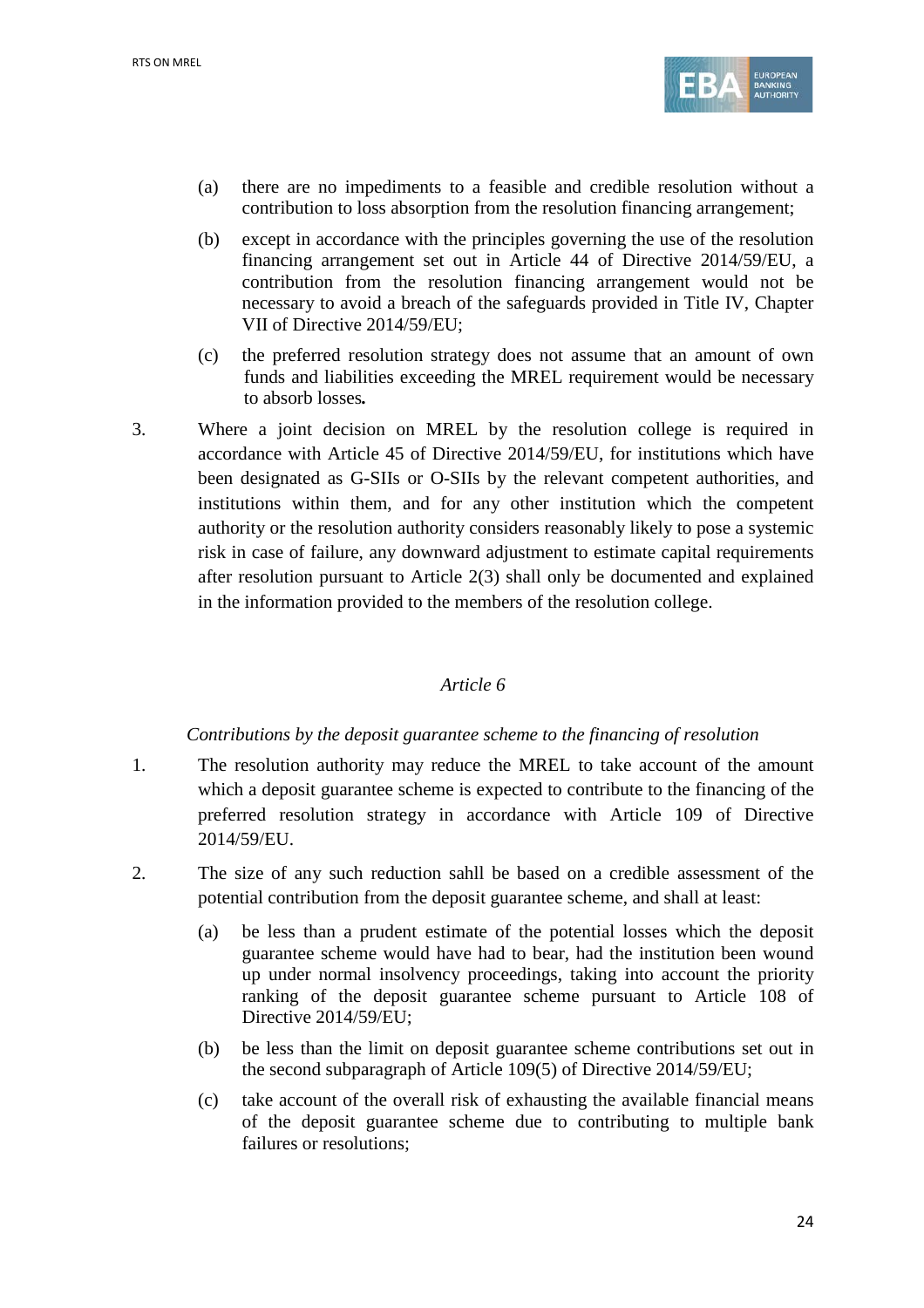

- (d) be consistent with any other relevant provisions in national law and the duties and responsibilities of the authority responsible for the deposit guarantee scheme.
- 3. The resolution authority shall, after consulting the authority responsible for the deposit guarantee scheme, document its approach as regards the assessment of the overall risk of exhausting the available financial means of the deposit guarantee scheme and apply reductions in accordance with paragraph 1 only if this risk is not excessive.

## *Article 7*

## *Combined assessment of MREL*

- 1. Resolution authorities shall ensure that MREL is sufficient to allow the write down or conversion of an amount of own funds and qualifying eligible liabilities at least equal to the sum of loss absorption amount and the recapitalisation amount as determined by resolution authorities in accordance with Articles 1 and 2, and to meet the other requirements provided for in Articles 3, 4, 5 and 6 of this Regulation.
- 2. Resolution authorities shall express the calculated MREL as a percentage of total liabilities and own funds of the institution, with derivative liabilities included in the total liabilities on the basis that full recognition is given to counterparty netting rights.
- 3. Resolution authorities shall establish a schedule or process for updating the MREL, taking into account:
	- (a) the need to update the MREL in parallel with the assessment of resolvability;
	- (b) whether the volatility of the entity or group's total liabilities and own funds as a result of its business model would be likely to result in the MREL no longer being appropriate at an earlier date.

### *Article 8*

### *Transitional and post-resolution arrangements*

- 1. By way of derogation from Article 7, resolution authorities may determine a lower level of MREL to enable an appropriate transitional period or for an institution or entity to which resolution tools have been applied.
- 2. For the purposes of paragraph 1, resolution authorities shall determine an appropriate transitional period which shall cover a reasonable time period and in any case be not longer than 48 months. They shall also communicate to the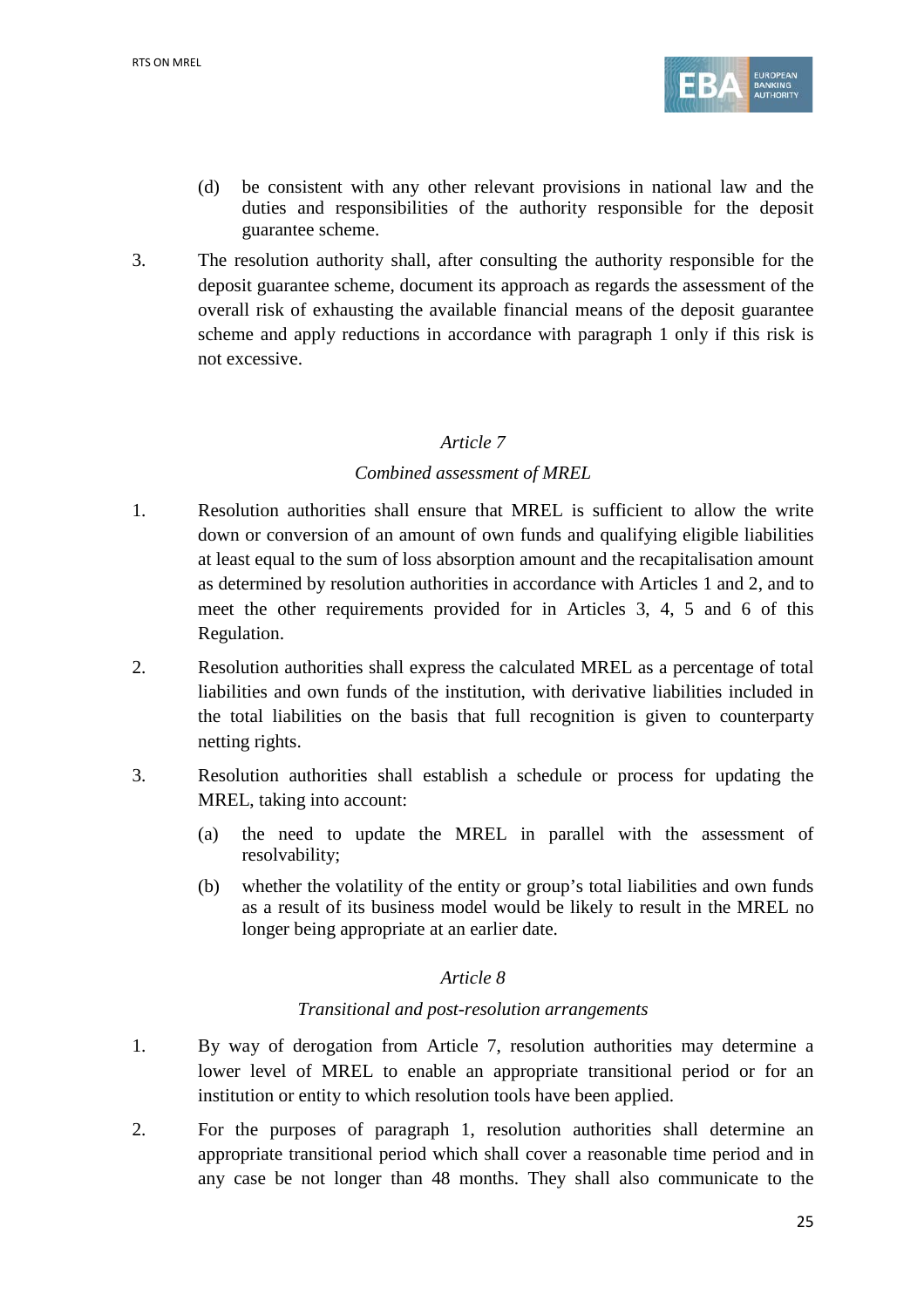

institution a planned MREL for each 12 month period during the transitional period. At the end of the transitional period, the final MREL shall be equal to the amount determined under Article 7. That shall not prevent resolution authorities from subsequently revising either the transitional period or any planned MREL.

## *Article 9*

### *Entry into Force*

This Regulation shall enter into force on the twentieth day following that of its publication in the *Official Journal of the European Union*.

This Regulation shall be binding in its entirety and directly applicable in all Member States.

Done at Brussels,

*For the Commission The President*

*For the Commission On behalf of the President [Position]*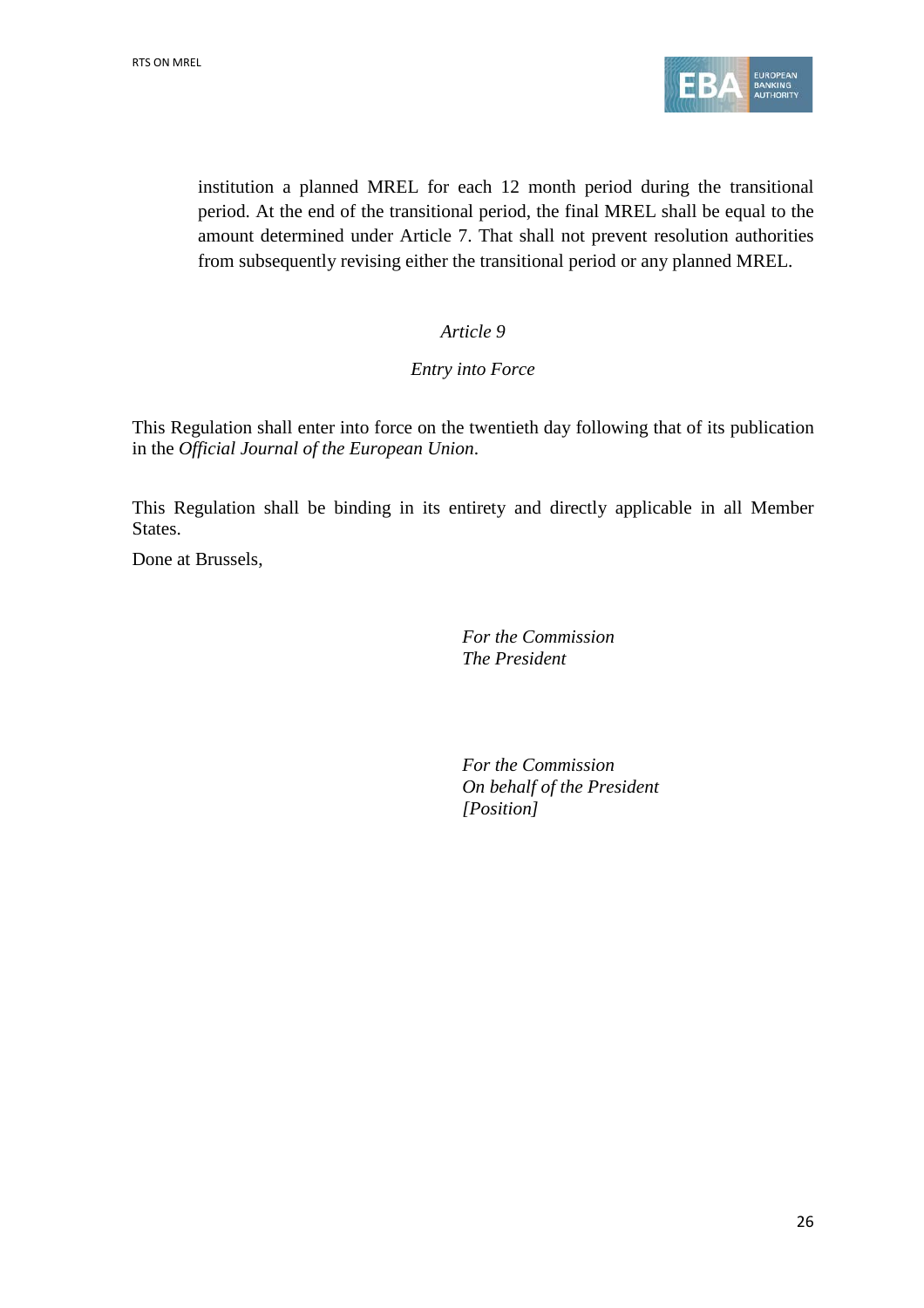

# 4. Accompanying documents

# 4.1 Draft cost–benefit analysis/impact assessment

# Introduction

Article 45(2) of Directive 2014/59/EU mandates the EBA to develop draft RTS to specify further the criteria which resolution authorities are expected to apply when setting the MREL.

Article 10(1) of the EBA Regulation provides that when any regulatory technical standards developed by the EBA are submitted to the Commission for adoption, they should be accompanied by an analysis of 'the potential related costs and benefits'. This analysis should provide an overview of the findings regarding the problem to be dealt with, the solutions proposed and the potential impact of these optionsThis annex presents the assessment of the policy options considered in this RTS.

Note that the EBA undertook a specific data collection to permit a detailed assessment of the possible quantitative impact of MREL on EU institution and to support the report on MREL which the EBA is mandated to produce by October 2016. However,, due to data availability, only preliminary analyses are included in the present impact assessment. Further detailed results will be published by the EBA in due course.

# Policy background and problem identification

As described in the main body of the consultation paper, Directive 2014/59/EU (the BRRD) provides a framework of resolution powers that is intended to make sure that institutions themselves, along with their shareholders, creditors and other stakeholders, bear the costs of bank failure. But, in the interests of preserving financial stability and the continuity of the critical economic functions of institutions, certain types of liability are excluded from the scope of application of the bail-in tool or are otherwise protected from absorbing losses in resolution. This creates a potential incentive for institutions to seek to raise a greater proportion of their funding from these classes of liabilities. To guard against this, the BRRD requires institutions to maintain at all times an MREL which a) is within the scope of the bail-in tool, and b) meets certain other criteria specified in Article 48.

This MREL must be set by resolution authorities on a case-by-case basis. The case-by-case assessment allows for the MREL to take account of the specific features of each institution, but to ensure a sufficient degree of harmonisation across the Union the BRRD requires resolution authorities to set the MREL on the basis of six common criteria, and for these criteria to be further specified in technical standards developed by the EBA. This draft impact assessment therefore does not seek to assess the impact of introducing an MREL requirement, as this has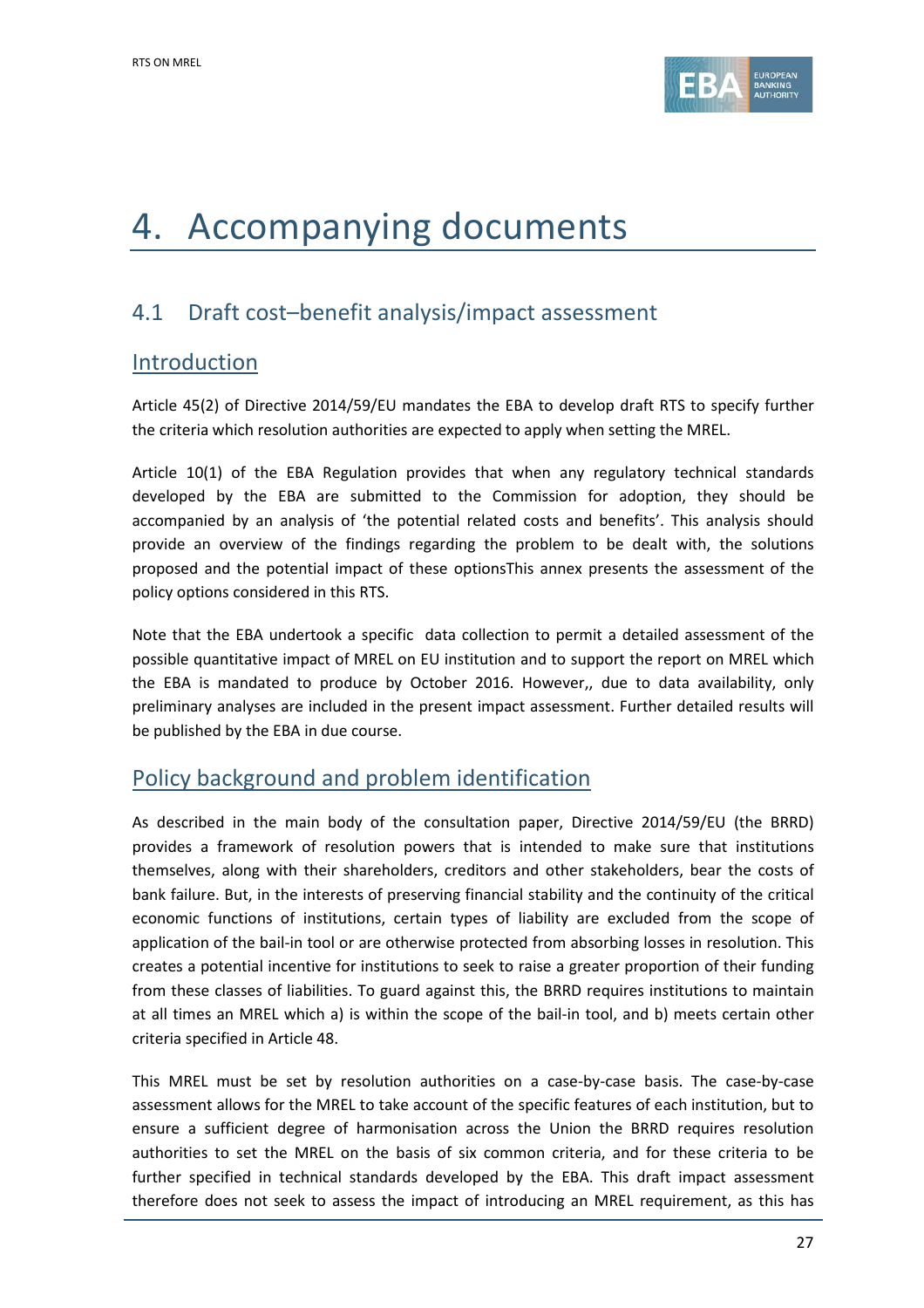

already been done in the BRRD. Instead it seeks to identify the marginal impact of different approaches which could be taken to developing these technical standards.

# Baseline

There are two major challenges in establishing a baseline for assessing the impact of these technical standards, which arise because the requirement to set an MREL is a new requirement introduced by the BRRD. Member States do not currently set similar requirements and so a) do not systematically collect data on the amount of outstanding liabilities which satisfy the criteria for inclusion in MREL, and b) have no established practices for setting requirements against which to compare the impact of the RTS.

# **Objectives**

The general objective of these technical standards is to ensure that the MREL provisions of the BRRD operate effectively to ensure that institutions can be resolved in a way that meets the resolution objectives.

The specific objectives of the RTS are to:

- 1. Enable similar MREL requirements to be set for institutions with similar risk profiles, resolvability, and other characteristics regardless of their domicile. ;
- 2. Provide sufficient scope to take into account the specific characteristics of different institutions, and in particular to ensure that the principle of proportionality is respected;

As far as is consistent with the aims and text of the BRRD, not create additional obstacles to resolution authorities setting requirements for G-SIIs which are consistent with the FSB's TLAC proposalsPolicy options

**Determination of loss absorption and recapitalisation amounts, and assessment of risk profile, funding profile and business model**

While drafting the RTS, the EBA considered several policy options under three specific subject matters

**1. Relationship between resolution authority and competent authority assessments**

**Option 1** This would require the resolution authority to perform an independent assessment to determine a) the required degree of loss absorption; b) the business model, funding and risk profile of the resolved entity.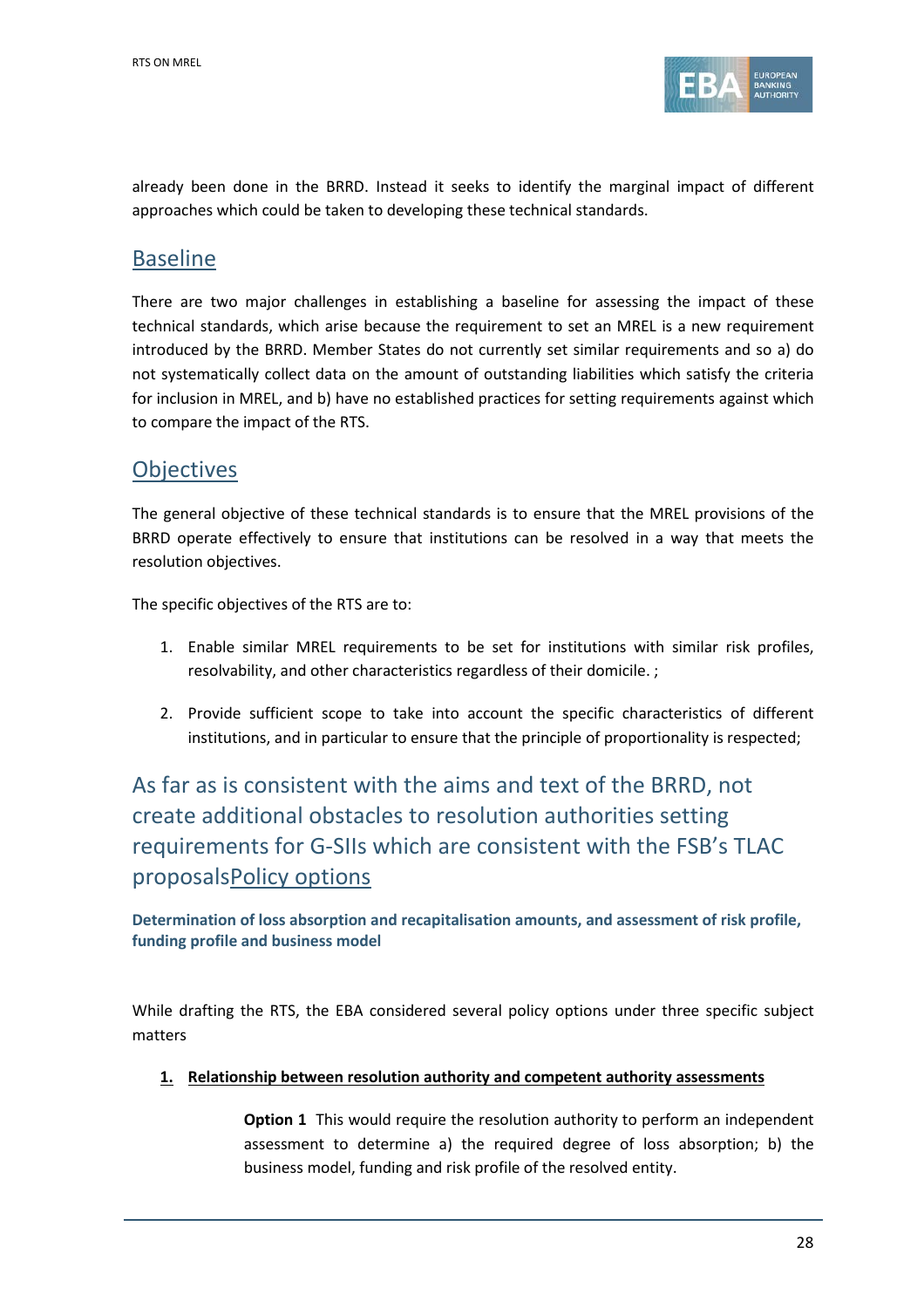

**Option 2 This** would require the resolution authority to take the supervisory authorities' assessments, as expressed in a) capital requirements as a measure of required loss absorbency and b) supervisory review assessments as regards business model, risk profile, and funding model as a starting point, and provides a reasoned explanation of any departures from these.

#### **2. Extent of recapitalisation needed to maintain sufficient market confidence**

**Option 1:** The level of CET1 capital after resolution would be benchmarked to the CET1 levels of peer institutions.

**Option 2:** The level of CET1 capital after resolution should be at least sufficient to meet anticipated capital buffer requirements, after allowing for any estimated reductions in capital requirements due to the resolution.

**Option 3:** The level of CET1 capital after resolution should be at least sufficient to meet anticipated capital buffer requirements, after allowing for any estimated reductions in capital requirements due to the resolution *and* the post-resolution business reorganisation.

#### **3. Assessment of impact of exclusions from loss/recapitalisation MREL**

**Option 1:** The RTS would develop a formula or formulas for assessing the impact of exclusions on MREL.

**Option 2:** The RTS would describe principle for identifying the impact of exclusions on MREL.

| Area                                                                                                  | <b>Policy options</b>                                                                       | <b>Pros</b>                                                                                                                                                                                               | Cons                                                                                                                                                                                                                                                            |
|-------------------------------------------------------------------------------------------------------|---------------------------------------------------------------------------------------------|-----------------------------------------------------------------------------------------------------------------------------------------------------------------------------------------------------------|-----------------------------------------------------------------------------------------------------------------------------------------------------------------------------------------------------------------------------------------------------------------|
| Relationship<br>1.<br>between<br>resolution<br>authority and<br>competent<br>authority<br>assessments | Option 1:<br>Independent<br>assessment to be<br>performed by the<br>resolution<br>authority | Enables resolution<br>authority to consider<br>factors other than<br>capital requirements<br>(e.g. historical loss<br>experience)<br>Permits full<br>independence of<br>resolution authority<br>judgement | Increases potential for<br>$\bullet$<br>conflict and possible<br>regulatory arbitrage<br>between supervisor<br>and resolution<br>authority<br>Unclear how to<br>$\bullet$<br>constrain this<br>discretion other than<br>by replicating<br>supervisory standards |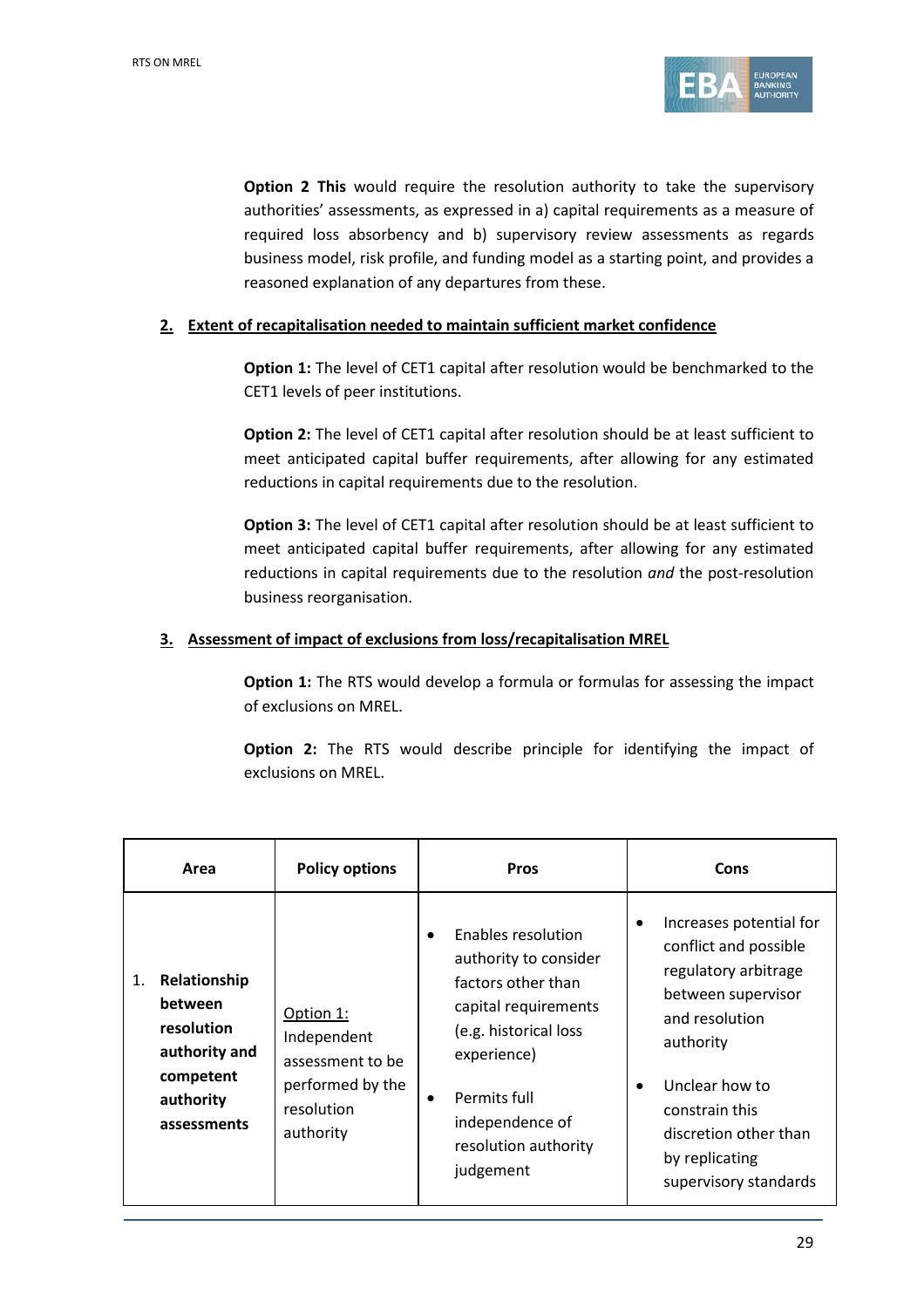

|                                                                 |                                                                                                                                                                                                                                                                                                                                                                       | Resource cost of<br>maintaining capacity to<br>perform analysis                                                                                                      |
|-----------------------------------------------------------------|-----------------------------------------------------------------------------------------------------------------------------------------------------------------------------------------------------------------------------------------------------------------------------------------------------------------------------------------------------------------------|----------------------------------------------------------------------------------------------------------------------------------------------------------------------|
| Option 2:<br>Competent<br>authority<br>assessment as<br>default | Promotes coherence<br>between supervisory<br>and resolution<br>authority assessments<br>Optional for resolution<br>$\bullet$<br>authority to maintain<br>additional analytical<br>capacity<br>Consultation with<br>$\bullet$<br>competent authority<br>required by level 1<br>Provides framework for<br>discussion between<br>competent and<br>resolution authorities | Requires good<br>٠<br>communication<br>between competent<br>and resolution<br>authorities<br>'Soft' limit on<br>independence of<br>resolution authority<br>judgement |

Preferred option: Option 2 is preferred to Option 1, provided that Option 2 is implemented in a way which is consistent with the BRRD provision for resolution authorities to retain the final say on setting of the MREL.

| Area                                                                                            | <b>Policy options</b>                                                                                              | <b>Pros</b>                                                                                                                                                                            | Cons                                                                                                                                                                                                             |
|-------------------------------------------------------------------------------------------------|--------------------------------------------------------------------------------------------------------------------|----------------------------------------------------------------------------------------------------------------------------------------------------------------------------------------|------------------------------------------------------------------------------------------------------------------------------------------------------------------------------------------------------------------|
| <b>Extent of</b><br>1.<br>recapitalisation<br>to maintain<br>sufficient<br>market<br>confidence | Option 1 : CET1 capital<br>after resolution should<br>be benchmarked to the<br>CET1 levels of peer<br>institutions | • Easy to implement<br>(data would be<br>directly available<br>through the peer<br>review)<br>• Simple and<br>straightforward<br>approach that would<br>ensure maximum<br>transparency | Static approach<br>٠<br>(does not take into<br>account the<br>outcome of the<br>resolution or banks'<br>specific<br>developments)<br>Not tailored and<br>$\bullet$<br>does not consider<br>banks' specific risks |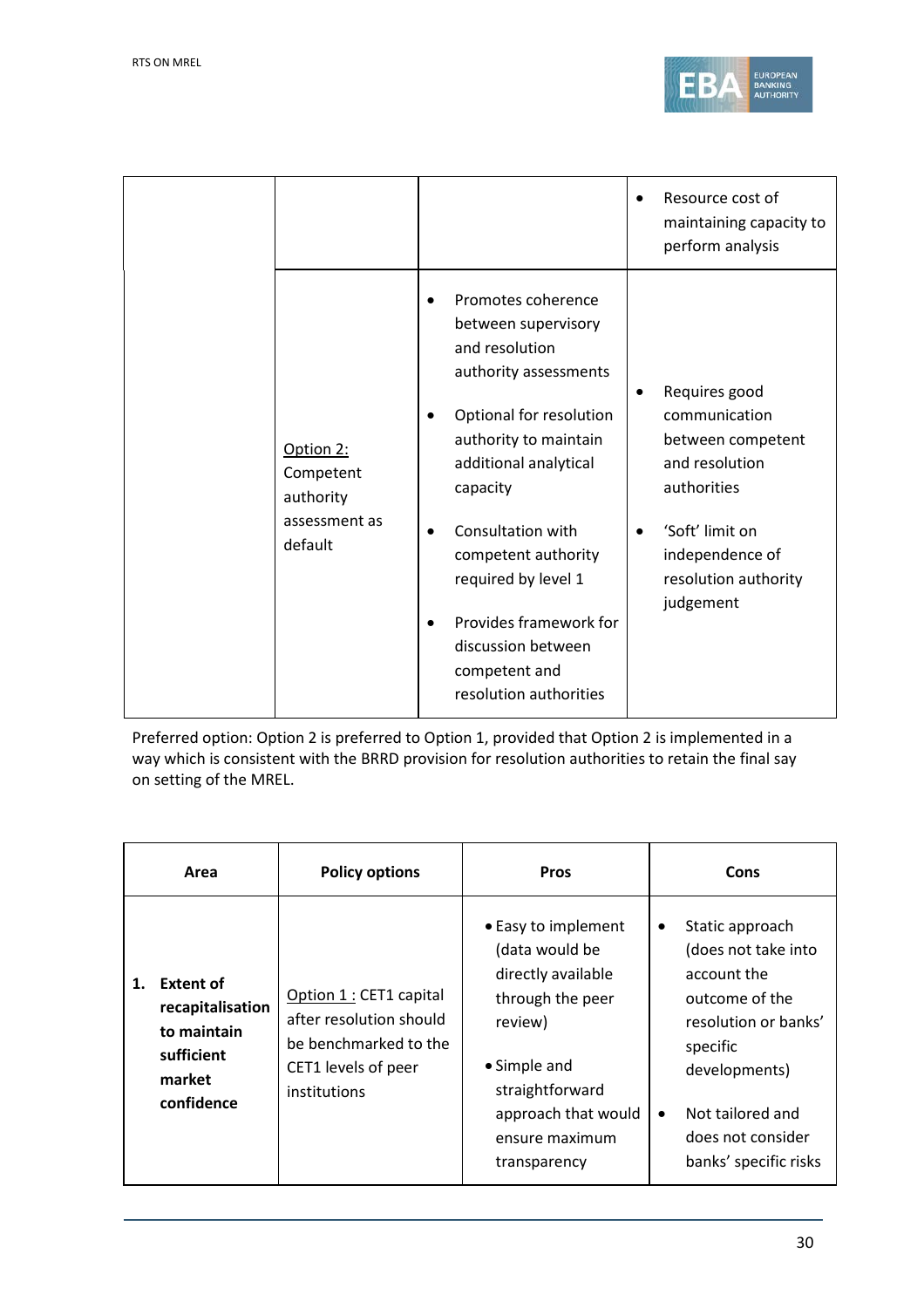

|                                                                                                                                                                                                                                                                                                   | • Crisis experience<br>indicates that<br>confidence does<br>depend on peer<br>comparisons<br>• No additional cost                                                     |                                                                                                                                                                                                                                                                                                                                                                                     |
|---------------------------------------------------------------------------------------------------------------------------------------------------------------------------------------------------------------------------------------------------------------------------------------------------|-----------------------------------------------------------------------------------------------------------------------------------------------------------------------|-------------------------------------------------------------------------------------------------------------------------------------------------------------------------------------------------------------------------------------------------------------------------------------------------------------------------------------------------------------------------------------|
| Option 2: CET1 capital<br>after resolution should<br>be at least sufficient to<br>meet anticipated<br>capital buffer<br>requirements, after<br>allowing for any<br>estimated reductions in<br>capital requirements<br>due to the resolution                                                       | • More forward-<br>looking approach<br>than Option 1, as it<br>would consider the<br>up-to-date situation<br>of the institution<br>when determining<br>capital needed | More costly and<br>$\bullet$<br>time consuming<br>than Option 1, as it<br>would require the<br>competent<br>authority or<br>resolution authority<br>to perform a<br>specific assessment<br>of a bank's capital<br>need after<br>resolution                                                                                                                                          |
| Option 3: CET1 capital<br>after resolution should<br>be at least sufficient to<br>meet anticipated<br>capital buffer<br>requirements, after<br>allowing for any<br>estimated reductions in<br>capital requirements<br>due to the resolution<br>and the post-resolution<br>business reorganisation | Enable an accurate<br>$\bullet$<br>and comprehensive<br>assessment of<br>capital need                                                                                 | More complex and<br>$\bullet$<br>time consuming as<br>it adds a new ladder<br>for determining the<br>level of CET1 capital<br>Reductions in<br>$\bullet$<br>capital<br>requirements due<br>to business<br>reorganisation are<br>less certain and take<br>longer to<br>implement,<br>whereas market<br>confidence is<br>needed from day 1<br>to enable a prompt<br>return to private |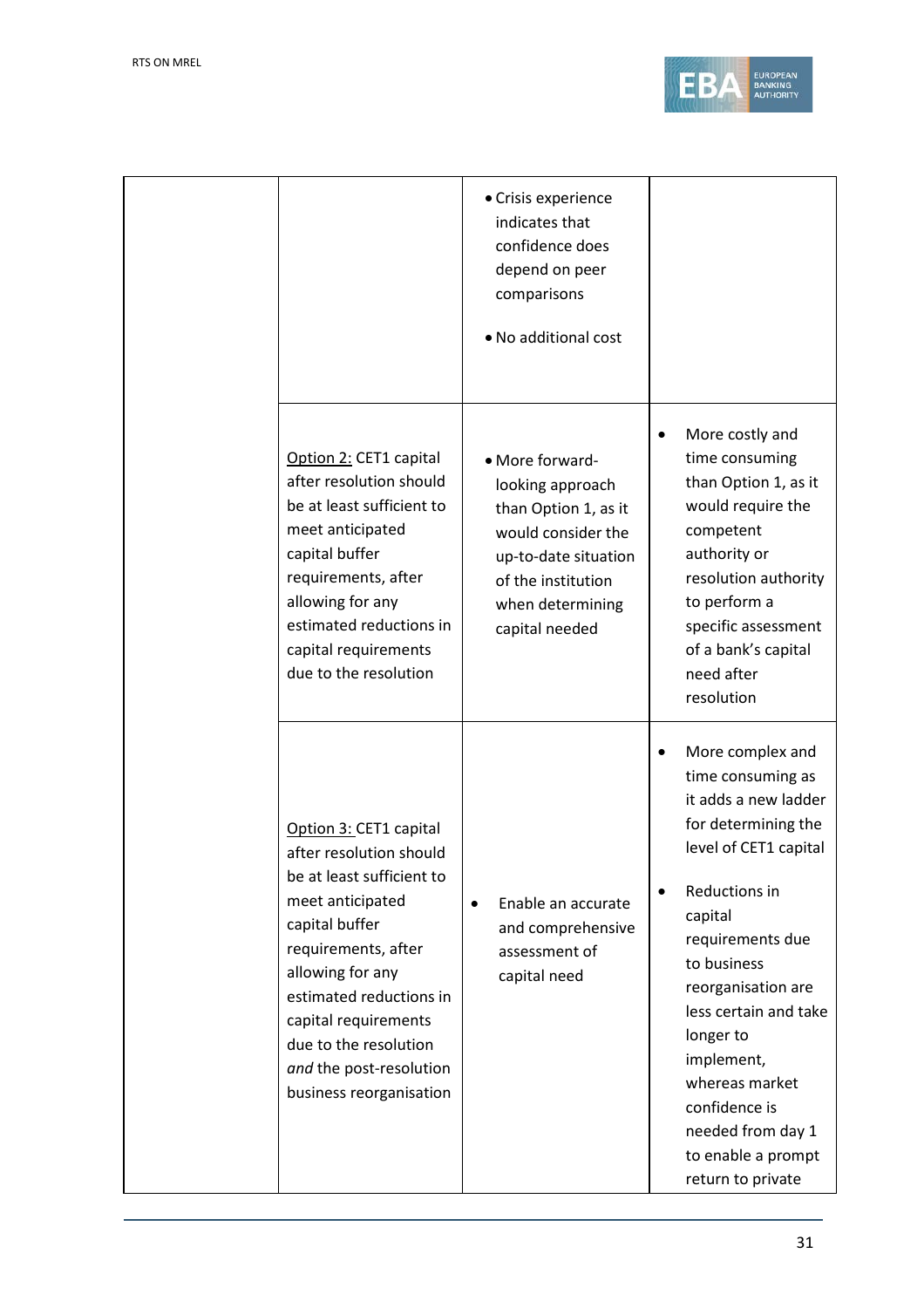

|  | sector financing |
|--|------------------|
|  |                  |

Preferred option: Option 2 is preferred to Option 3, given the importance as a policy objective of the BRRD of ensuring that banks do not need to rely on public sector financial support during or after resolution. G-SIIs tend to rely on market financing to a greater extent and to be subject to a greater degree of market scrutiny and comparison with peers; therefore Option 1 is included in parallel for these firms.

# Impact of exclusions and calibration

### **Objectives and data source**

This section aims at analyzing the impact of exclusion of liabilities and calibration of MREL on the EU banks' distance to compliance. The analysis is based on EBA QIS data as at end 2014. The sample (number of participating banks) is made of 64 banks (including 14 G-SIBs) across 13 EU Member States Due to data availability, only preliminary analyses are included in the present assessment. Further detailed results will be published by the EBA in due course. Analysis based on this data can be compared with the analysis based on public financial statements published in the draft impact assessment which accompanied the consultation paper on these technical standards<sup>[7](#page-31-0)</sup>.

### **Estimation of MREL ratio**

 $\overline{a}$ 

Resolution authority assessments of whether instruments will be excluded from contributing to loss absorption or recapitalisation in resolution are likely to have a significant effect on the MREL set for different institutions. As resolvability assessments have not yet been conducted for most EU banks, it is not possible to analyze them. However, the EBA's draft technical standards on the content of resolution plans and the assessment of resolvability $\delta$  identify a number of factors which resolution authorities should consider in assessing the risk of such exclusions. These factors include maturity, subordination ranking, identity of the holders of liabilities, legal impediments such as the existence of set-off rights, and other factors (such as risk of needing to compensate creditors for breaches of safeguards of property rights, or their role in performing critical functions).

As a result of these factors, the instruments least likely to be excluded from loss absorption or recapitalisation are equity, own funds instruments, and other subordinated debt. Based on preliminary results of the EBA QIS on MREL these instruments account for around 6% of total liabilities and own funds of the EU banks as of end-December 2014.

<span id="page-31-0"></span><sup>7</sup> https://www.eba.europa.eu/regulation-and-policy/recovery-and-resolution/regulatory-technical-standards-on-minimumrequirement-for-own-funds-and-eligible-liabilities-mrel-/-/regulatory-activity/consultation-paper<br><sup>8</sup> https://www.eba.europa.eu/regulation-and-policy/recovery-and-resolution/regulatory-technical-standards-on-resolution-pla

<span id="page-31-1"></span>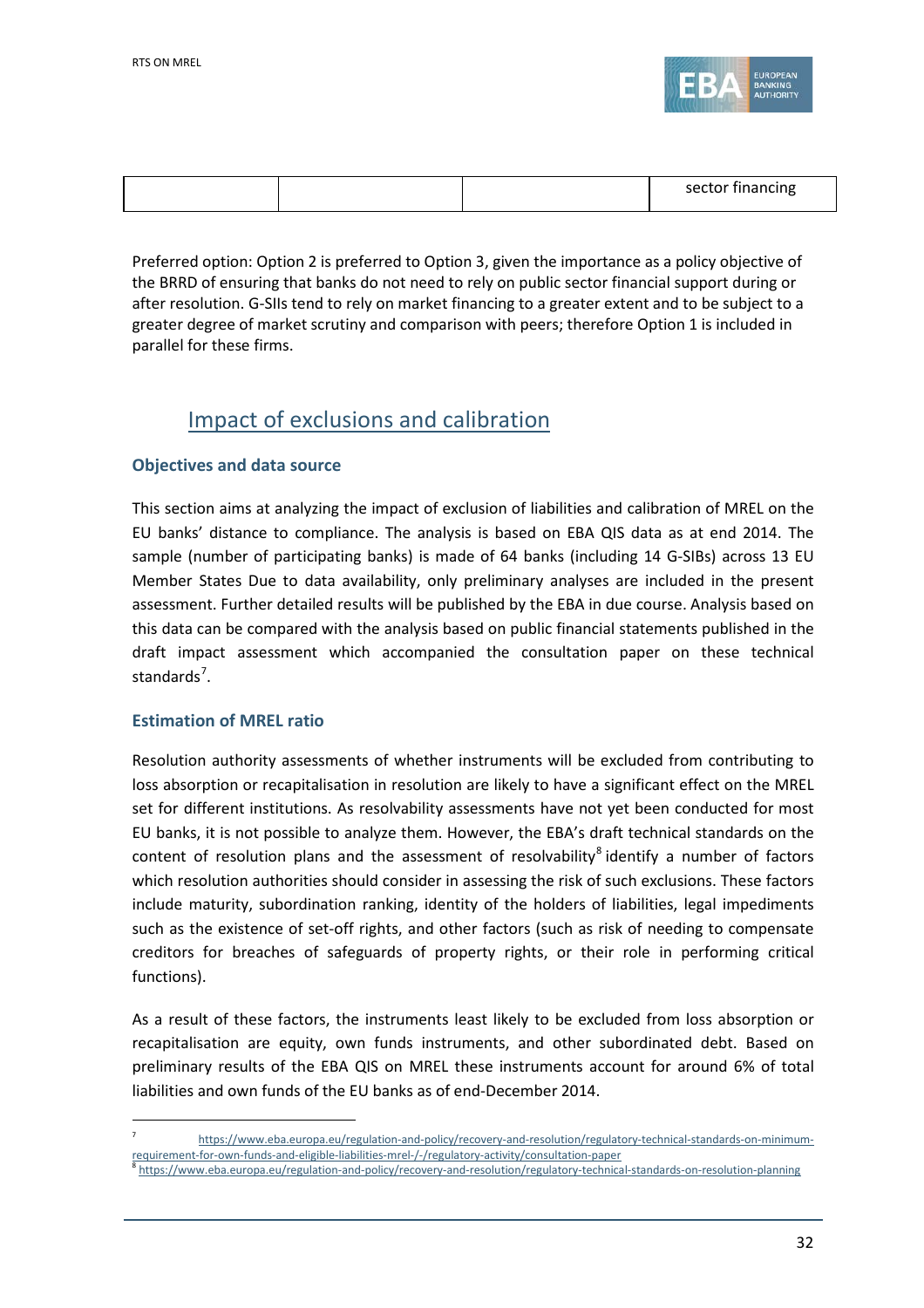

Other instruments which meet the criteria of Article 45(4) of the BRRD count towards the MREL but are, to varying degrees, at a greater risk of exclusion. Senior unsecured bonds with a residual maturity of more than 1 year could be excluded from loss absorption or recapitalisation if holders would have made high recoveries in insolvency (for instance, because they rank pari passu to a large amount of liabilities which are not exposed to loss in resolution, or because their holders benefit from set-off rights against the institution). The estimated share of senior unsecured debt in the total liabilities and own fund of EU banks is approximately 6.8% at end-December 2014. This is the largest component of MREL qualifying liabilities, and resolution authority assessments of whether or not these liabilities are likely to be excluded from loss absorption or recapitalisation will therefore be a critical input into setting the MREL.

Lastly, senior unsecured instruments other than bonds, in particular uncovered deposits with residual maturity of more than one year, may also qualify for inclusion in MREL. Such instruments may be excluded from loss absorption or recapitalisation for the same reasons as senior unsecured bonds. They may in addition be excluded if the resolution authority concludes that they are essential to the provision of critical functions. This type of instruments only account for 2.8% of EU banks's total liabilities and own fund.

As a result, on average, eligible liabilities (MREL ratios) range from 6% to 16%. That implies that subordinated debt and equity represent roughly 6% of total liabilities of the QIS MREL aggregated sample and that the inclusion of unsecured senior debt above 1 year and of the uncovered deposits above 1 year increases this share to 16%.

#### Figure 1: Average MREL ratio



MREL 1: Regulatory capital + total unsecured subordinated debt > 1 year MREL 2: MREL 1+ total senior unsecured debt > 1 year MREL 3: MREL 2 + uncovered deposits > 1 year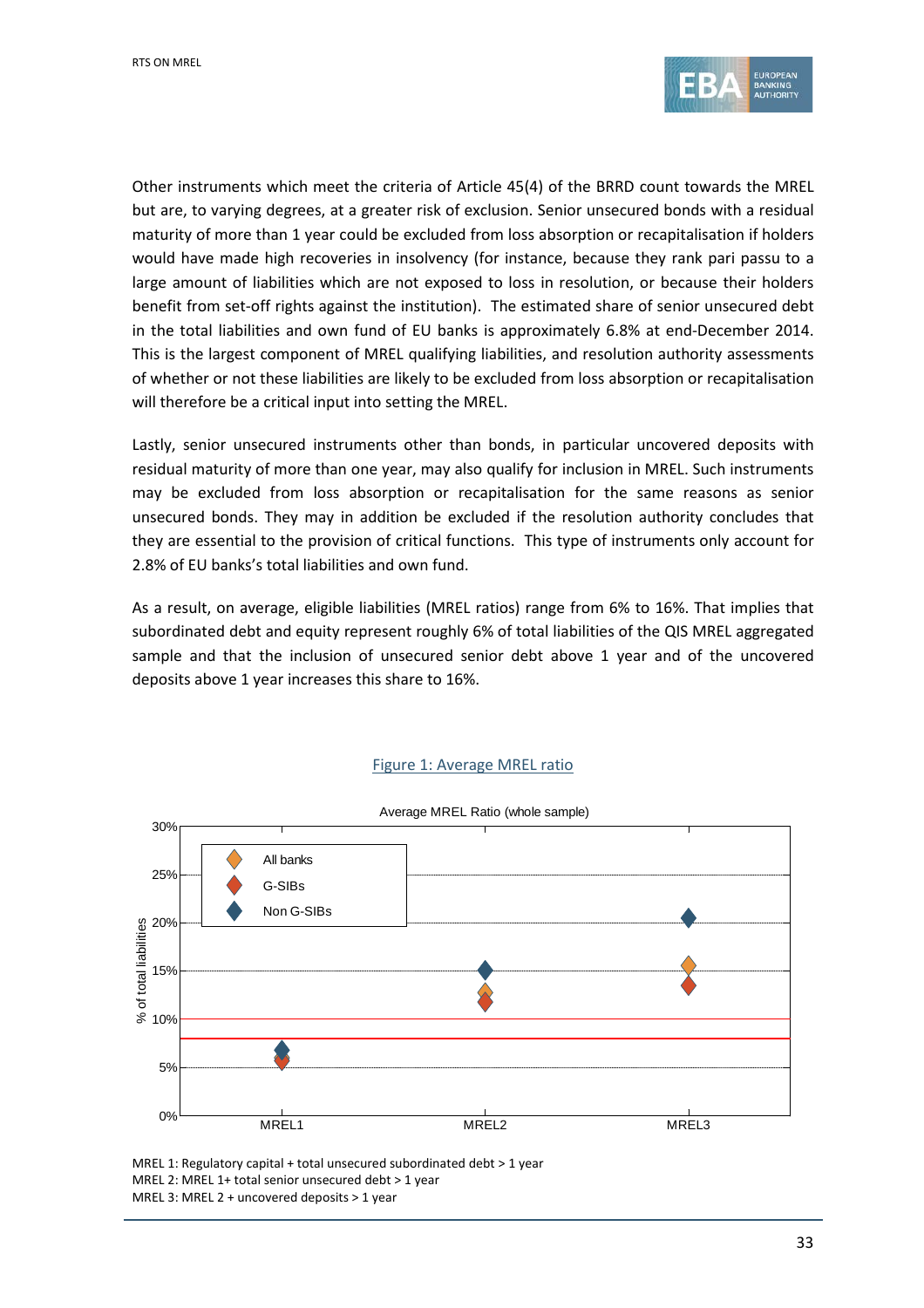

### *Source: EBA QIS data (December 2014)*

The most important part of the resolution authority's assessment of the risk of exclusions is the identification of senior unsecured debt which may be excluded from bail-in. This may be especially likely for certain types of liabilities issued by operating entities of banking groups, if bailing these in increases the risk that critical functions provided by the operating entity would be interrupted.

## **Estimation of MREL shortfall**

The actual MREL requirements will be set by resolution authorities taking into account resolution strategies and other factors that may affect loss absorption amounts and recapitalisation needed after resolution. However, for illustrative purposes, using the same dataset as above shortfalls to two illustrative benchmark levels of MREL can be estimated:

#### Table 1: Benchmarks levels of MREL

| <b>Scenario A</b> | MREL threshold equal to double the minimum capital requirement<br>including buffers (8% minimum total capital requirement + 2.5% capital<br>conservation buffer + G-SII buffers where relevant). |
|-------------------|--------------------------------------------------------------------------------------------------------------------------------------------------------------------------------------------------|
| <b>Scenario B</b> | MREL threshold at 8 % of total liabilities and equity.                                                                                                                                           |

If resolution authorities assessed that all senior unsecured debt with maturities greater than 1 year and uncovered deposits greater than 1 year were feasibly and credibly loss-absorbing (MREL 3):

- under scenario A only 14 banks would have a shortfall, totaling €44bn;
- under scenario B only 7 banks would, totaling €13bn.

However, if resolution authorities assessed that only equity and subordinated debt could be feasibly and credibly loss-absorbing (MREL1):

- under scenario A, 52 of the banks in the sample would have a shortfall to their MREL, totaling €674bn.
- under scenario B, 47 banks would have a shortfall, totaling  $\epsilon$ 510bn.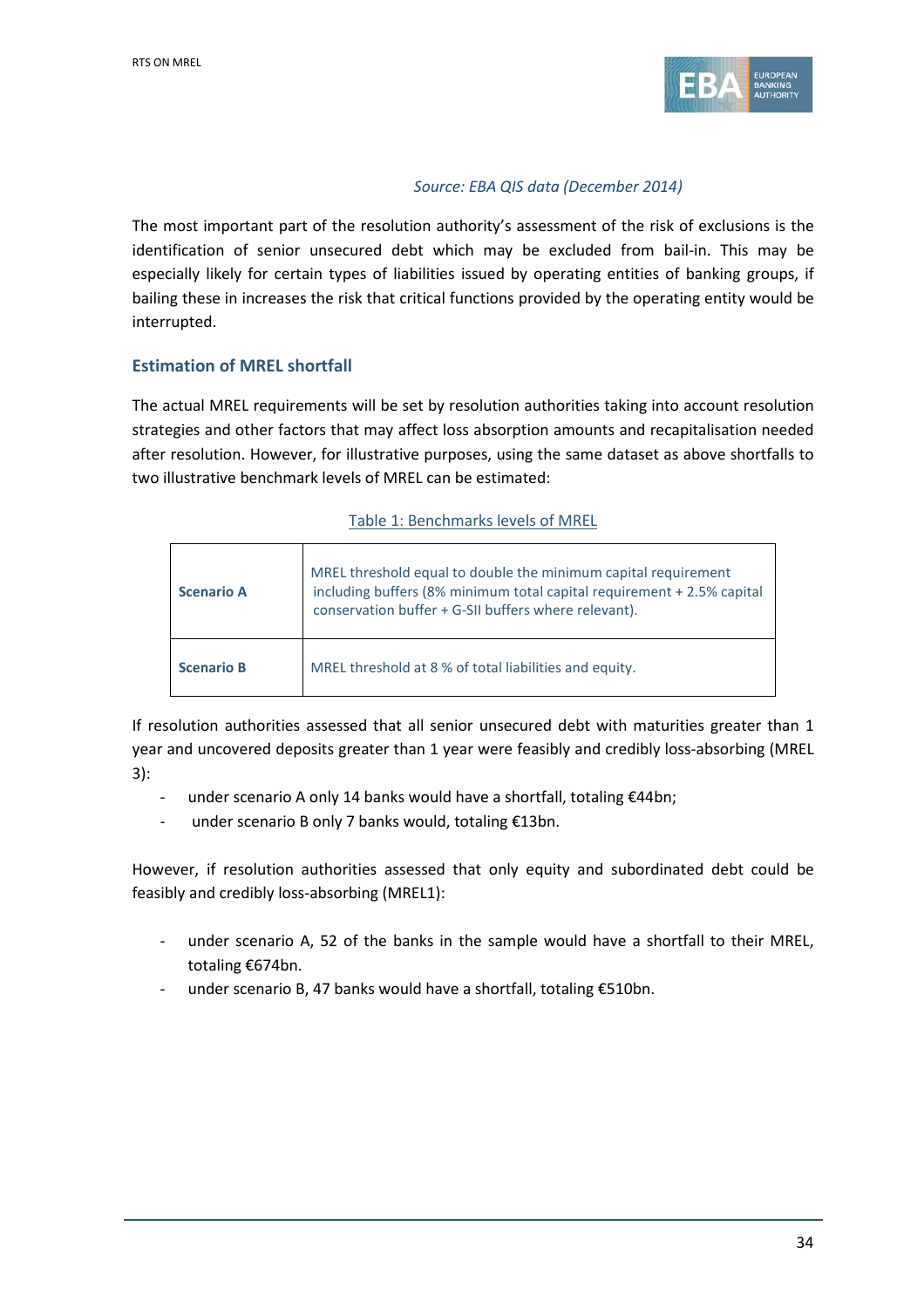

|                                                                                                                      |               | <b>Scenario A</b><br>$(2 * CR)$ |                                     | <b>Scenario B</b><br>(8% tot. liabilities and own funds) |                             |                                     |
|----------------------------------------------------------------------------------------------------------------------|---------------|---------------------------------|-------------------------------------|----------------------------------------------------------|-----------------------------|-------------------------------------|
|                                                                                                                      | <b>Amount</b> | % of assets<br>whole sample     | % of assets non-<br>compliant banks | <b>Amount</b>                                            | % of assets<br>whole sample | % of assets non-<br>compliant banks |
| <b>MREL 1: Equity &amp; sub</b><br>debt only                                                                         | 674           | 2.8%                            | 3.0%                                | 510                                                      | 2.1%                        | 2.3%                                |
| MREL 3: MREL $1 +$<br>senior unsecured debt<br>with residual maturity<br>> 1 year + uncovered<br>$deposits > 1$ year | 44            | 0.2%                            | 1.4%                                | 13                                                       | 0.1%                        | 2.2%                                |

#### Table 2: Aggregate MREL shortfall (billion euros) as of December 14

*\* Total banking assets of the whole sample* 

#### *Source: EBA QIS data (December 2014)*

For comparison, the impact assessment which accompanied the consultation paper displayed results globally in line with the findings of the QIS data analysis (see Table 3). The analysis was based on public financial statements as of December 2013 and covered 128 EU banks.

|                                                                                   | <b>Scenario A</b><br>$(2 * CR)$ |                             | <b>Scenario B</b><br>(8% tot. liabilities and own funds) |                             |
|-----------------------------------------------------------------------------------|---------------------------------|-----------------------------|----------------------------------------------------------|-----------------------------|
|                                                                                   | Amount                          | % of assets whole<br>sample | Amount                                                   | % of assets whole<br>sample |
| <b>MREL 1: Equity &amp; sub</b><br>debt only                                      | 332                             | 0.98                        | 464                                                      | 1.37                        |
| MREL $2^9$ : MREL 1 + senior<br>unsecured debt with<br>residual maturity > 1 year | 36                              | 0.11                        | 12                                                       | 0.04                        |

#### Table 3: Aggregate MREL shortfall (billion euros) as of December 13

*Source: SNL Financial*

<span id="page-34-0"></span><sup>9&</sup>lt;br><sup>9</sup> note that MREL 2 is used rather than MREL 3 as high quality estimates of uncovered deposits are difficult to construct using public data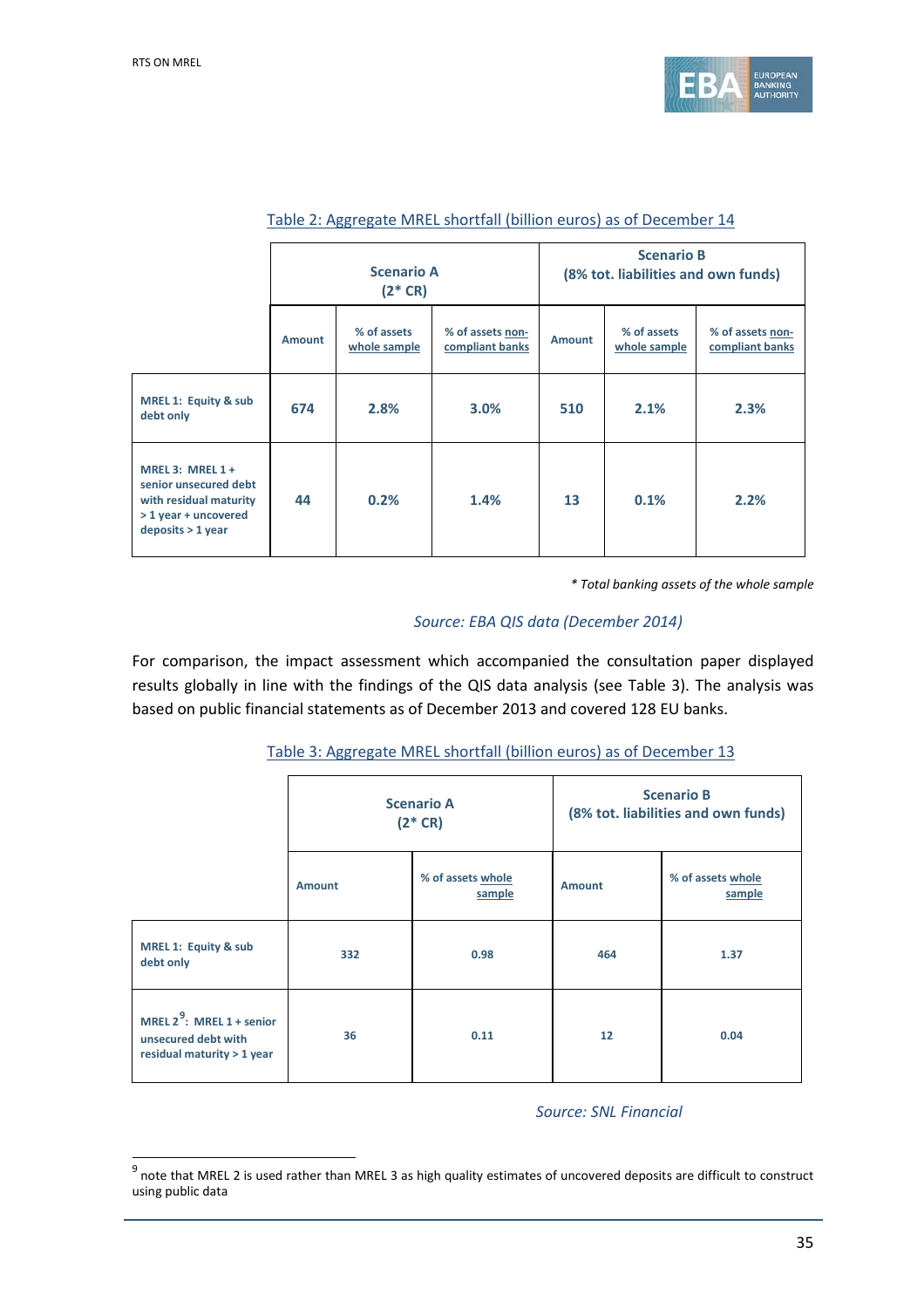

# 4.2 Views of the Banking Stakeholder Group (BSG)

The BSG broadly supported the overall approach of the technical standards, but made a number of observations on specific issues.

The BSG considers that the 8% burden-sharing precondition for some uses of resolution funds is a cornerstone of the EU resolution regime and should be a reference for setting the MREL. This could indeed be extended from systemic institutions, as proposed in the draft text, to all institutions.

The BSG also noted that resolved entities may face different pillar 2 capital requirements, as a result of restructuring and management change in the resolution process, and could not realistically expect to recover market access immediately following resolution.

# 4.3 Feedback on the public consultation

The EBA publicly consulted on the draft technical standards.

The consultation period lasted for 3 months and ended on 6 February 2015. X responses were received, of which Y were published on the EBA website.

This paper presents a summary of the key points and other comments arising from the consultation and the analysis and discussion triggered by these comments and the actions taken to address them if deemed necessary.

In many cases, several industry bodies made similar comments, or the same body repeated its comments in its response to different questions. In such cases, the comments and the EBA's analysis are included in the section of this paper where the EBA considers them most appropriate.

Changes to the draft technical standards have been incorporated as a result of the responses received during the public consultation.

### **Summary of key issues and the EBA's response**

### 1. Calibrating the loss absorption and recapitalisation amounts

Many comments, especially those from industry, argued that one or more of the elements mentioned in the draft RTS should not be taken into account when assessing the capital criterion, although there was little consensus over exactly what changes should be introduced. One NGO response argued that the MREL needed to be calibrated to a high level and not be risk sensitive. The BSG highlighted the importance of the 8% backstop and suggested that it play a reference role for all institutions, not only systemic ones. Many respondents and the BSG also noted that pillar 2 and, in some cases, buffer capital requirements may not be applied in the same way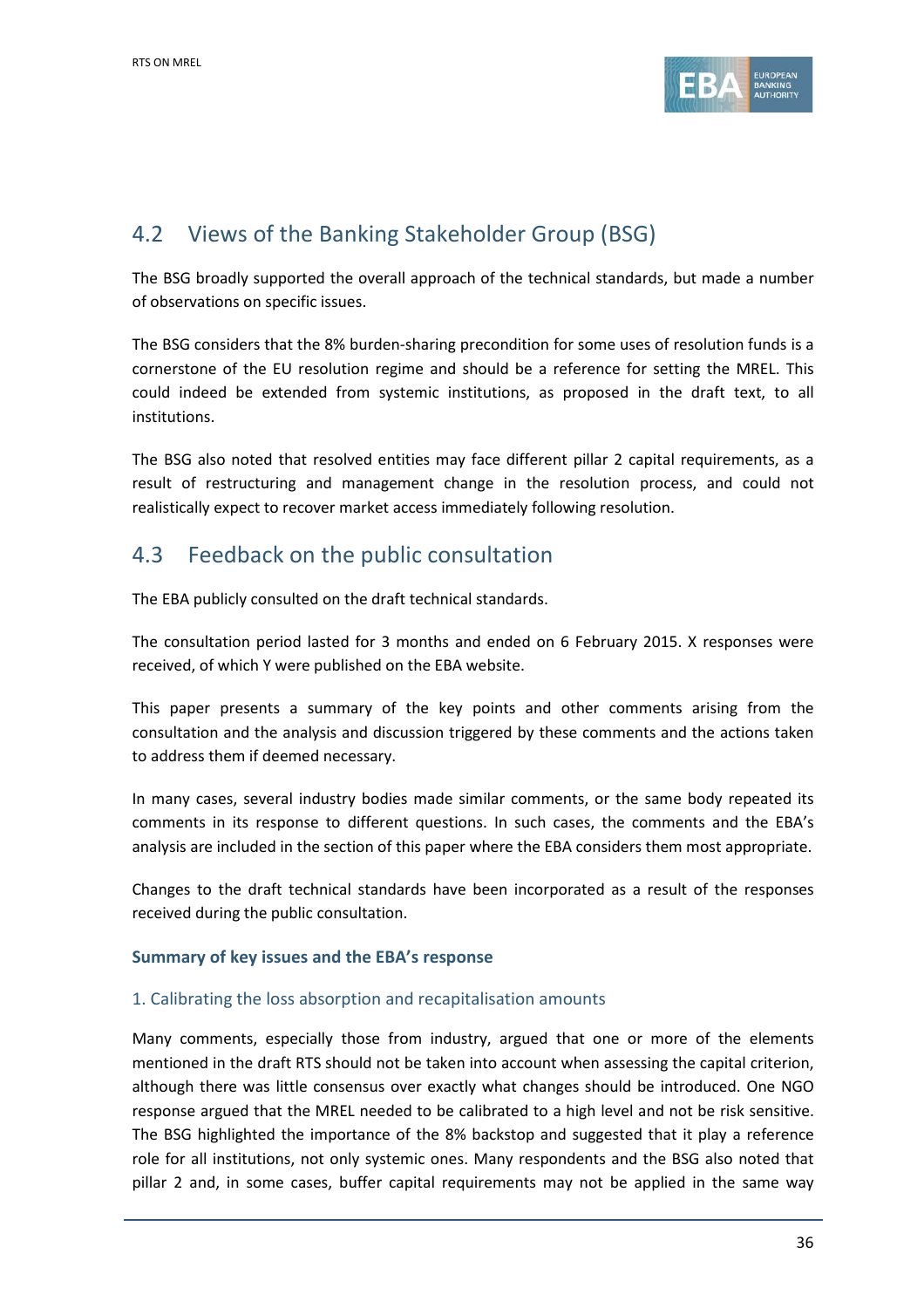

following resolution, and/or that they were applied for reasons such as to disincentivise the buildup of systemic risk, rather than to ensure that losses could be absorbed.

The EBA has made a number of amendments to the text on the loss absorption and recapitalisation amounts (Articles 1 and 2) in order to reflect these comments (see detailed description in the summary table below). The revised draft also includes some drafting changes to Article 6, paragraph 2, to clarify the circumstances in which resolution authorities do not need to take account of the BRRD burden-sharing precondition for use of resolution funds.

### 2. Peer groups

Many industry comments opposed any reference to peer groups, or suggested differentiating between G-SIIs. Some argued that, if retained, it should be expanded to non-G-SIIs.

The revised draft RTS replace the requirement to compare the recapitalisation amount for G-SIIs with the median CET1 capital ratio of other G-SIIs with a general requirement to carry out an assessment of whether the capital position following resolution would be appropriate relative to the current capital position of peer institutions. Peers are to be defined by the resolution authority, except in the case of G-SIIs whose peer group should consist of all EU G-SIIs.

### 3. DGS contributions

A number of comments suggested that the RTS should give greater scope to taking account of DGS contributions to resolution. This would in particular be likely to affect the MREL for banks with a large proportion of insured deposits. The revised draft includes a significant redraft of Article 3:

- It states that the MREL may be reduced to take account of the amount of any DGS contribution, without the restriction in the consultation draft to institutions whose resolution plan is for liquidation.
- It is less specific about the calculation of this contribution, but notes that it must be less than a prudent estimate of the limits on contributions imposed by the BRRD – i.e. that it must be less than the losses the DGS would have to bear in an insolvency, and must also be less than 50% of the target level of the DGS fund (unless the national authorities have set an alternative percentage). The calculation should take account of the overall risk of exhausting the DGS fund (as a result of multiple bank failures). It notes that the resolution authority should consult with the DGS authority on its approach for making these assessments.

#### 4. Groups

Many respondents asked for a more detailed explanation of how: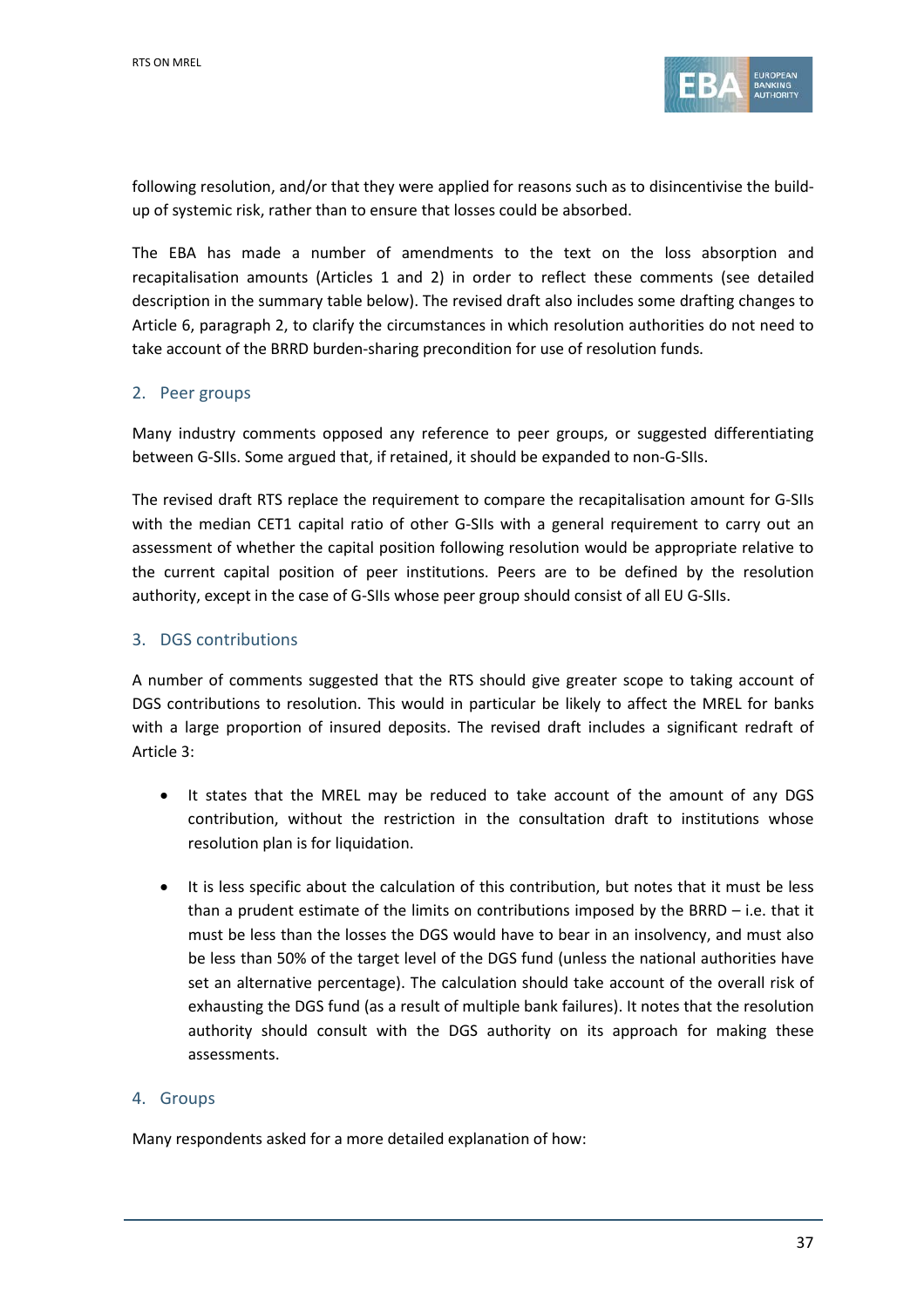

- An entity-level MREL should be set for single point of entry vs multiple point of entry groups (in particular, suggesting that there should be different treatment of 'resolution entities' and other entities).
- Capital requirements set only at the consolidated level (e.g. G-SII buffers, some pillar 2 requirements) would affect entity-level MREL requirements.

The revised draft changes to address these points are:

- a) Making explicit that capital requirements set only at consolidated level need not be taken into account for the MREL assessment for subsidiaries (Article 6, paragraph 6);
- b) That the recapitalisation amount for subsidiaries may take account of the fact that being a member of a group provides market confidence (providing the group meets its consolidated MREL) (Article 3, paragraph 9).

#### 5. Centralcounterparties and Financial Market Infrastructures

A number of responses from CCPs, CSDs and trade associations emphasised a number of problems they would have in meeting MREL requirements, for FMIs which also have banking authorisations. In particular:

- The lack of eligible instruments in their current balance sheet structures.
- The volatility of their balance sheets means that a requirement set in terms of total assets would also be highly volatile.
- That the existing loss allocation waterfall, including default funds and members' contributions, should address concerns about FMI survival.

The EBA has proposed drafting changes to address these issues, noting:

- That for entities subject to capital and prudential requirements pursuant to EMIR or the CSD Regulation, only CRR capital requirements should be considered when setting the MREL, and feasible and credible contributions to loss absorption or recapitalisation from these sources should be taken into account;
- That resolution authorities may agree to update the MREL requirement more frequently for institutions whose business models imply volatile balance sheets.

### 6. Consultation with supervisors

Article 5 has been revised to clarify that the purpose of information exchange with supervisors is to allow the resolution authority to satisfy itself that it has discharged its duty to consider the business model, funding model and risk profile.

7. Exclusion threshold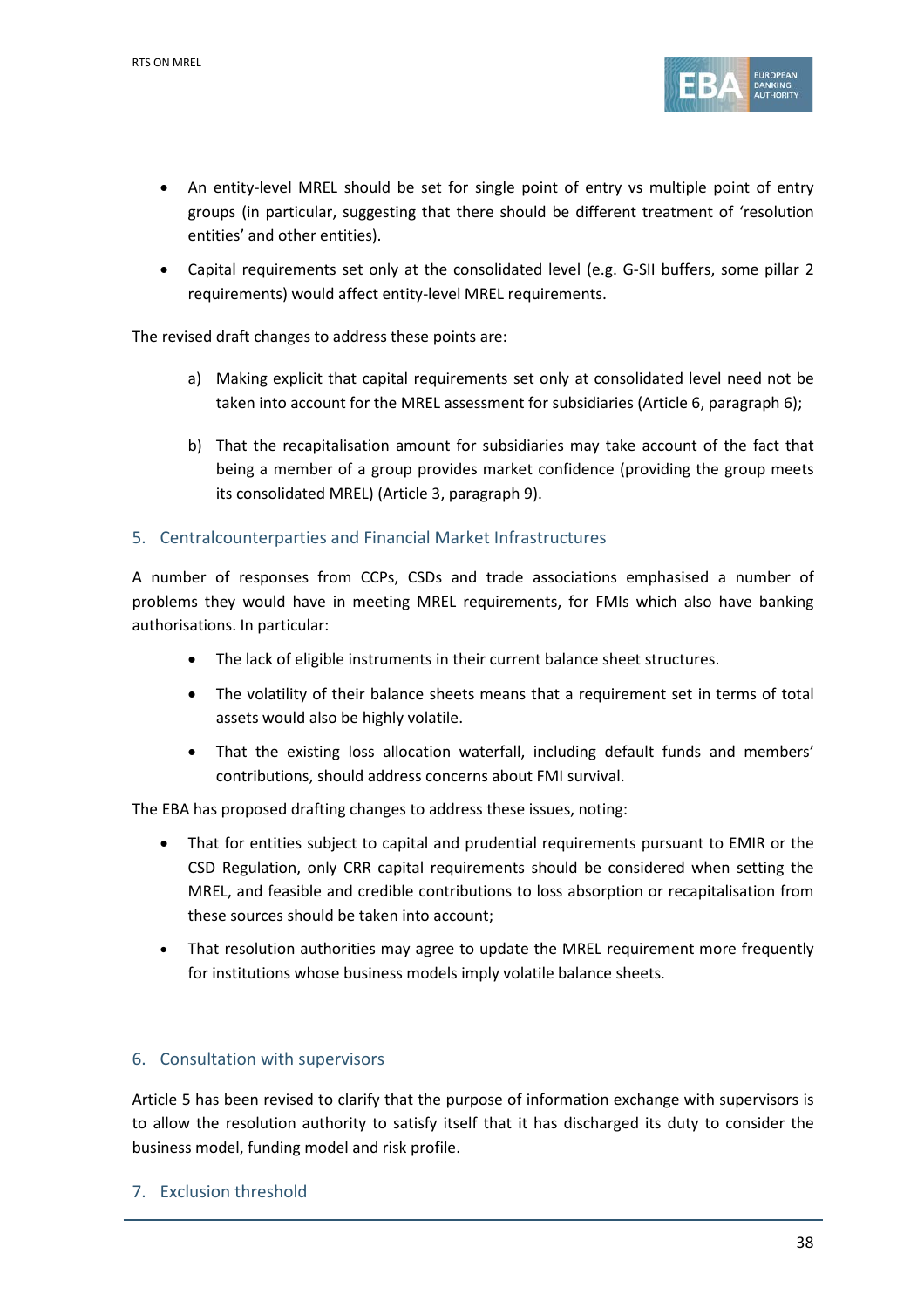

A number of respondents proposed raising the *de minimis* threshold below which the RTS do not require an assessment of whether exclusions from bail-in would result in a breach of the no creditor worse off (NCWO) safeguard. The EBA felt that this was not necessary, but has clarified further that this threshold implies only an assessment by the resolution authority, not an automatic adjustment to the MREL.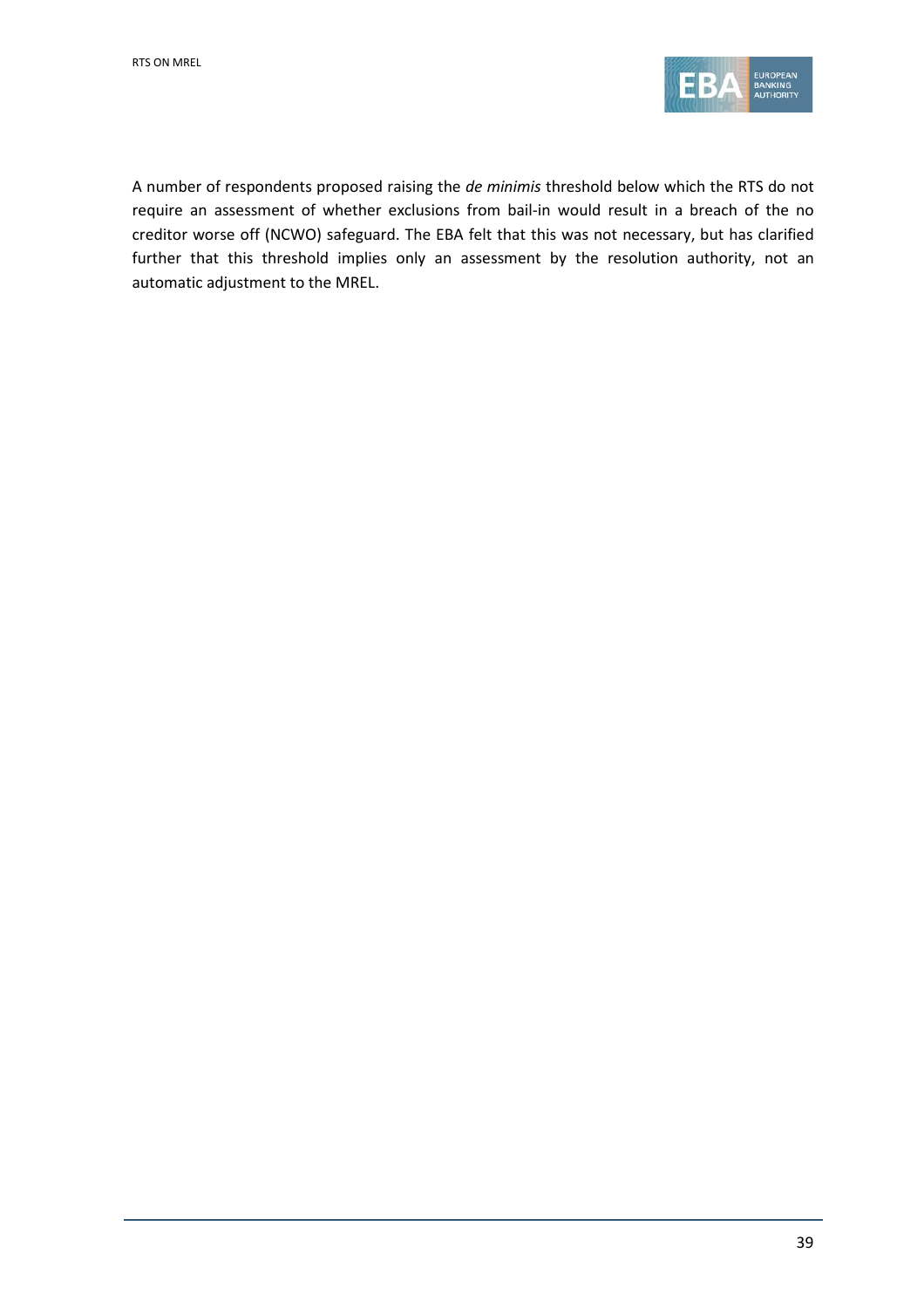

# **Summary of responses to the consultation and the EBA's analysis**

| <b>Comments</b>                           | <b>Summary of responses received</b>                                                                                                                                                                                                                                                                                                                                                                                                                                                                                                                                                                                                                                                                             | <b>EBA analysis</b>                                                                                                                                                                                                                                                                                                                                                                                                                                                                                                                                                    | <b>Amendments to</b><br>the proposals                                                                                                                                           |
|-------------------------------------------|------------------------------------------------------------------------------------------------------------------------------------------------------------------------------------------------------------------------------------------------------------------------------------------------------------------------------------------------------------------------------------------------------------------------------------------------------------------------------------------------------------------------------------------------------------------------------------------------------------------------------------------------------------------------------------------------------------------|------------------------------------------------------------------------------------------------------------------------------------------------------------------------------------------------------------------------------------------------------------------------------------------------------------------------------------------------------------------------------------------------------------------------------------------------------------------------------------------------------------------------------------------------------------------------|---------------------------------------------------------------------------------------------------------------------------------------------------------------------------------|
| <b>General comments</b>                   |                                                                                                                                                                                                                                                                                                                                                                                                                                                                                                                                                                                                                                                                                                                  |                                                                                                                                                                                                                                                                                                                                                                                                                                                                                                                                                                        |                                                                                                                                                                                 |
| Overall<br>approach<br>and<br>flexibility | A number of respondents sought greater clarity in the<br>RTS about what the MREL numerical requirements<br>would be<br>One trade association respondent thought that the<br>MREL should not be set in a two-step process (loss<br>absorption and recapitalisation) amounts but through a<br>'holistic' assessment<br>Industry respondents made a range of arguments in<br>favour of changes to the criteria which would result in a<br>lower calibration of the MREL (see below for details)<br>The BSG emphasised the importance of transparency,<br>given the degree of discretion embedded in the MREL<br>approach, and that the definition of netting in the MREL<br>denominator could usefully be clarified | The EBA agrees that greater clarity on which<br>elements of the capital requirements should be<br>considered when setting the loss absorption and<br>recapitalisation amounts would be helpful, but<br>considers that retaining the distinction between<br>these two components remains helpful in<br>establishing a link between the regulatory capital<br>and MREL frameworks.<br>The definition of netting to be used in the MREL<br>denominator is outside the scope of these technical<br>standards.                                                              | <b>Redraft of Articles 1</b><br>and 2 (Articles 2 and<br>3 in consultation<br>draft) to clarify<br>which elements of<br>capital requirements<br>should be taken into<br>account |
| Relationship with TLAC                    | Many industry respondents stressed that the MREL<br>needed to be compatible with TLAC in scope and<br>consistent in timing (which some felt required a longer<br>transition period).<br>Some respondents thought that the RTS would result in<br>MREL requirements being higher than the proposed<br>TLAC requirements (although these did not consider the<br>pillar 2 element of TLAC)<br>One respondent thought that some aspects $-$ and<br>especially greater harmonisation - should be left until<br>after finalisation of the TLAC proposal, and so addressed                                                                                                                                             | The EBA agrees that the technical standards should<br>aim not to create additional obstacles to applying<br>the proposed TLAC framework to European G-SIBs.<br>However, achieving full harmonisation, for example<br>on the treatment of capital buffers, would go<br>beyond the scope of these technical standards and<br>would in any case need to await finalisation of the<br>FSB's TLAC proposal.<br>The revised text on the relationship with pillar 2 and<br>buffer requirements should allow resolution<br>authorities scope to improve the alignment with the | None (but see below<br>on relationship with<br>pillar 2 capital and<br>buffer<br>requirements)                                                                                  |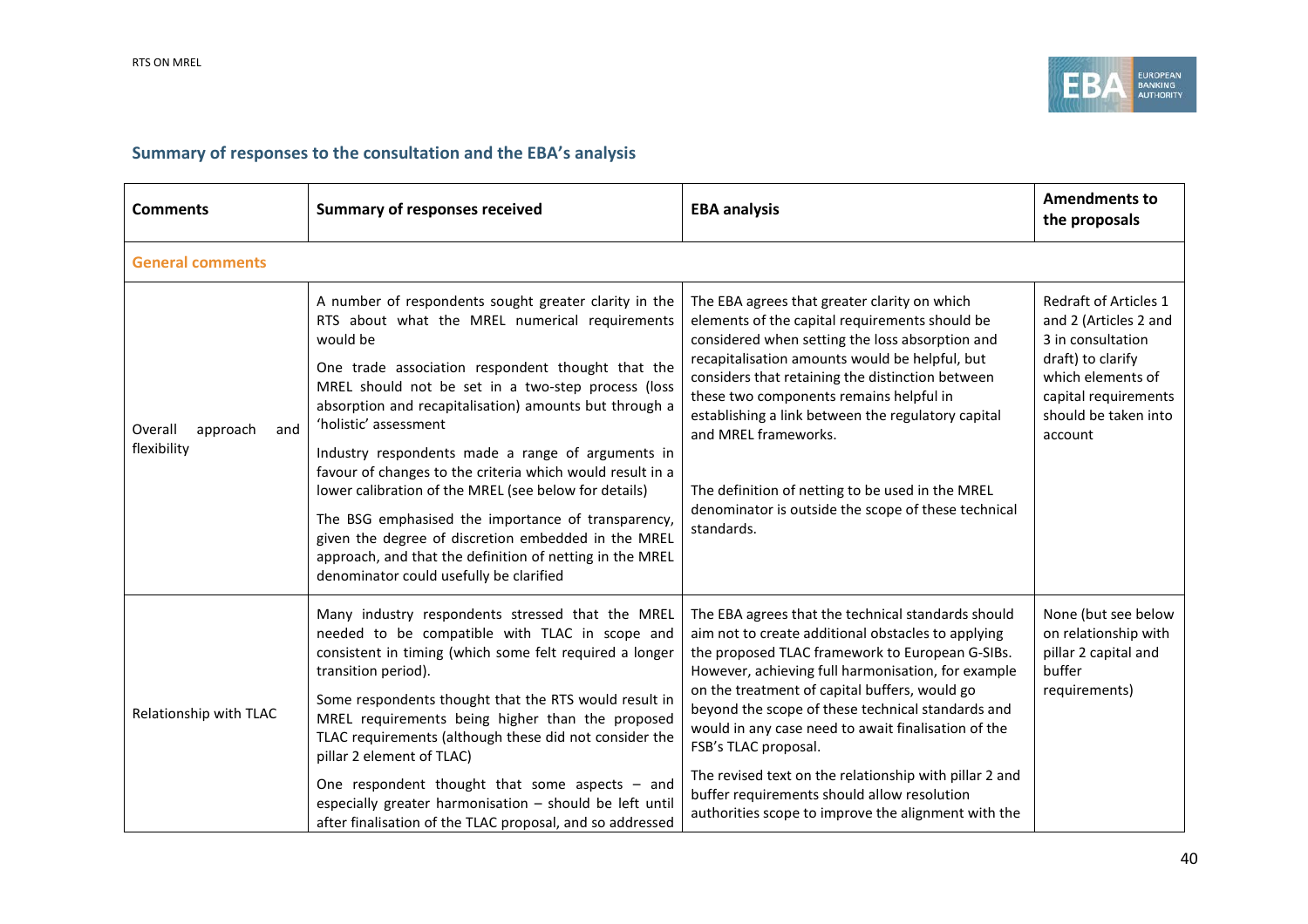

| <b>Comments</b>                                                                                                                                                                                                                                                                                                                                                                                                                                                                                                                                                                   | <b>Summary of responses received</b>                                                                                                                                                                                                                                                                                               | <b>EBA analysis</b>                                                                                                                                                                                                                                                                                                                                                                                                                            | <b>Amendments to</b><br>the proposals                                                     |
|-----------------------------------------------------------------------------------------------------------------------------------------------------------------------------------------------------------------------------------------------------------------------------------------------------------------------------------------------------------------------------------------------------------------------------------------------------------------------------------------------------------------------------------------------------------------------------------|------------------------------------------------------------------------------------------------------------------------------------------------------------------------------------------------------------------------------------------------------------------------------------------------------------------------------------|------------------------------------------------------------------------------------------------------------------------------------------------------------------------------------------------------------------------------------------------------------------------------------------------------------------------------------------------------------------------------------------------------------------------------------------------|-------------------------------------------------------------------------------------------|
|                                                                                                                                                                                                                                                                                                                                                                                                                                                                                                                                                                                   | only in the 2016 review                                                                                                                                                                                                                                                                                                            | proposed TLAC requirements.                                                                                                                                                                                                                                                                                                                                                                                                                    |                                                                                           |
| Relationship with pillar 2<br>capital requirements                                                                                                                                                                                                                                                                                                                                                                                                                                                                                                                                | Many industry respondents stressed the differences in<br>application of pillar 2 capital requirements across the<br>EU, and that using pillar 2 as a reference point in setting<br>the MREL would amplify these<br>Some respondents argued that pillar 2 should only be<br>considered to the extent that it reflects expected loss | The EBA agrees that these technical standards<br>should aim not to amplify the effects of differences<br>in application of pillar 2 capital requirements. The<br>draft text on the loss absorption and recapitalisation<br>amounts has therefore been amended to clarify that<br>resolution authorities do not need to take into<br>account elements of the pillar 2 requirements which<br>are not closely related to the purposes of the MREL | See Article 1,<br>paragraph 5, and<br>Article 2, paragraphs<br>8 and 10                   |
| There were a range of specific suggestions from industry<br>to exclude elements of the capital buffers as reference<br>points:<br>Some argued that meeting minimum capital<br>requirements immediately after resolution<br>would be sufficient<br>Relationship with capital<br>buffer requirements<br>Some argued that capital buffers higher than<br>pre-crisis would ensure that banks had positive<br>capital remaining at the point of resolution<br>Some argued that only institution-specific<br>buffers should be relevant, and not, for<br>example, systemic risk buffers |                                                                                                                                                                                                                                                                                                                                    | The draft text on the loss absorption and<br>recapitalisation amounts has been amended to<br>clarify that resolution authorities do not need to<br>take into account elements of the capital buffer<br>requirements which are not closely related to the<br>purposes of the MREL                                                                                                                                                               | See Article 1,<br>paragraph 5, and<br>Article 2, paragraph<br>10                          |
| Relationship with leverage<br>ratio                                                                                                                                                                                                                                                                                                                                                                                                                                                                                                                                               | Many industry respondents did not support reference to<br>the leverage ratio, citing two arguments:<br>It would only be relevant after the<br>leverage ratio is implemented as a<br>binding requirement<br>It would be unfair to 'low-risk' banks                                                                                  | The EBA agrees that the draft text should clarify that<br>the leverage ratio should only be a reference point<br>for setting the MREL once it becomes part of the<br>applicable regulatory capital framework.                                                                                                                                                                                                                                  | See Article 1,<br>paragraph 2, letter<br>e), and Article 2,<br>paragraph 6, letter<br>d). |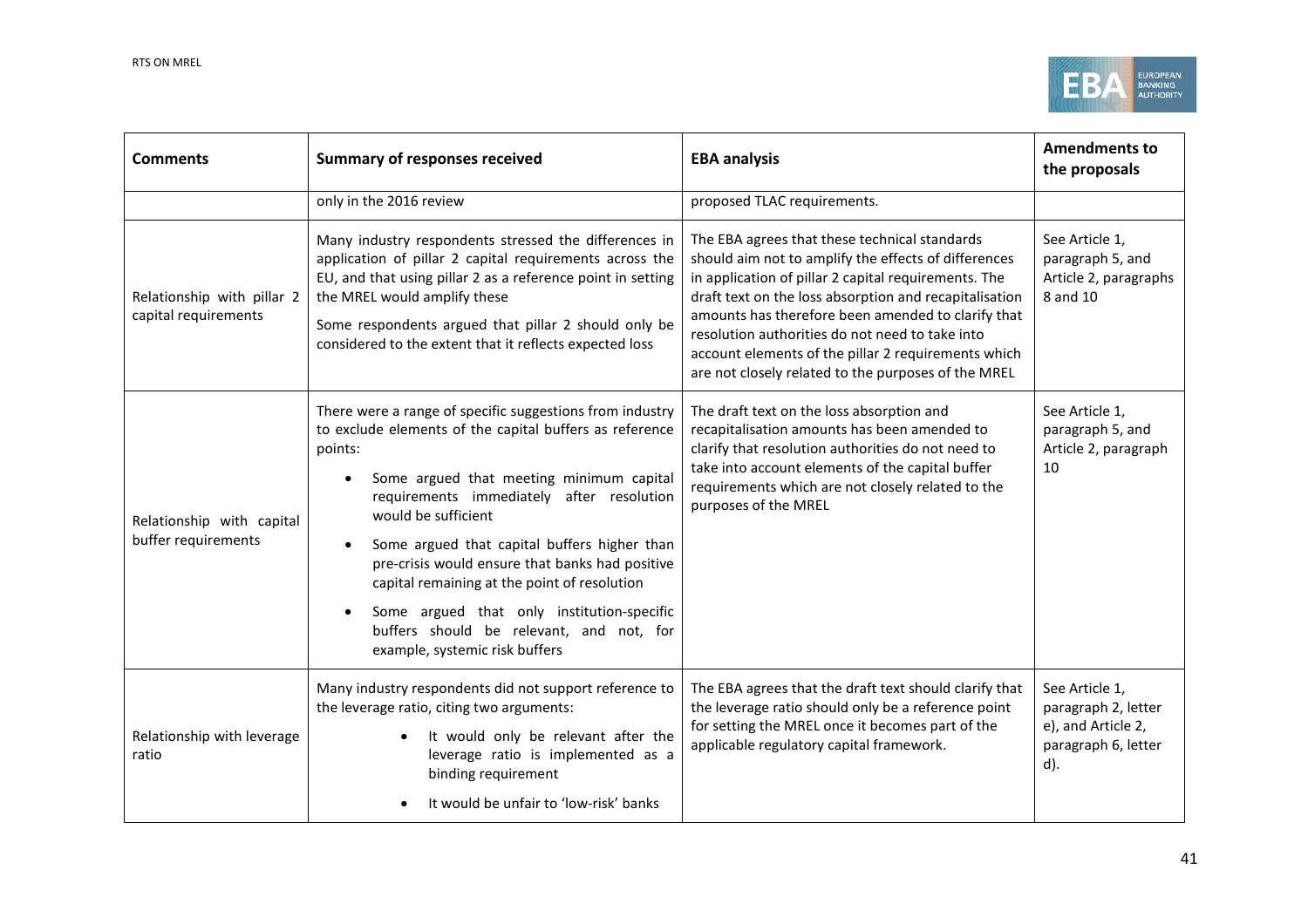

| <b>Comments</b>                                                               | <b>Summary of responses received</b>                                                                                                                                                                                                                                                                                                                                                                                                                                                                                                                                                        | <b>EBA analysis</b>                                                                                                                                                                                                                                                                                                                                                                                                                                                                                                                                                                                                                                                                       | <b>Amendments to</b><br>the proposals                           |
|-------------------------------------------------------------------------------|---------------------------------------------------------------------------------------------------------------------------------------------------------------------------------------------------------------------------------------------------------------------------------------------------------------------------------------------------------------------------------------------------------------------------------------------------------------------------------------------------------------------------------------------------------------------------------------------|-------------------------------------------------------------------------------------------------------------------------------------------------------------------------------------------------------------------------------------------------------------------------------------------------------------------------------------------------------------------------------------------------------------------------------------------------------------------------------------------------------------------------------------------------------------------------------------------------------------------------------------------------------------------------------------------|-----------------------------------------------------------------|
|                                                                               | NGO respondents, however, felt that the leverage ratio<br>was the most important reference point, as they did not<br>have confidence in risk-weighted capital requirements                                                                                                                                                                                                                                                                                                                                                                                                                  |                                                                                                                                                                                                                                                                                                                                                                                                                                                                                                                                                                                                                                                                                           |                                                                 |
| Institutions with specific<br>business models: FMI                            | A number of responses from CCPs, CSDs and trade<br>associations emphasised a number of problems they<br>would have in meeting the MREL requirements, in<br>particular:<br>The lack of eligible instruments in their current<br>balance sheet structures<br>The volatility of their balance sheets meant<br>that a requirement set in terms of total assets<br>would also be highly volatile<br>These responses also emphasised that the existing loss<br>allocation waterfall, including default funds and<br>members' contributions, should address concerns about<br>the survival of FMIs | The EBA agrees that resolution authorities should<br>take into account the specific business model<br>features and additional regulatory requirements<br>relevant for FMIs. As the Commission is currently<br>preparing a legislative proposal on the resolution of<br>FMIs, the EBA does not propose to provide detailed<br>standards on how this should be taken into account,<br>but has revised the draft text to make clear that the<br>calibration and timing of setting the MREL for FMIs<br>may take these features into account.                                                                                                                                                 | See Article 5,<br>paragraph 3, and<br>Article 7, paragraph<br>3 |
| Institutions with specific<br>business models: wholly<br>deposit-funded banks | A number of comments concerned the ability of wholly<br>deposit-funded banks to issue eligible instruments, in<br>particular in national banking sectors which were mainly<br>deposit funded                                                                                                                                                                                                                                                                                                                                                                                                | The EBA notes that all institutions within the scope<br>of the BRRD need to meet the requirement to be<br>resolvable, regardless of their funding model. The<br>draft technical standards enable resolution<br>authorities to set lower levels of the MREL for more<br>resolvable banks, and in particular for those which<br>can be liquidated under normal insolvency<br>procedures, which is expected to be the case for<br>many smaller deposit-funded banks.<br>In the consultation paper, the draft technical<br>standards restricted the scope for taking account of<br>the possibility of DGS contributions to the cost of<br>resolution to cases where liquidation was expected. | See revised text of<br>Article 3                                |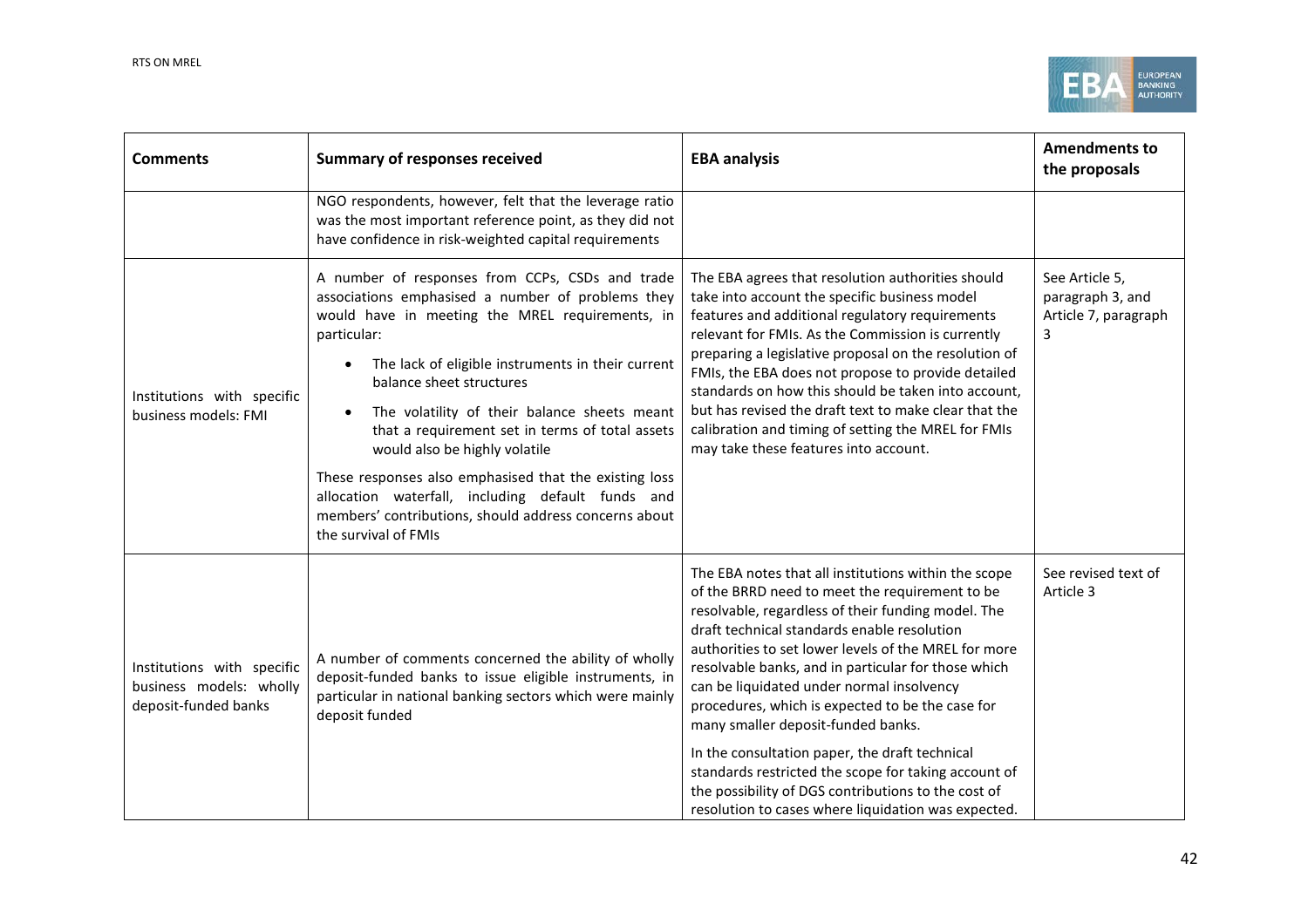

| <b>Comments</b>                                                                                                                                                                                                                                                                                                                                                                                                                                                                                                                              | <b>Summary of responses received</b>                                                                                                                                                                                                      | <b>EBA analysis</b>                                                                                                                                                                                                                                                                                                    | <b>Amendments to</b><br>the proposals |
|----------------------------------------------------------------------------------------------------------------------------------------------------------------------------------------------------------------------------------------------------------------------------------------------------------------------------------------------------------------------------------------------------------------------------------------------------------------------------------------------------------------------------------------------|-------------------------------------------------------------------------------------------------------------------------------------------------------------------------------------------------------------------------------------------|------------------------------------------------------------------------------------------------------------------------------------------------------------------------------------------------------------------------------------------------------------------------------------------------------------------------|---------------------------------------|
|                                                                                                                                                                                                                                                                                                                                                                                                                                                                                                                                              |                                                                                                                                                                                                                                           | The EBA has reviewed this text to reflect that such<br>contributions can also be made in other resolution<br>cases. However, adjustments to the MREL for this<br>reason should take into consideration both the strict<br>limits on DGS contributions provided by the level 1<br>text and the overall risk to the DGS. |                                       |
| Impact assessment                                                                                                                                                                                                                                                                                                                                                                                                                                                                                                                            |                                                                                                                                                                                                                                           |                                                                                                                                                                                                                                                                                                                        |                                       |
|                                                                                                                                                                                                                                                                                                                                                                                                                                                                                                                                              | Responses to questions in Consultation Paper EBA/CP/2014/25                                                                                                                                                                               |                                                                                                                                                                                                                                                                                                                        |                                       |
| draft<br>The<br>1.<br>text<br>describes<br>comprehensively<br>capital requirements<br>under the CRR/CRD IV<br>which<br>framework,<br>includes<br>minimum<br>CET1, AT1 and total<br>capital requirements,<br>buffers<br>capital<br>required by CRD IV,<br>pillar<br>$\overline{2}$<br>capital<br>requirements set on a<br>case-by-case<br>basis,<br>alternative<br>and<br>backstop<br>capital<br>measures. The EBA is<br>seeking comments on<br>whether all elements<br>these<br>capital<br>of<br>requirements should<br>be considered in the | Most respondents considered that the loss absorption<br>amount should be limited to the minimum regulatory<br>capital.<br>Some respondents felt that inclusion of buffers would<br>embed national discrepancies in the capital framework. | See above                                                                                                                                                                                                                                                                                                              | See above                             |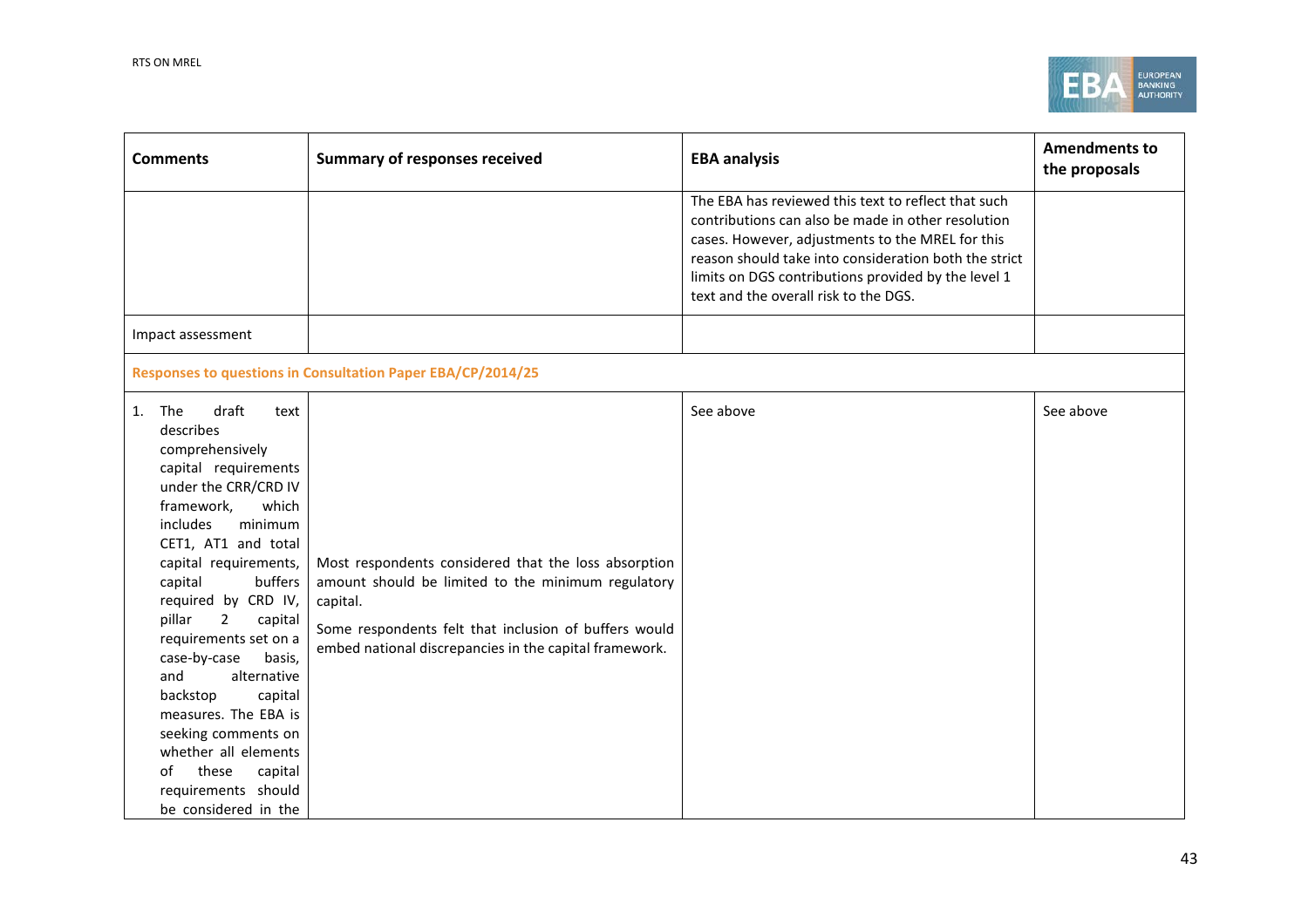

| <b>Comments</b>                                                                                                                                                                                                                                                                                                                                                                     | <b>Summary of responses received</b>                                                                                                                                                                                                                                                                   | <b>EBA analysis</b> | <b>Amendments to</b><br>the proposals |
|-------------------------------------------------------------------------------------------------------------------------------------------------------------------------------------------------------------------------------------------------------------------------------------------------------------------------------------------------------------------------------------|--------------------------------------------------------------------------------------------------------------------------------------------------------------------------------------------------------------------------------------------------------------------------------------------------------|---------------------|---------------------------------------|
| assessment of the<br>absorption<br>loss<br>amount.<br>Do you<br>consider that any of<br>these components of<br>the overall capital<br>requirement<br>(other<br>than the minimum<br>CET1<br>requirement)<br>are not appropriate<br>indicators of loss in<br>resolution, and, if so,<br>why?                                                                                          |                                                                                                                                                                                                                                                                                                        |                     |                                       |
| Should the resolution<br>2.<br>authority be allowed<br>adjust<br>to<br>downwards?<br>What<br>the<br>specific<br>are<br>circumstances under<br>which<br>resolution<br>authorities<br>should<br>allow a smaller need<br>to be able to absorb<br>losses before entry<br>into resolution and in<br>resolution<br>the<br>than<br>process<br>by the<br>indicated<br>capital requirements? | There was widespread industry support for the ability to<br>adjust the loss absorption amount. But other<br>respondents proposed that adjustments should only<br>enable increases. Some respondents felt that Article<br>2(4) might lead to the resolution authority acting as a<br>shadow supervisor. | See above           | See above                             |
| Should any additional<br>3.<br>benchmarks be used                                                                                                                                                                                                                                                                                                                                   | Some respondents suggested that historical loss analysis<br>and stress testing results could be considered. Other                                                                                                                                                                                      | See above           | See above                             |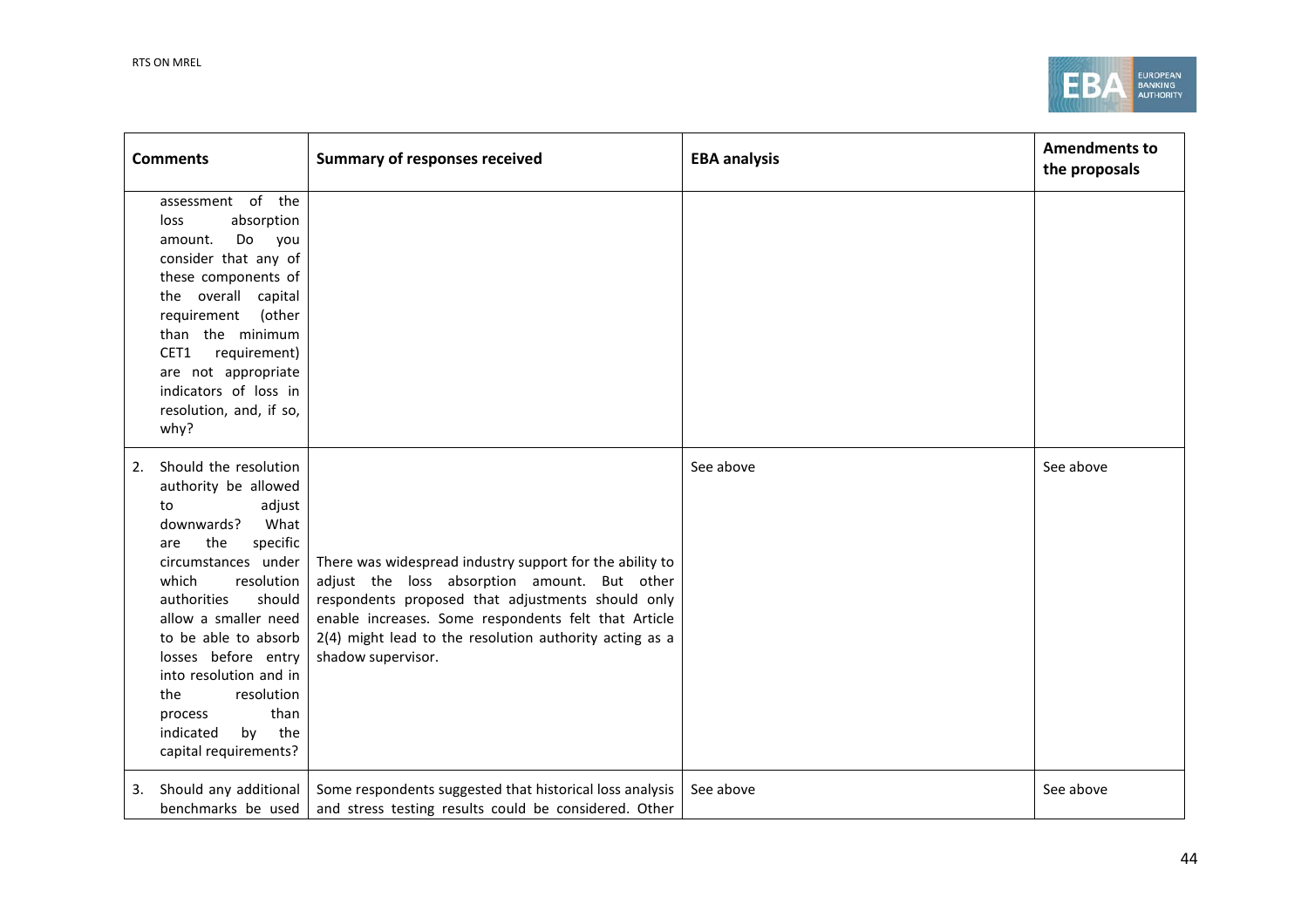

| <b>Comments</b>                                                                                                                                                                                                                                                                                                                                                                      | <b>Summary of responses received</b>                                                                                                                                                                                                                                                                                                                                                                                                                             | <b>EBA analysis</b>                                                                                                                                                                                                                                                     | <b>Amendments to</b><br>the proposals                                  |
|--------------------------------------------------------------------------------------------------------------------------------------------------------------------------------------------------------------------------------------------------------------------------------------------------------------------------------------------------------------------------------------|------------------------------------------------------------------------------------------------------------------------------------------------------------------------------------------------------------------------------------------------------------------------------------------------------------------------------------------------------------------------------------------------------------------------------------------------------------------|-------------------------------------------------------------------------------------------------------------------------------------------------------------------------------------------------------------------------------------------------------------------------|------------------------------------------------------------------------|
| the<br>to<br>assess<br>necessary degree of<br>loss absorbency? If<br>how<br>should<br>yes,<br>these be defined and<br>how should they be<br>used in combination<br>the<br>capital<br>with<br>requirements<br>benchmark?<br>Should<br>such benchmarks also<br>allow for a decrease<br>of the loss absorption<br>compared<br>amount<br>with the institution's<br>capital requirements? | respondents felt there was no need for further<br>benchmarks.                                                                                                                                                                                                                                                                                                                                                                                                    |                                                                                                                                                                                                                                                                         |                                                                        |
| Do you consider that<br>4.<br>of<br>these<br>any<br>components of the<br>overall<br>capital<br>requirement are not<br>appropriate<br>indicators<br>of<br>the<br>capital required after<br>resolution, and, if so,<br>why?                                                                                                                                                            | Most respondents considered that the recapitalisation<br>amount should be limited to the minimum regulatory<br>capital. There was support for the recapitalisation<br>amount to be linked to the preferred resolution<br>strategy. Some industry respondents suggested that<br>varying amounts of capital and bail-in-able debt would<br>remain post resolution. Several respondents questioned<br>whether some buffers would be appropriate post<br>resolution. | See above                                                                                                                                                                                                                                                               | See above                                                              |
| Is it appropriate to<br>5.<br>have a single peer<br>group of G-SIIs, or<br>should<br>this<br>be<br>subdivided<br>by<br>the                                                                                                                                                                                                                                                           | Many industry respondents were concerned about the<br>use of a G-SIB peer group. Some noted that the MREL<br>could spiral upwards if compared with peers. Some<br>respondents were concerned that big differences in G-<br>SIBs balance sheets and business models would call for                                                                                                                                                                                | The EBA agrees that the diversity of business models<br>and risk profiles within any peer group may mean<br>that it is not appropriate to compare all members'<br>capital levels with the median of the group. The draft<br>text has been amended to instead require an | Revised text in<br>Article 2 (previously<br>Article 3), paragraph<br>9 |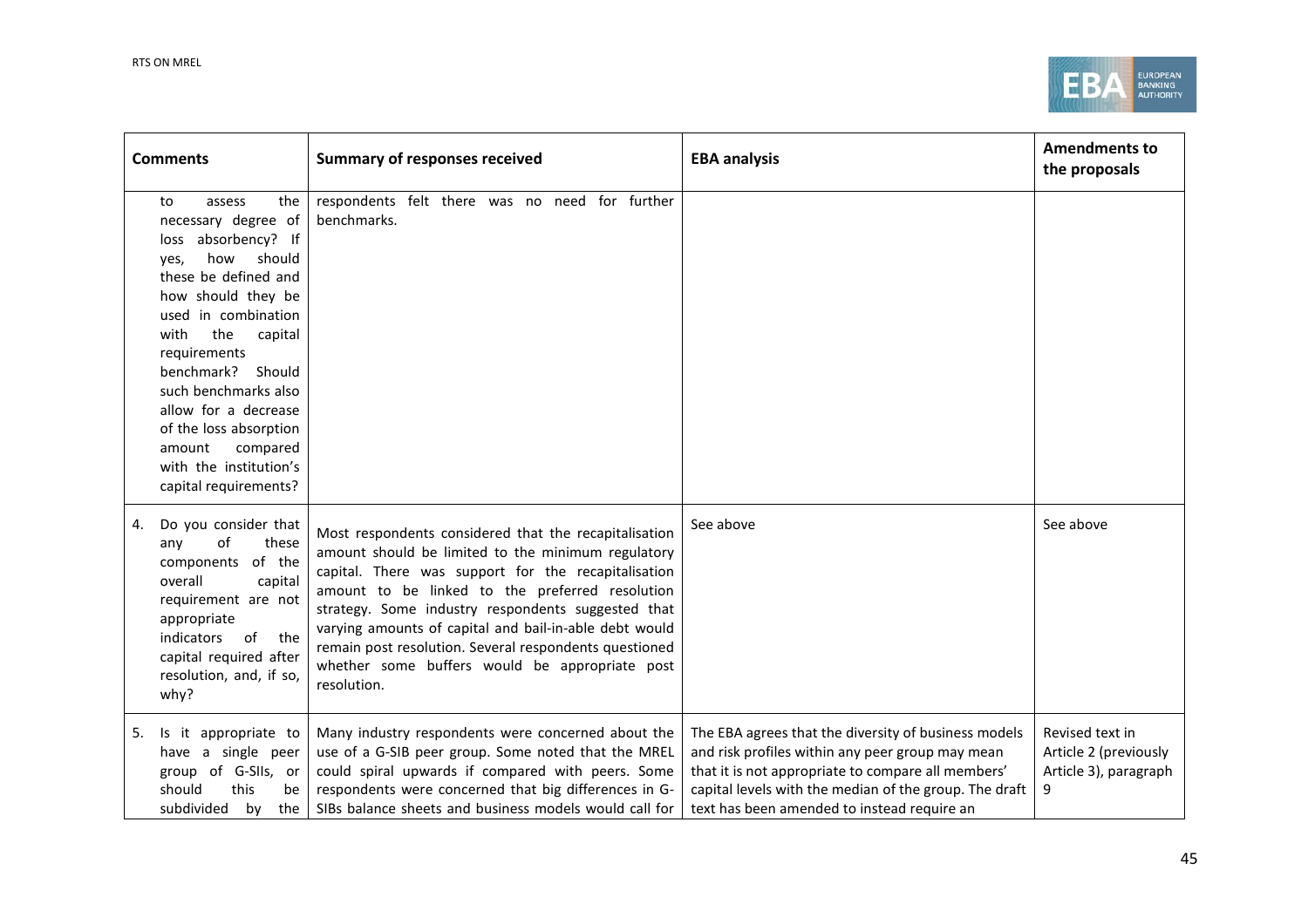

| <b>Comments</b>                                                                                                                                                                                                                                                                                                                                                                                                      | <b>Summary of responses received</b>                                                                                                                                                                                                                                                                                                                                                                                                                                                                                                                                                                                                                                                                     | <b>EBA analysis</b>                                                                                                                                                                                                                                                                                                                                                                                                                                                                                                                                                                                             | <b>Amendments to</b><br>the proposals                           |
|----------------------------------------------------------------------------------------------------------------------------------------------------------------------------------------------------------------------------------------------------------------------------------------------------------------------------------------------------------------------------------------------------------------------|----------------------------------------------------------------------------------------------------------------------------------------------------------------------------------------------------------------------------------------------------------------------------------------------------------------------------------------------------------------------------------------------------------------------------------------------------------------------------------------------------------------------------------------------------------------------------------------------------------------------------------------------------------------------------------------------------------|-----------------------------------------------------------------------------------------------------------------------------------------------------------------------------------------------------------------------------------------------------------------------------------------------------------------------------------------------------------------------------------------------------------------------------------------------------------------------------------------------------------------------------------------------------------------------------------------------------------------|-----------------------------------------------------------------|
| level of the<br>G-SII<br>capital buffer?<br>Should<br>the<br>peer<br>group approach be<br>extended to O-SIIs, at<br>option<br>of<br>the<br>resolution<br> f <br>authorities?<br>yes,<br>would<br>the<br>appropriate<br>peer<br>group be the group of<br>O-SIIs established in<br>the same jurisdiction?<br>Should<br>the<br>peer<br>group approach be<br>further extended to<br>other<br>of<br>types<br>institution? | different recapitalisation requirements and supported a<br>peer group approach defined by comparable G-SIBs in<br>distinct sub-groups.<br>A minority of respondents supported a form of peer<br>review; either comparing with all G-SIBs or a subset<br>based on similar characteristics. Some stated that a<br>case-by-case approach based on business model and<br>funding may be appropriate.<br>Some respondents argued that CET1 may not be the<br>best proxy for market confidence.<br>Many respondents doubted whether such an approach<br>would work well for O-SIIs given the diversity of O-SIIs<br>and their business models and the small numbers of O-<br>SIIs in particular jurisdictions. | assessment of whether capital levels following<br>resolution would be appropriate in comparison with<br>peers. For G-SIIs, the set of European G-SIIs has been<br>retained as the appropriate peer group, as further<br>subdivisions of this group would result in a number<br>of very small peer groups.                                                                                                                                                                                                                                                                                                       |                                                                 |
| The<br>6.<br>approach<br>outlined in Articles 2<br>will reflect<br>and<br>3<br>differences between<br>consolidated<br>and<br>subsidiary<br>capital<br>requirements.<br>Are<br>there additional ways<br>which<br>specific<br>in.<br>of<br>features<br>subsidiaries within a<br>banking group should<br>be reflected?                                                                                                  | Many respondents asked for more detailed explanation<br>of how:<br>An entity-level MREL should be set for single<br>point of entry vs multiple point of entry groups<br>(in particular, suggesting that there should be<br>different treatment of 'resolution entities' and<br>other entities)<br>Capital requirements set only at the<br>consolidated level (e.g. G-SII buffers) would<br>affect entity-level MREL requirements                                                                                                                                                                                                                                                                         | The EBA agrees that it would be helpful to make<br>explicit that capital requirements set only at the<br>consolidated level need not be taken into account<br>for the MREL assessment for subsidiaries<br>The EBA also considers that the recapitalisation<br>amount for subsidiaries may take account of the fact<br>that being a member of a group provides market<br>confidence (providing that the group meets its<br>consolidated MREL)<br>The circumstances under which MREL requirements<br>may be waived for individual entities are described<br>in the level 1 text and are beyond the scope of these | See Article 5,<br>paragraph 4<br>See Article 2,<br>paragraph 11 |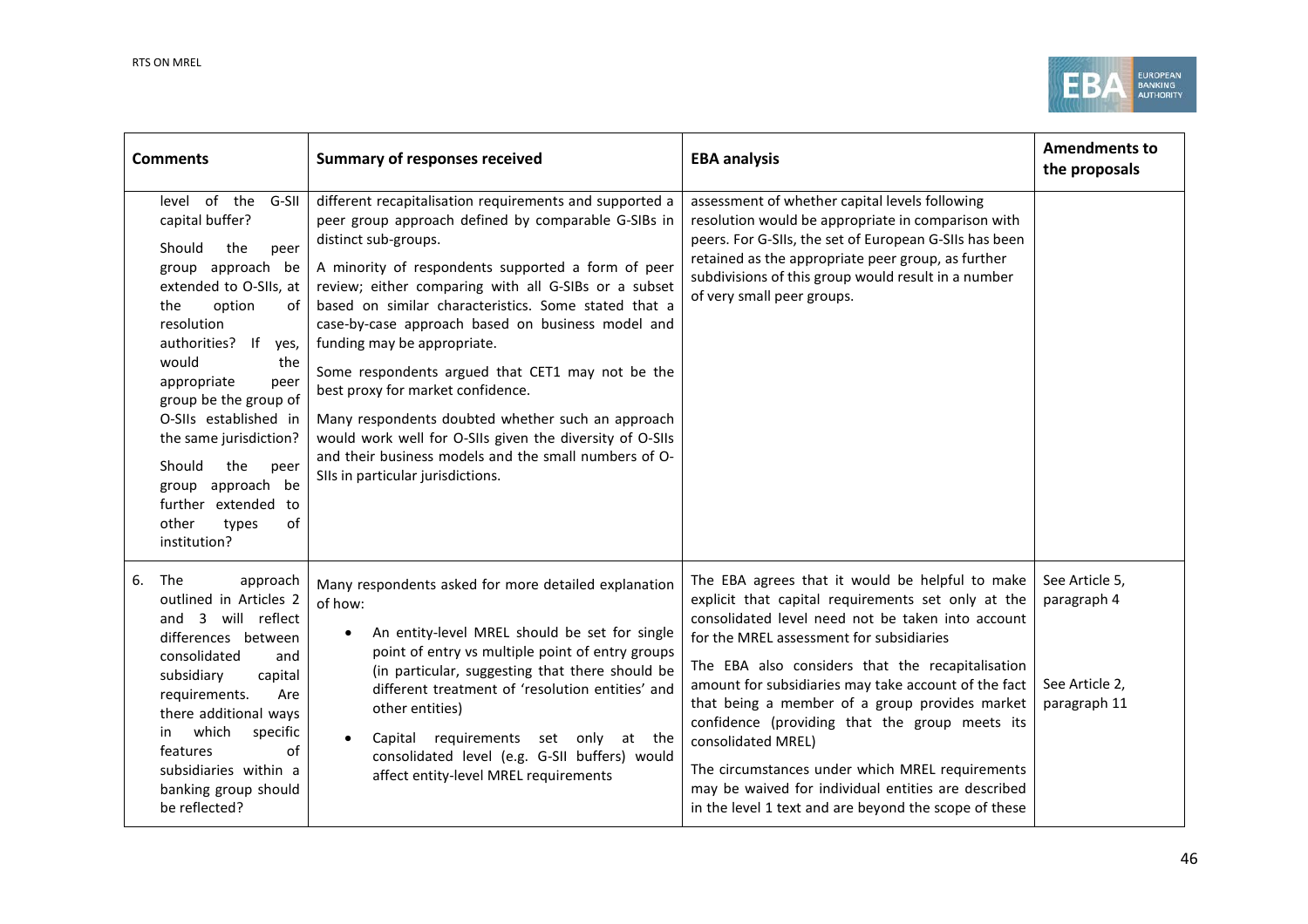

| <b>Comments</b>                                                                                                                                                        | <b>Summary of responses received</b>                                                                                                                                                                                                                                              | <b>EBA analysis</b>                                                                                                                                                                                                                                                                                                                                                 | <b>Amendments to</b><br>the proposals |
|------------------------------------------------------------------------------------------------------------------------------------------------------------------------|-----------------------------------------------------------------------------------------------------------------------------------------------------------------------------------------------------------------------------------------------------------------------------------|---------------------------------------------------------------------------------------------------------------------------------------------------------------------------------------------------------------------------------------------------------------------------------------------------------------------------------------------------------------------|---------------------------------------|
|                                                                                                                                                                        | One respondent added that large exposure, intragroup<br>capital and leverage ratio benchmarks should not apply<br>to the intragroup MREL                                                                                                                                          | technical standards.                                                                                                                                                                                                                                                                                                                                                |                                       |
|                                                                                                                                                                        | One respondent argued that for single point of entry<br>(SPE) firms with a HoldCo, the MREL should be set on a<br>group-consolidated basis. Firms should be able to waive<br>the MREL for subs if covered by the group (or meet a<br>lower MREL).                                 |                                                                                                                                                                                                                                                                                                                                                                     |                                       |
|                                                                                                                                                                        | One respondent stated that intragroup capital<br>requirements, large exposure rules and leverage ratio<br>should not apply to the MREL                                                                                                                                            |                                                                                                                                                                                                                                                                                                                                                                     |                                       |
|                                                                                                                                                                        | One respondent stated that there should be no<br>consolidated requirement for a group with a multiple<br>point of entry (MPE) resolution strategy for TLAC<br>consistency                                                                                                         |                                                                                                                                                                                                                                                                                                                                                                     |                                       |
|                                                                                                                                                                        | One respondent stated that it is up to the resolution<br>authority to take into account the group aspect for the<br>purpose of the MREL. Others argued that it is not clear<br>how a group MREL will be set, but it may need to be<br>clarified in the RTS.                       |                                                                                                                                                                                                                                                                                                                                                                     |                                       |
| Do you agree that<br>7.<br>there should be a de<br>minimis<br>derogation<br>from this provision<br>for excluded liabilities<br>which account for<br>less than 10% of a | There was support for the threshold and, from some<br>respondents, for a further increase<br>Some respondents argued that the Impact Assessment<br>doesn't provide enough justification for the de minimis<br>derogation, or asked for further justification of the 10%<br>level. | The EBA notes that, where excluded liabilities<br>exceed the proposed threshold, resolution<br>authorities are only required to assess whether<br>there is a risk of a breach of the No Creditor Worse<br>Off safeguard. There is no automatic impact on the<br>level of the MREL. Accordingly, the EBA considers<br>that a conservative level of this threshold is | None                                  |
| insolvency<br>given<br>class?                                                                                                                                          | Some respondents proposed a NCWO analysis should<br>set the limit. Some respondents sought clarification that<br>the de minimis should not affect NCWO.                                                                                                                           | appropriate.<br>The threshold does not affect the safeguards for<br>creditors and shareholders provided by the level 1                                                                                                                                                                                                                                              |                                       |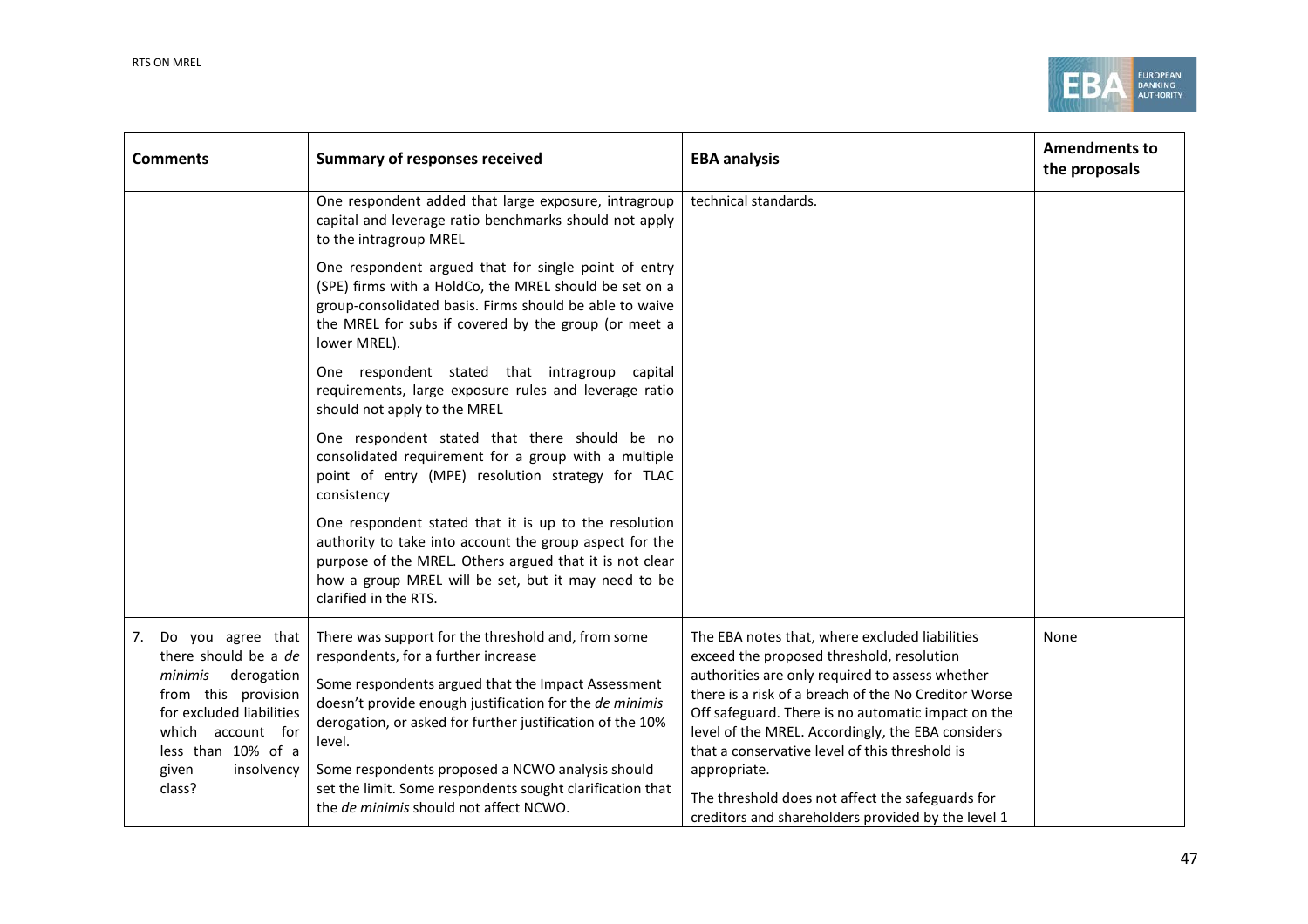

| <b>Comments</b>                                                                                                                                                                                                                                                                  | <b>Summary of responses received</b>                                                                                                                                                                                                                                                                                                                                                                                                                                                                                                                                                                                                | <b>EBA analysis</b>                                                                                                                                                                                                                                                                                                                                                                                                                | <b>Amendments to</b><br>the proposals |
|----------------------------------------------------------------------------------------------------------------------------------------------------------------------------------------------------------------------------------------------------------------------------------|-------------------------------------------------------------------------------------------------------------------------------------------------------------------------------------------------------------------------------------------------------------------------------------------------------------------------------------------------------------------------------------------------------------------------------------------------------------------------------------------------------------------------------------------------------------------------------------------------------------------------------------|------------------------------------------------------------------------------------------------------------------------------------------------------------------------------------------------------------------------------------------------------------------------------------------------------------------------------------------------------------------------------------------------------------------------------------|---------------------------------------|
|                                                                                                                                                                                                                                                                                  |                                                                                                                                                                                                                                                                                                                                                                                                                                                                                                                                                                                                                                     | text.                                                                                                                                                                                                                                                                                                                                                                                                                              |                                       |
| Do you agree that<br>8.<br>resolution authorities<br>should seek to ensure<br>that<br>systemic<br>institutions<br>have<br>sufficient MREL to<br>make it possible to<br>resolution<br>access<br>funds for the full<br>of financing<br>range<br>purposes specified in<br>the BRRD? | Many respondents agreed with the need to ensure<br>sufficient MREL in systemic institutions, particularly<br>from the authorities and industry trade bodies.<br>There was concern from some respondents about 'hard<br>wiring' the 8% requirement. In contrast, the EBA BSG<br>emphasised that this burden-sharing requirement is a<br>central pillar of the BRRD framework that needed to be<br>reflected in the MREL, not only for systemic banks<br>Some respondents noted that not including losses<br>before resolution in the 8% threshold may act as an<br>'adverse incentive' for the resolution authority to<br>intervene. | The EBA's view is that resolution authorities should<br>consider the burden-sharing preconditions for use of<br>the resolution fund established by the level 1 text<br>when setting the MREL. The EBA notes that Article 6<br>of the draft standards clarifies that this is an<br>assessment by the resolution authority, rather than<br>an absolute test. Some clarifications to the text of<br>this article have been introduced | See Article 6                         |
| Is this limit on the<br>9.<br>transition<br>period<br>appropriate?                                                                                                                                                                                                               | There was some support for a longer transition period (6<br>years suggested)                                                                                                                                                                                                                                                                                                                                                                                                                                                                                                                                                        | The EBA considers that no strong evidence that the<br>proposed transition period is inappropriate has been<br>provided. The EBA will consider this issue again as<br>part of its report on the MREL in 2016.                                                                                                                                                                                                                       | None                                  |
| 10. Should the resolution<br>authority also set a<br>transitional period for<br>the MREL of banks<br>which are undergoing<br>or have undergone a<br>resolution process?                                                                                                          | There was strong support for a transition period after<br>resolution (either 2 years or 4 years most commonly<br>suggested)                                                                                                                                                                                                                                                                                                                                                                                                                                                                                                         | The EBA agrees that this is necessary to enable the<br>MREL to be rebuilt following a resolution                                                                                                                                                                                                                                                                                                                                   | See Article 8,<br>paragraph 1         |
| 11. Overall,<br>do<br>vou<br>that<br>the<br>consider<br>draft RTS strike the<br>appropriate balance                                                                                                                                                                              | See above                                                                                                                                                                                                                                                                                                                                                                                                                                                                                                                                                                                                                           | See above                                                                                                                                                                                                                                                                                                                                                                                                                          | See above                             |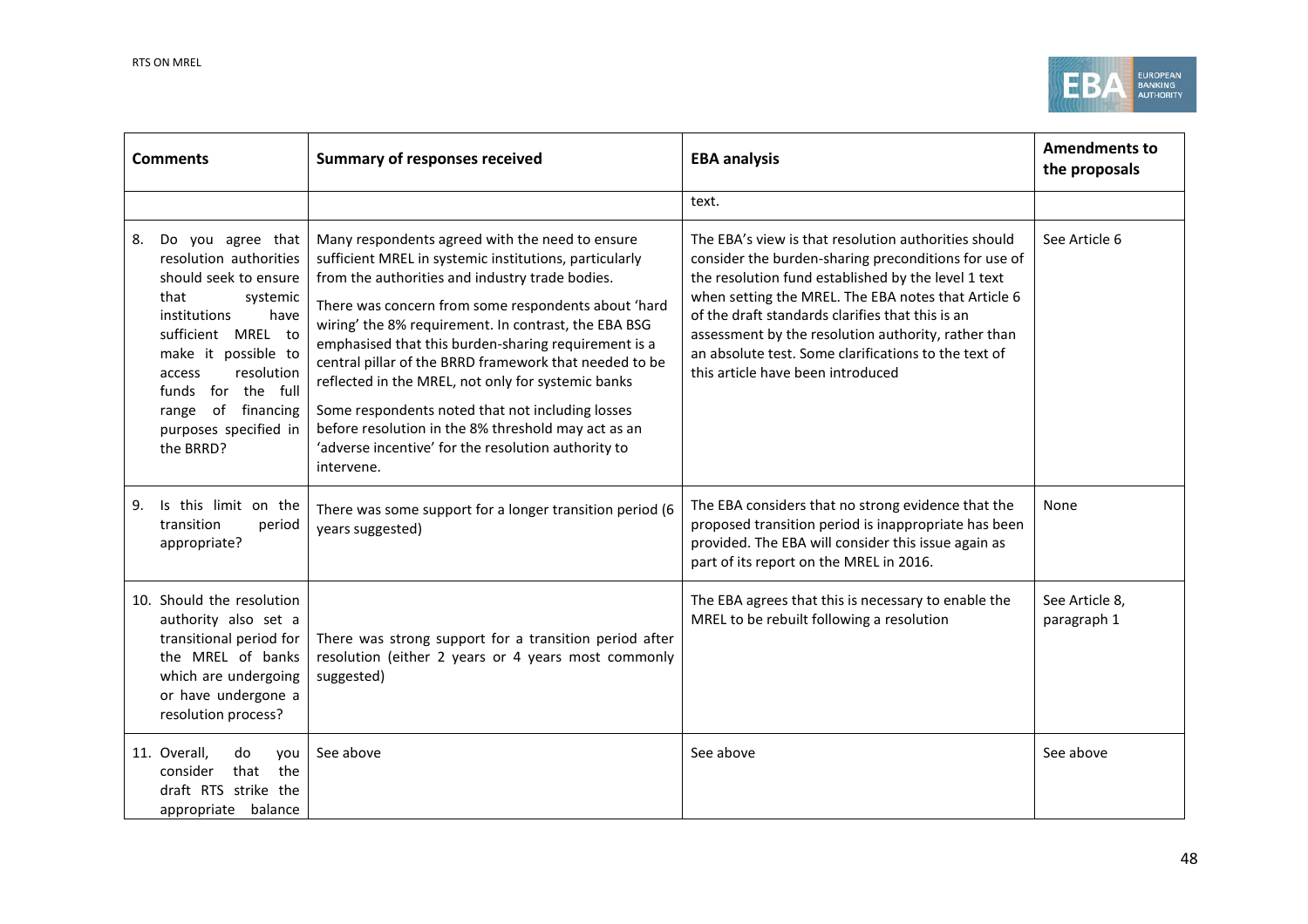

| <b>Comments</b>                                                                                                                                                                                                     | <b>Summary of responses received</b>                                                                                                                     | <b>EBA analysis</b>                                                                                                                                                                                                                                                                                                                                                                                                                                                                                                                                                        | <b>Amendments to</b><br>the proposals |
|---------------------------------------------------------------------------------------------------------------------------------------------------------------------------------------------------------------------|----------------------------------------------------------------------------------------------------------------------------------------------------------|----------------------------------------------------------------------------------------------------------------------------------------------------------------------------------------------------------------------------------------------------------------------------------------------------------------------------------------------------------------------------------------------------------------------------------------------------------------------------------------------------------------------------------------------------------------------------|---------------------------------------|
| between the need to<br>adapt the MREL to<br>the circumstances of<br>individual institutions<br>promoting<br>and<br>consistency in the<br>setting of adequate<br>levels of MREL across<br>resolution<br>authorities? |                                                                                                                                                          |                                                                                                                                                                                                                                                                                                                                                                                                                                                                                                                                                                            |                                       |
| 12. Are there additional<br>issues, not identified<br>in this section, which<br>should be considered<br>in the final impact<br>assessment?                                                                          | There was widespread support for a robust quantitative<br>impact assessment which should include impact on the<br>local markets and funding differences. | The EBA has, following the consultation period,<br>gathered additional data from a sample of banks to<br>cross-check the conclusions of the impact<br>assessment based on public data. These results are<br>broadly consistent with the impact assessment<br>based on public data and are summarised in the<br>impact assessment section.<br>The EBA expects to publish more detailed analysis of<br>these data, including further breakdowns by<br>business model, at a future date, as well as to<br>consider these issues further in its report on the<br>MREL in 2016. |                                       |